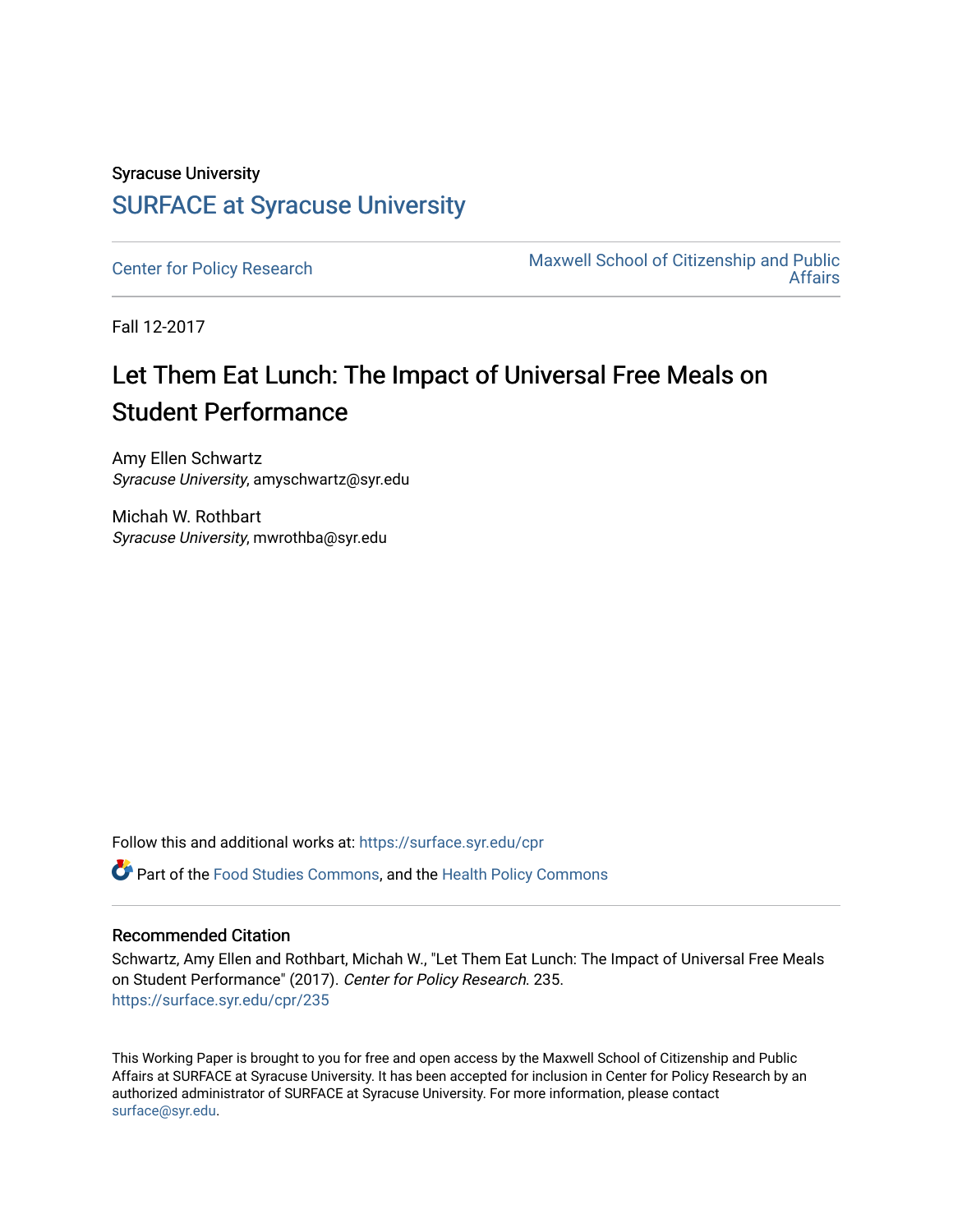

# Let Them Eat Lunch: The Impact of Universal Free Meals on Student Performance

Amy Ellen Schwartz and Michah W. Rothbart

Paper No. 203 December 2017 (Revised from May 2017)

# ISSN: 1525-3066

Maxwell **Syracuse University** 

**ENTER FOR** POLICY **RESEARCH** 

426 Eggers Hall Syracuse University Syracuse, NY 13244-1020 (315) 443-3114/ email: ctrpol@syr.edu http://www.maxwell.syr.edu/CPR\_Working\_Papers.aspx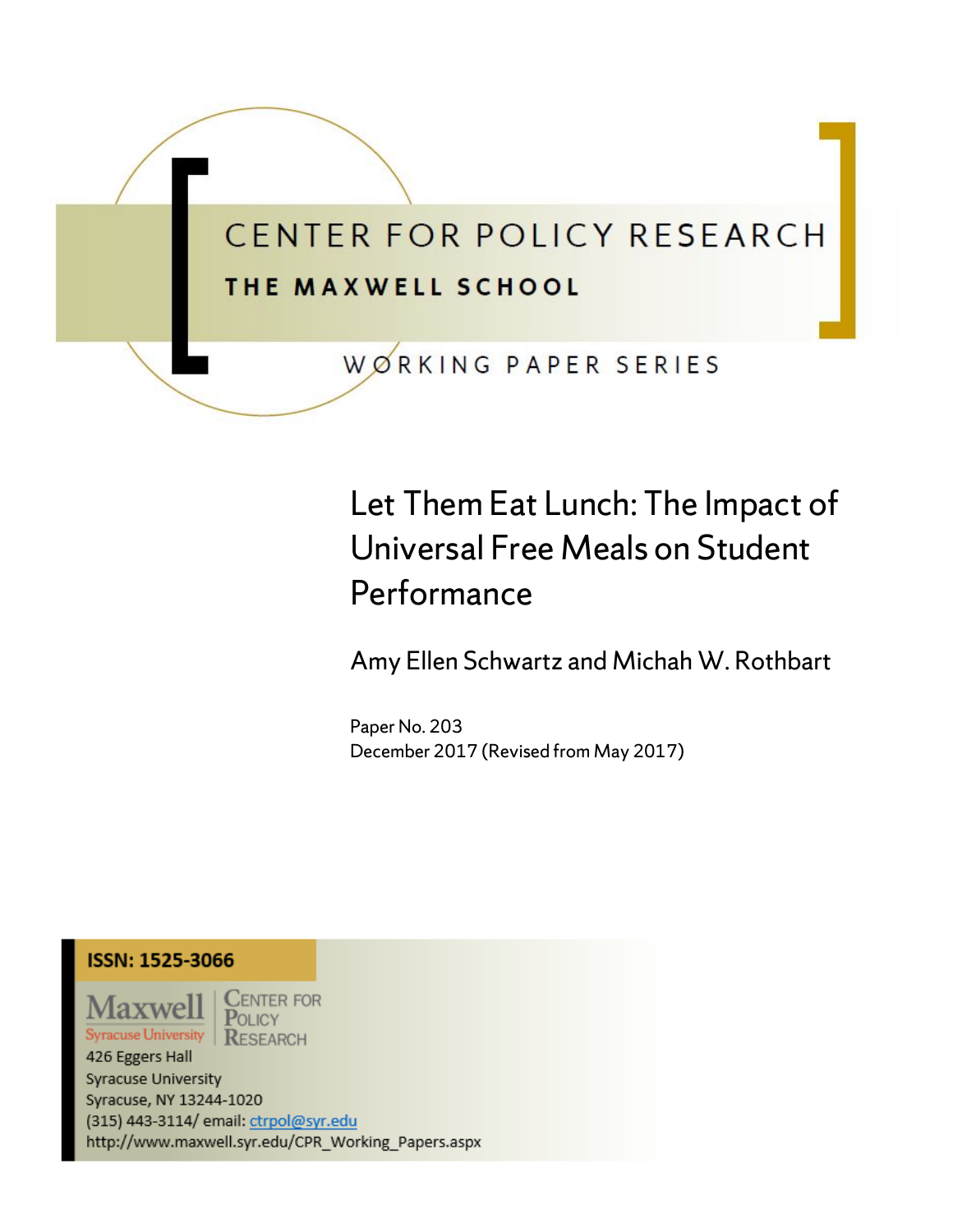#### **CENTER FOR POLICY RESEARCH –Fall 2017**

#### **Leonard M. Lopoo, Director Professor of Public Administration and International Affairs (PAIA)**

#### **Associate Directors**

Margaret Austin Associate Director, Budget and Administration

John Yinger Trustee Professor of Economics (ECON) and Public Administration and International Affairs (PAIA) Associate Director, Metropolitan Studies

#### **SENIOR RESEARCH ASSOCIATES**

| Badi Baltagi, ECON            | Hugo Jales, ECON           | <b>Stuart Rosenthal, ECON</b> |
|-------------------------------|----------------------------|-------------------------------|
| Robert Bifulco, PAIA          | Jeffrey Kubik, ECON        | Michah Rothbart, PAIA         |
| Leonard Burman, PAIA          | Yoonseok Lee, ECON         | Rebecca Schewe, SOC           |
| Thomas Dennison, PAIA         | Amy Lutz, SOC              | Amy Ellen Schwartz, PAIA/ECON |
| Alfonso Flores-Lagunes, ECON  | Yingyi Ma, SOC             | Saba Siddiki, PAIA            |
| Sarah Hamersma, PAIA          | Katherine Michelmore, PAIA | Perry Singleton, ECON         |
| Madonna Harrington Meyer, SOC | Jerry Miner, ECON          | Yulong Wang, ECON             |
| Colleen Heflin, PAIA          | Shannon Monnat, SOC        | Michael Wasylenko, ECON       |
| William Horrace, ECON         | Jan Ondrich, ECON          | Peter Wilcoxen, PAIA          |
| Yilin Hou, PAIA               | David Popp, PAIA           |                               |

#### **GRADUATE ASSOCIATES**

| Rachel Baker, PAIA       | Yusun Kim, PAIA             | Fabio Rueda de Vivero, ECON |
|--------------------------|-----------------------------|-----------------------------|
| Zigiao Chen, PAIA        | Hyoung Kwon, PAIA           | David Schwegman, PAIA       |
| Yoon Jung Choi, PAIA     | Carolee Lantigua, PAIA      | Shulin Shen, ECON           |
| Stephanie Coffey, ECON   | Eunice Lee, PAIA            | Iuliia Shybalkina, PAIA     |
| Henry Dyer Cruzado, PAIA | Ling Li, ECON               | Mackenzie Theobald, PAIA    |
| Wancong Fu, ECON         | Joyce Lin, PAIA             | Saied Toossi, PAIA          |
| Jordana Gilman, PAIA     | Ibrahim Malik, PAIA         | Rebecca Wang, SOC           |
| Emily Gutierrez, PAIA    | Christopher Markwood, PAIA  | Victoria Wright, PAIA       |
| Jeehee Han, PAIA         | Jindong Pang, ECON          | Yimin Yi, ECON              |
| Boqian Jiang, ECON       | Christopher Rick, PAIA      | Bo Zheng, PAIA              |
| Hyunseok Jung, ECON      | Laura Rodriguez-Ortiz, PAIA |                             |

#### **STAFF**

Joanna Bailey, Research Associate Joseph Boskovski, Maxwell X Lab Emily Henrich, Administrative Assistant Kathleen Nasto, Administrative Assistant

Candi Patterson, Computer Consultant Laura Walsh, Administrative Assistant Katrina Wingle, Administrative Specialist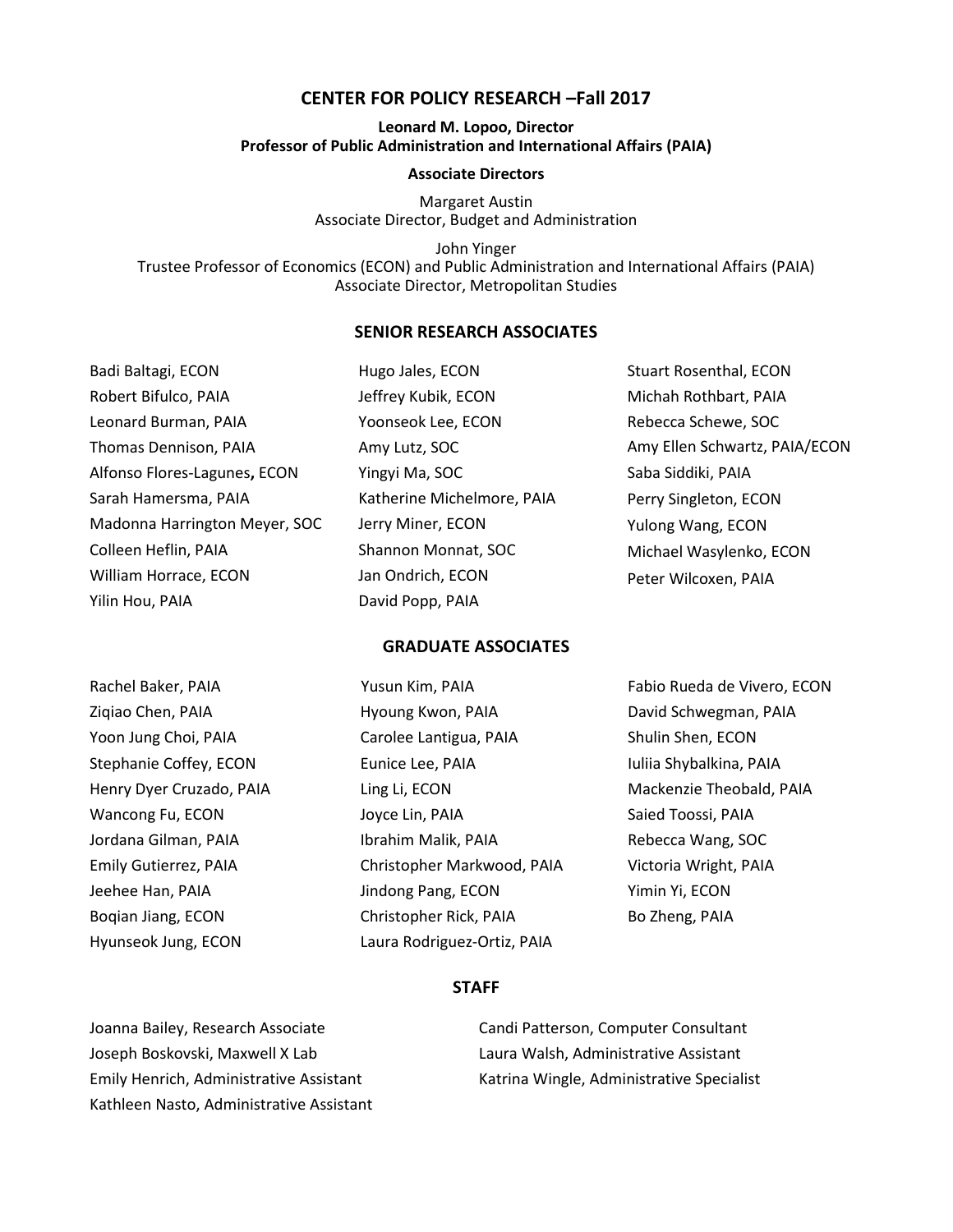#### **Abstract**

This paper investigates the impact of extending free school lunch to all students, regardless of income, on academic performance in New York City middle schools. Using a difference-in-difference design and unique longitudinal, student level data, we derive credibly causal estimates of the impacts of "Universal Free Meals" (UFM) on test scores in English Language Arts (ELA) and mathematics, and participation in school lunch. We find UFM increases academic performance by as much as 0.059 standard deviations in math and 0.083 in ELA for non-poor students, with smaller, statistically significant effects of 0.032 and 0.027 standard deviations in math and ELA for poor students. Further, UFM increases participation in school lunch by roughly 11.0 percentage points for non-poor students and 5.4 percentage points for poor students. We then investigate the academic effects of school lunch participation *per se*, using UFM as an instrumental variable. Results indicate that increases in school lunch participation improve academic performance for both poor and non-poor students; an additional lunch every two weeks increases test scores by roughly 0.08 standard deviations in math and 0.07 standard deviations in ELA. Finally, we explore potential unintended consequences for student weight outcomes, finding no evidence that UFM increases probability of obesity or overweight, or BMI. Results are robust to an array of alternative assumptions about sample and specifications.

#### **JEL No.** I24, I38, H52

**Keywords:** School Food, Academic Performance, Free Lunch, Childhood Obesity

**Authors:** Amy Ellen Schwartz, Center for Policy Research, Maxwell School, Syracuse University; Michah W. Rothbart, Center for Policy Research, Maxwell School, Syracuse University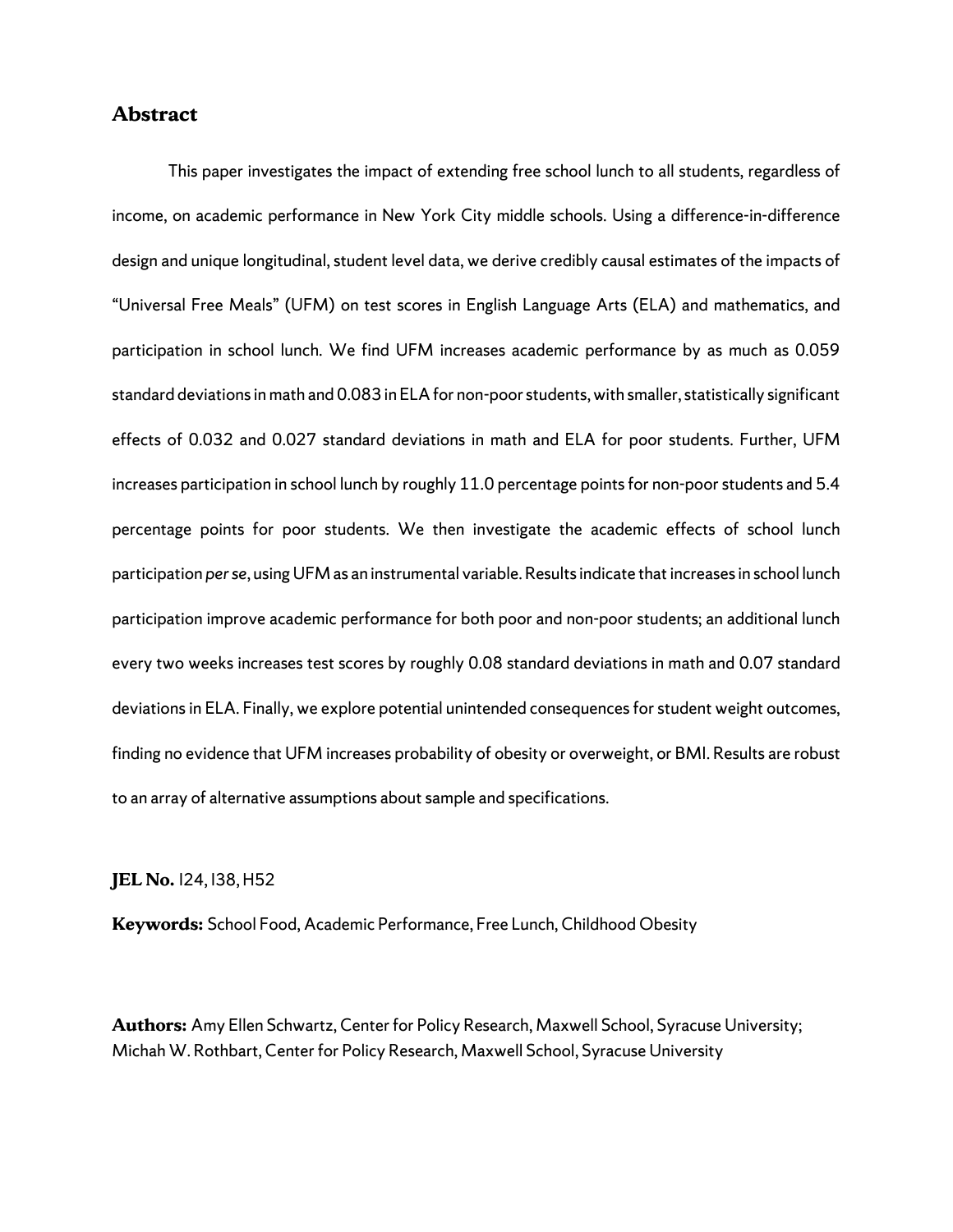*"Only one-third of public school students eligible for free or reduced-price lunch take part in the program. What is stopping them? Stigma."* 

- David Sandman, President & CEO, New York State of Health Foundation

*"What they're offering people is a full stomach and an empty soul."*

- Rep. Paul Ryan, 54<sup>th</sup> Speaker of the U.S. House of Representatives

"*Free meals should go only to those students who are eligible for free meals, and reduced-price meals should go only to students eligible for reduced-price meals. Other students should be eligible for neither. This obvious and commonsense point has been lost.*"

- Daren Bakst and Rachel Sheffield, Heritage Foundation

#### **I. Introduction**

The National School Lunch Program (NSLP) is the second largest nutrition assistance program in the U.S., subsidizing over 30 million meals each school day and costing \$12 billion annually. A growing number of schools (and districts) have chosen to adopt *Universal Free Meals (UFM)* as an alternative*,* which provides free school lunch for all students, regardless of income. Advocates claim that UFM will reduce the stigma that limits participation, address food insecurity for needy students, improve student readiness to learn and reduce administrative burden. Skeptics argue that the benefits are insufficient to justify the additional cost and, indeed, UFM may be deleterious – increasing obesity, for example. The empirical research investigating these claims is, however, unfortunately thin, and there is no existing research providing credibly causal estimates of the impact of UFM per se. This paper begins to fill this gap, exploiting the conditionally random timing of the adoption of UFM by NYC public middle schools to estimate the effect of UFM on middle school student attendance and test scores as well asthe impact of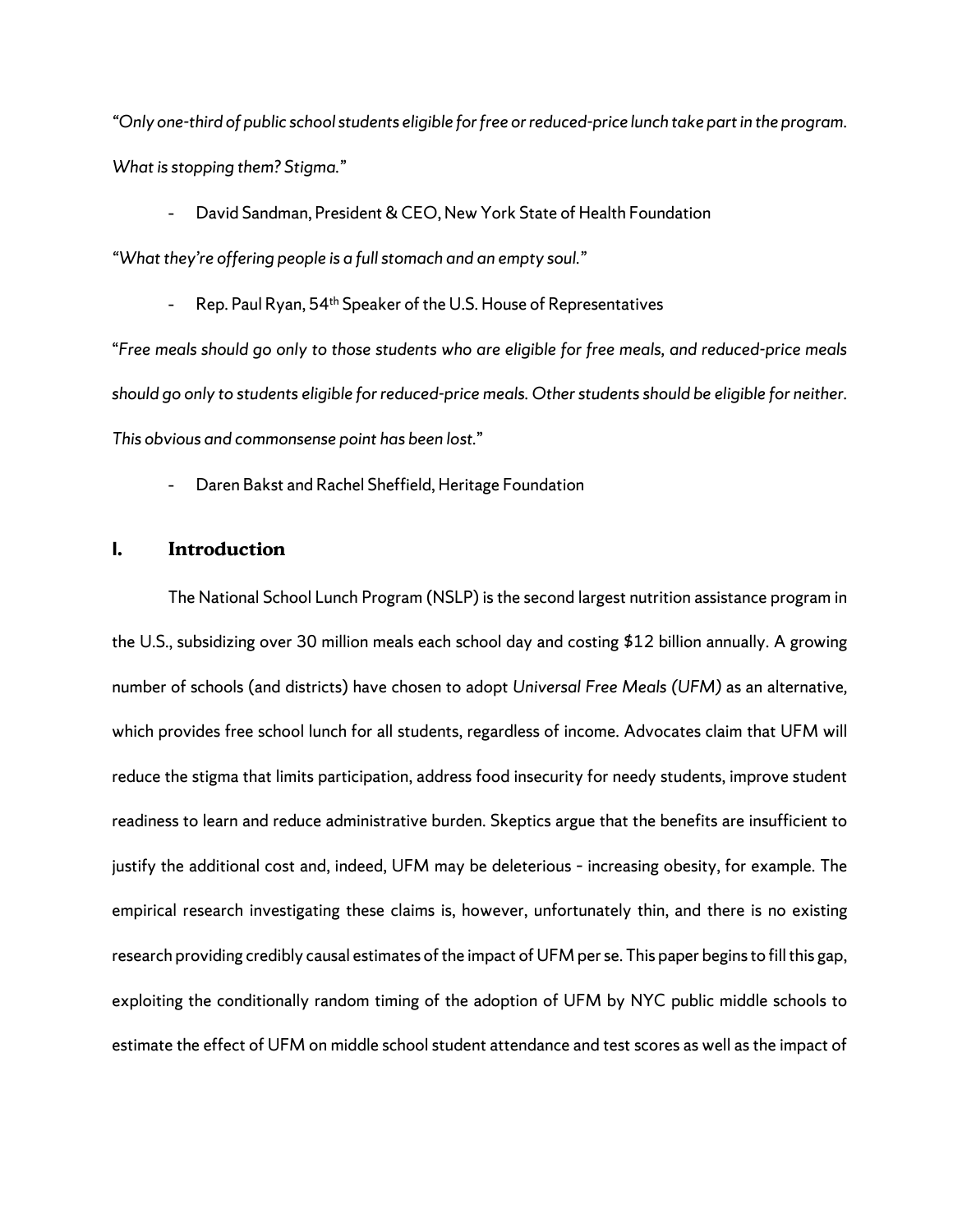lunch participation on student outcomes. Additionally, we investigate potential unintended consequences for obesity and weight outcomes.

We use unique and detailed student-level data to estimate the impact of UFM on attendance and test scores, using a difference-in-differences design with student (or school) fixed effects and a range of student and school control variables. We then estimate the impact of UFM on participation in school lunch using unique student-level data on lunch transactions in schools with Point of Service (POS) tracking systems. This is the first use of such data that we are aware of and a significant improvement over survey data typically used in previous research. We then investigate the academic effects of school lunch participation *per se*, using UFM as an instrumental variable. Finally, we explore unintended consequences for student obesity. Thus, our analyses provide reduced form estimates of the impact of UFM on academic outcomes and school meal participation – particularly relevant for policymakers – and also on the effect of school lunch *per se* on academic outcomes.

We focus on middle school students for three key reasons. First, middle school students are more likely to make autonomous decisions about lunch participation each day than elementary school students and are, therefore, more likely (than younger/elementary school students) to be price sensitive. Second, NYC subsequently expanded UFM to all middle schools, as part of a broader effort to address the difficulties of middle school aged children (and then to all public schools in the 2017-2018 academic year). Third, POS data coverage is sufficiently broad in middle schoolsto allow us to estimate the impact on school lunch participation and consequences for student outcomes, but is not as broad in elementary schools, which are typically smaller, resulting in limited statistical power to estimate impacts.<sup>[1](#page-5-0)</sup>

<span id="page-5-0"></span> $1$  We exclude high school students from our analysis because students in grades 9 through 12 do not take a standardized ELA and a standardized math exam each year. High school students in New York State are required to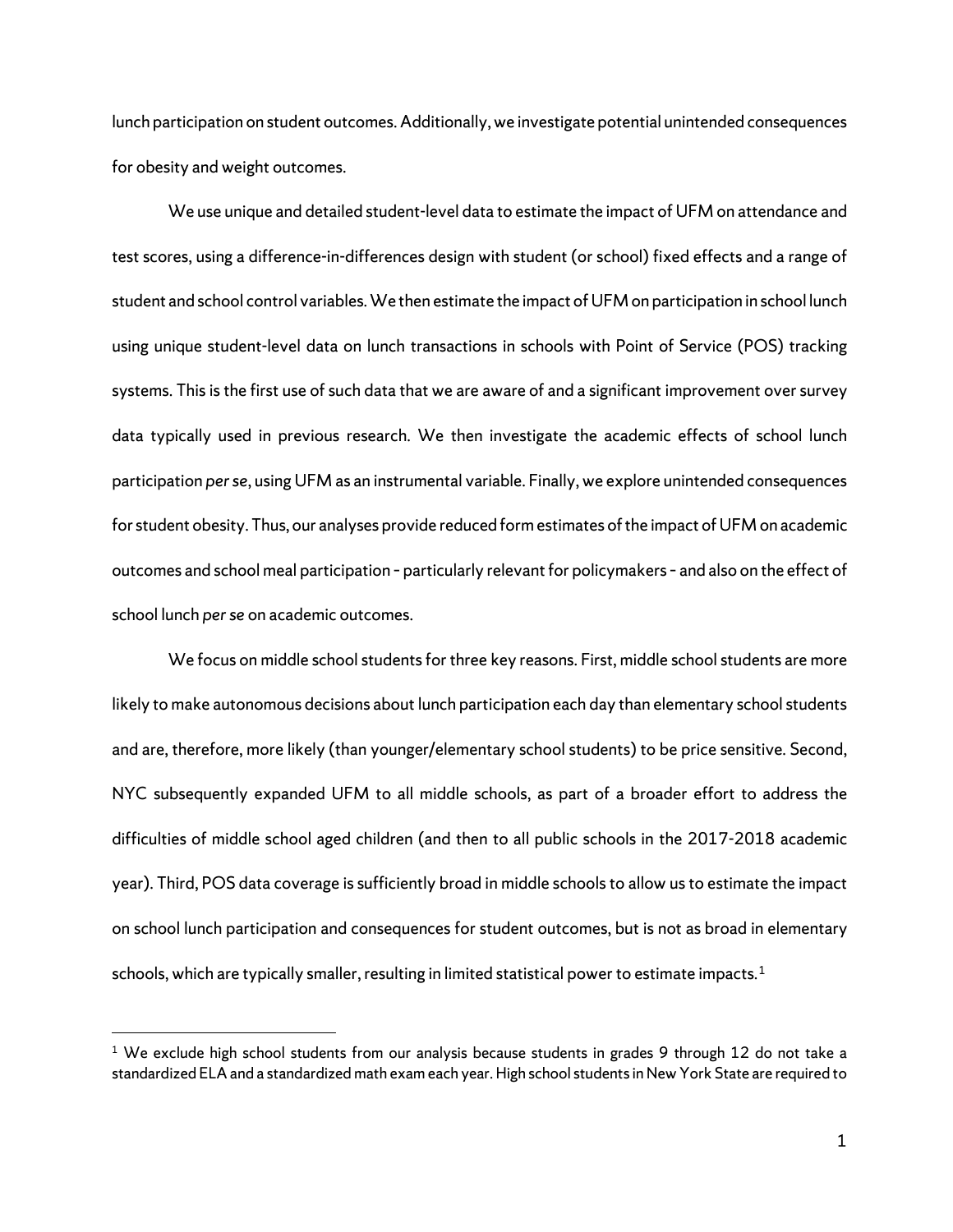To preview our results, we find UFM increases academic performance by as much as 0.06 standard deviations in math and .08 in ELA for non-poor students, with smaller, statistically significant effects of .03[2](#page-6-0) and .027 standard deviations in math and ELA for poor students.<sup>2</sup> Further, UFM increases participation in school lunch by roughly 11.0 percentage points for non-poor students and 5.4 percentage points for poor students. Instrumental variable results suggest increases in school lunch participation improve academic performance for both poor and non-poor students; an additional lunch every two weeks increases test scores by roughly 0.08 standard deviations in math and 0.07 standard deviations in ELA. Finally, we find no evidence that UFM increases obesity, overweight or BMI. Results are robust to an array of alternative assumptions about sample and specifications. Implications for policymakers considering expanding (or contracting) universal free meals programs are clear: UFM can be an effective tool to improve student outcomes.

#### **II. Background on National School Meals Programs and Universal Free Meals**

The national school meals programs (NSLP and the School Breakfast Program, SBP) provide free and low-cost meals to tens of millions of children each day, in over 100,000 schools and childcare centers nationwide. The NSLP is the second largest food and nutrition assistance program in the United States, trailing only SNAP (Supplemental Nutrition Assistance Program). Together the Federal government spends approximately \$15 billion a year on NSLP and SBP (\$11.6 billion for the NSLP in 2012 and \$3

pass one Comprehensive English and one Mathematics Regents Exam in order to graduate, but schools and students choose the grade in which students take those exams.

<span id="page-6-0"></span> $2$  In this paper, we define the poor as those individually certified as eligible for free or reduced price lunch in any year, including certification through returned lunch forms or through family participation in other means-test programs like SNAP. We define non-poor as student not certified as eligible for free or reduced price lunch in any year, which would include a small set of students with low family income but who never return lunch forms, never participate in other means-tested programs, and, thus, are not certified as eligible for free or reduced price lunch.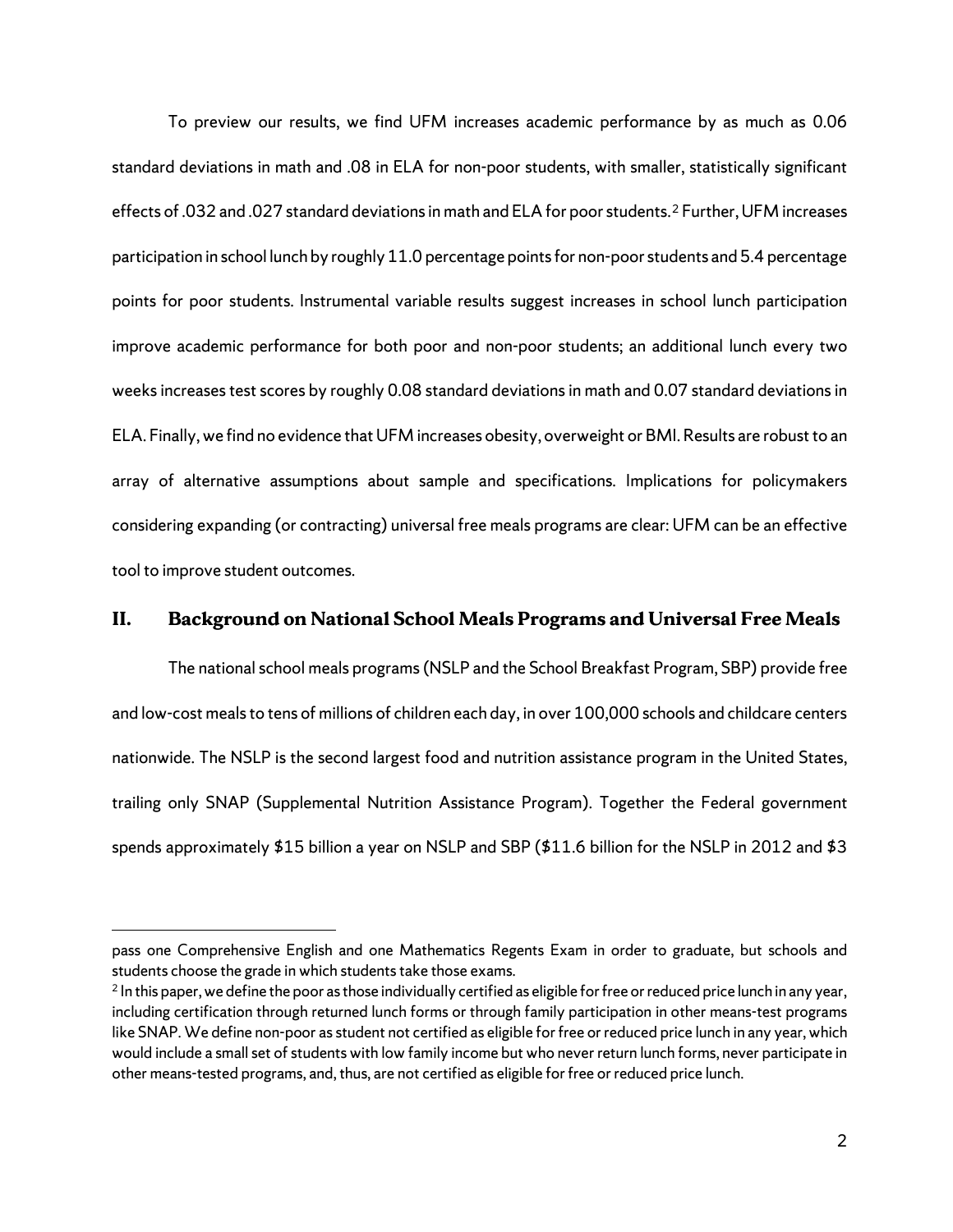billion for the SBP in 2011; compared to about \$75 billion annually on SNAP) and subsidize approximately 44 million meals a day (31.6 million for the NSLP in 2012 and 12.1 million for the SBP in 2011).[3](#page-7-0)

According to the USDA, the NSLP program "improves nutrition and focuses on reducing childhood obesity" (US Department of Agriculture Office of Communications, 2010). Nutritious school meals may also serve a supportive function for education by providing food to ensure that children are not distracted by hunger during class (Bogden, Brizius and Walker, 2012). That is, the programs serve multiple roles, including working to reduce child hunger and food insecurity, improving student health and well-being and, perhaps, getting kids ready to learn.<sup>[4](#page-7-1)</sup>

Established by the National School Lunch Act of 1946, the NSLP subsidizes low cost or free lunches for over 30 million children every school day. Traditionally, in public schools, lunch and breakfast are provided *free* to students with household income up to 135% of the Federal poverty line and at a *reduced* price to students with household income up to 185%. [5](#page-7-2) That is, individual eligibility for subsidies through the national school meals programs is means-tested. Schools certify student eligibility using student-returned "lunch forms" or "direct certification."[6](#page-7-3) Federal regulations also provide schools and districts with the option of applying to implement UFM.[7](#page-7-4) UFM eliminates all fees charged to students to

<span id="page-7-0"></span><sup>&</sup>lt;sup>3</sup> US Department of Agriculture, 2012, 2013.

<span id="page-7-1"></span><sup>4</sup> In addition, the NSLP provides an avenue for surplus food distribution, serving as a Federal farm subsidy.

<span id="page-7-2"></span><sup>&</sup>lt;sup>5</sup> The thresholds for free and reduced price meals rely on Federal poverty lines, which are not adjusted by region. Due to cost of living differences across the country, a substantial portion of non-poor students living in high-cost places like NYC have real (regionally adjusted) incomes that would qualify them as free lunch eligible in a lower-cost district. Thus, many of NYC's students not eligible for free or reduced price meals are, in a sense, "near poor".

<span id="page-7-3"></span><sup>&</sup>lt;sup>6</sup> Direct certification is a process of using municipal records on student participation in other means-tested poverty programs (such as eligibility for Temporary Assistance for Needy Families, TANF, and/or SNAP benefits) to certify individual student eligibility for subsidies.

<span id="page-7-4"></span><sup>&</sup>lt;sup>7</sup> In order to continue receiving Federal reimbursements for meals served under UFM programs, schools must receive approval from their respective state agencies. Schools or districts must then pay the difference between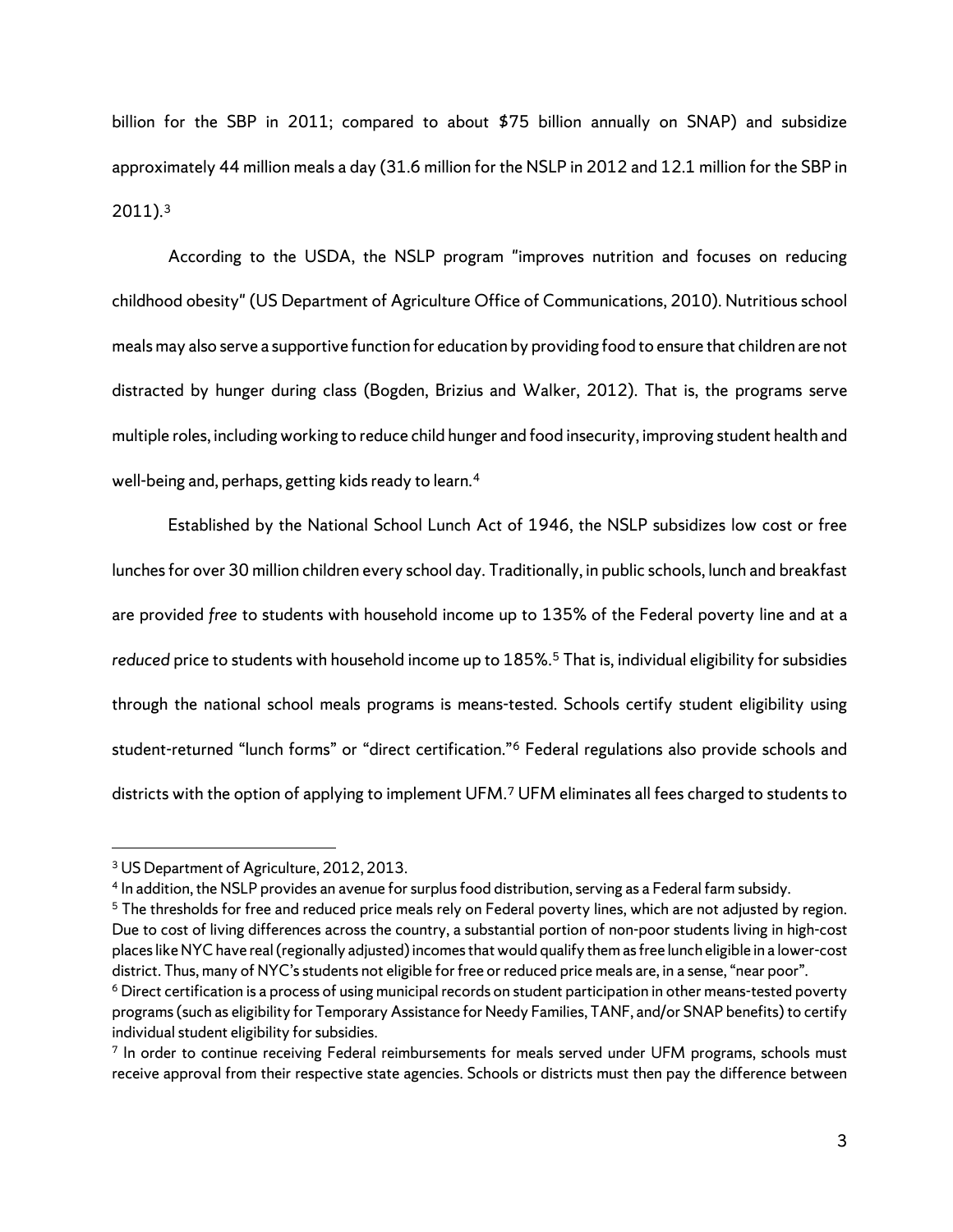participate in the schools meals programs. That is, UFM makes school lunch and breakfast free to all students regardless of their income.

UFM may increase meals participation through two key mechanisms. First, since UFM decreases the price of school meals for those students who are not free or reduced price lunch eligible to zero, it may increase participation through a *substitution* effect. Second, UFM may reduce *stigma* of participating in school lunch, which can, in principle, affect all students, and previous research has found significant stigma limiting participation among poor students in traditional public schools (Sandman, 2016). UFM may reduce stigma both by eliminating the differences in form (or amount) of payment often visible in cafeteria transactions and, potentially, by increasing the utilization rates of non-poor students.

Federal regulations allow schools and districts to implement UFM under Provision 2 of the National School Lunch Act (42 USC 1759a), subject to approval from a state agency.<sup>[8](#page-8-0)</sup> Established in 1980, Provision 2 reduces the burden of tracking meals served by student eligibility status to once every 4 years. During the base year, a school establishes reimbursement rates based on the percentage of meals served by student eligibility status (free, reduced, or full-price meals). Reimbursement rates in subsequent years are then determined by base year percentages, such that schools only have to count the total number

Federal reimbursement and the full cost of providing school meals. See US Department of Agriculture Food and Nutrition Service (2002).

<span id="page-8-0"></span><sup>&</sup>lt;sup>8</sup> Since 1980, schools where at least 80 percent of enrolled children are eligible for free or reduced price meals can also implement UFM under Provision 1. Since 1995, schools can also offer UFM under Provision 3, which sets reimbursement levels based on the average number of meals served by eligibility group in the most recent year in which the school tracked individual lunch utilization (rather than the average percentages by eligibility group, the method used under Provision 2). Under Provision 3, reimbursements are adjusted for inflation and enrollment, but not for changes in the number of meals served. Finally, since 2010, schools or districts can offer UFM under the Community Eligibility Provision (CEP) of the Child Nutrition Reauthorization Healthy, Hunger-Free Kids Act of 2010 (HHFKA), which requires 40% of the student body be eligible for subsidies through "direct certification," verified through administrative records indicating student participation in SNAP and/or TANF. Under the CEP, reimbursement rates are based on the share of the school with direct certification (set as the free meal reimbursement rate times the share of students with direct certification, and then multiplied by a factor of 1.6).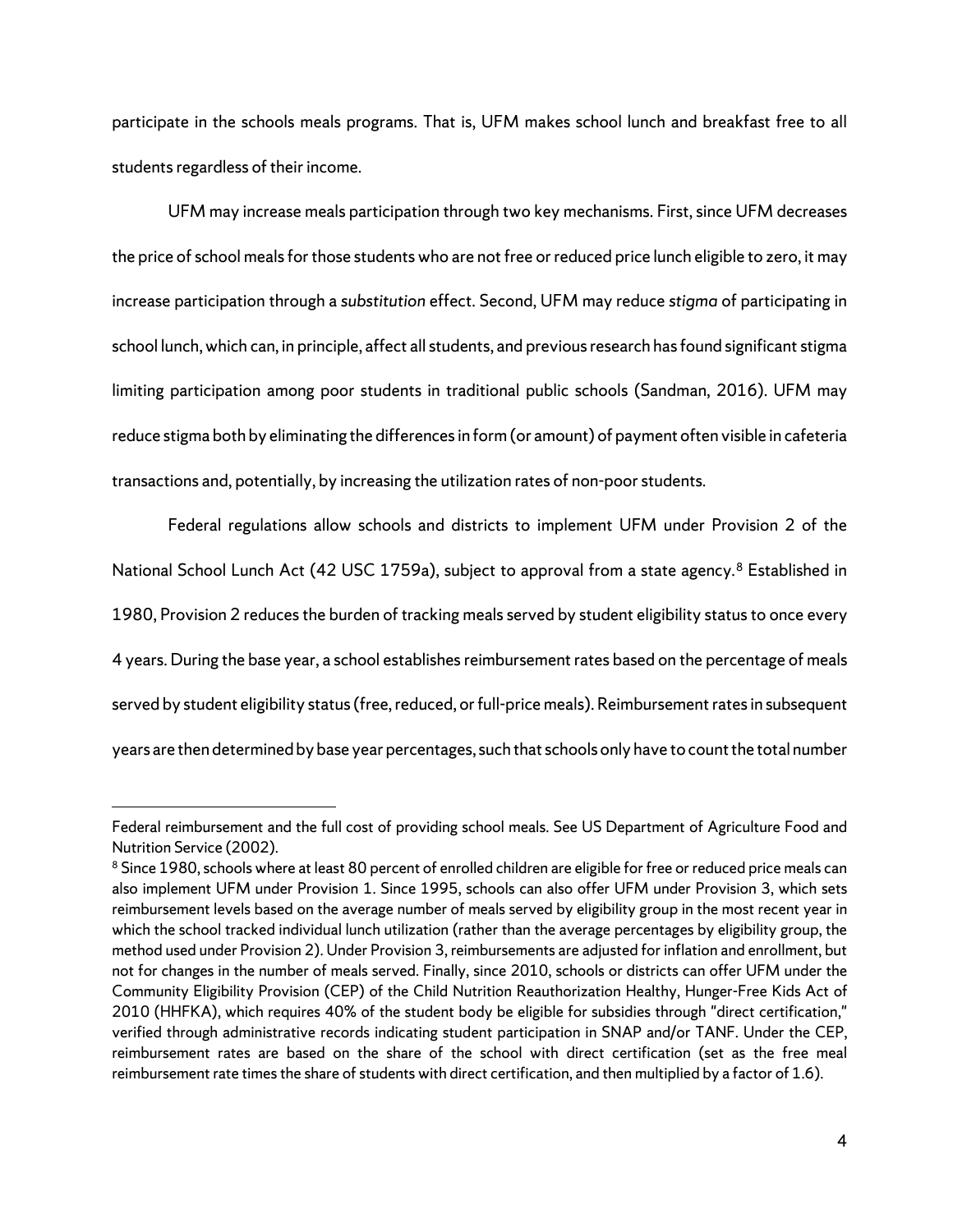of meals served per day and not track student eligibility. Following the four-year cycle, a state agency may approve continuation for another four years if the school provides evidence that student income levels remained stable. By law, the school is responsible for the difference, but -- to date – NYC has picked up this cost. Failure to comply with the regulations of Provision 2 or other components of the school meals programs puts schools at risk of losing Federal reimbursements for school meals. In this paper, we exploit variation in timing of the adoption of school UFM status under Provision 2 of the National School Lunch Act, focusing on students ever exposed to UFM.

#### **III. Literature**

There is limited and mixed evidence on the effects of school lunch (or breakfast) on academic achievement. In part, this reflects the scarcity of data with direct measures of individual school meal participation and of data linking participation to student performance and socio-demographics. Moreover, disentangling the effect of school lunch per se from the effects of poverty (or low income) on academic outcomesis complicated by the direct relationship between school lunch and poverty that arises from the use of household income to determine eligibility for school meals subsidies.

Perhaps not surprisingly, students who pay lower prices are more likely to participate in meals programs regularly (Akin, Guilkey, Popkin & Wyckoff, 1983). A handful of studies examine the effects of policies aimed at expanding access to school meals and find positive effects on education and achievement (Imberman & Kugler, 2014; Frisvold 2015; Hinrichs, 2010). [9](#page-9-0) Others that target increasing

<span id="page-9-0"></span><sup>&</sup>lt;sup>9</sup> Imberman and Kugler (2014) study the impact of a free in-class breakfast program in a large urban school district, finding improved achievement, particularly among schools with high shares of students with low preprogram achievement and who qualified for free lunch. Frisvold (2015) studies the impact of policies that mandate school participation in the School Breakfast Program among schools with high shares of students eligible for free meals, finding the availability of the SBP increases National Assessment of Educational Progress (NAEP) test scores. Hinrichs (2010) exploits changes to the NSLP reimbursement funding formulas that make reimbursement more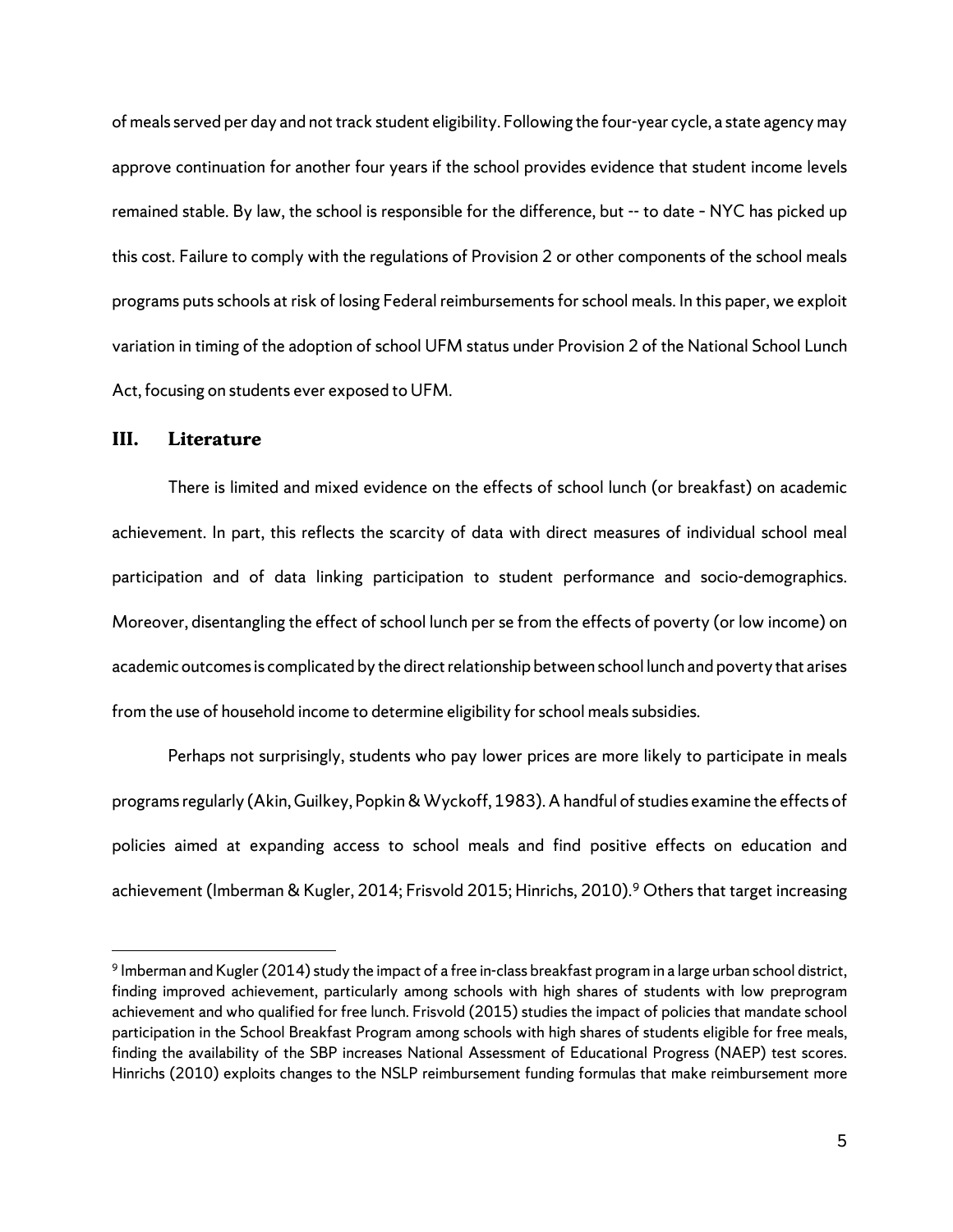nutritional and caloric content of meals also see improved test scores (Anderson, Gallagher & Ritchie, 2017; Figlio & Winicki, 2005).<sup>[10](#page-10-0)</sup> Other studies find little effect of policies aimed at expanding access to school meals and increasing caloric content on test scores andmixed evidence on attendance (Leos-Urbel, Schwartz, Weinstein & Corcoran, 2013; McEwan, 2013).<sup>[11](#page-10-1)</sup> The effects may differ across studies for a number of reasons, including measurement error in parent surveys, omitted variables correlated with poverty and achievement, or differences in the policies and populations studied. Finally, heterogeneity in impacts may arise due to differences in the school or neighborhood context – depending, for example, on the cost and availability of alternative meal options.

Turning to the effects of school lunch on student health, two key studies find that participation increases childhood obesity (Millimet, Husain, & Tchernis, 2010; Schanzenbach, 2009). Others find evidence that expanding the availability of and eligibility for school meals improves health outcomes (Bhattacharya, Currie, & Haider, 2006; Gundersen, Kreider, & Pepper, 2012). Still others find policies that increased access to school meals have no effect on obesity (Corcoran, Elbel, & Schwartz, 2016). Finally, Smith (2017) finds heterogeneity in the impact of school food on diet quality, with improvements

generous, arguing that these funding changes may increase meals participation either by increasing the number of participating schools or by lower lunch prices. Hinrichs (2010) finds more generous reimbursement formulas increase number of years of completed education.

<span id="page-10-0"></span> $10$  Anderson et al. (2017) study the effect of schools in California contracting with healthier lunch vendors, finding student test scores increase, particularly among students eligible for free or reduced price lunches. Figlio and Winicki (2005) study school menus during testing periods, finding school districts in Virginia facing potential sanctions increase the caloric content of meals at a greater rate than others during the week of exams and providing some suggestive evidence this practice improves test scores.

<span id="page-10-1"></span> $11$  Leos-Urbel et al. (2013) examine the impact of universal free breakfast in NYC, finding increases in breakfast participation, but no detectible effect on test scores and only small attendance gains for only some racial/ethnic subgroups. McEwan (2013) estimates the impact of providing higher calorie school meals in rural Chile, finding no impact on test scores.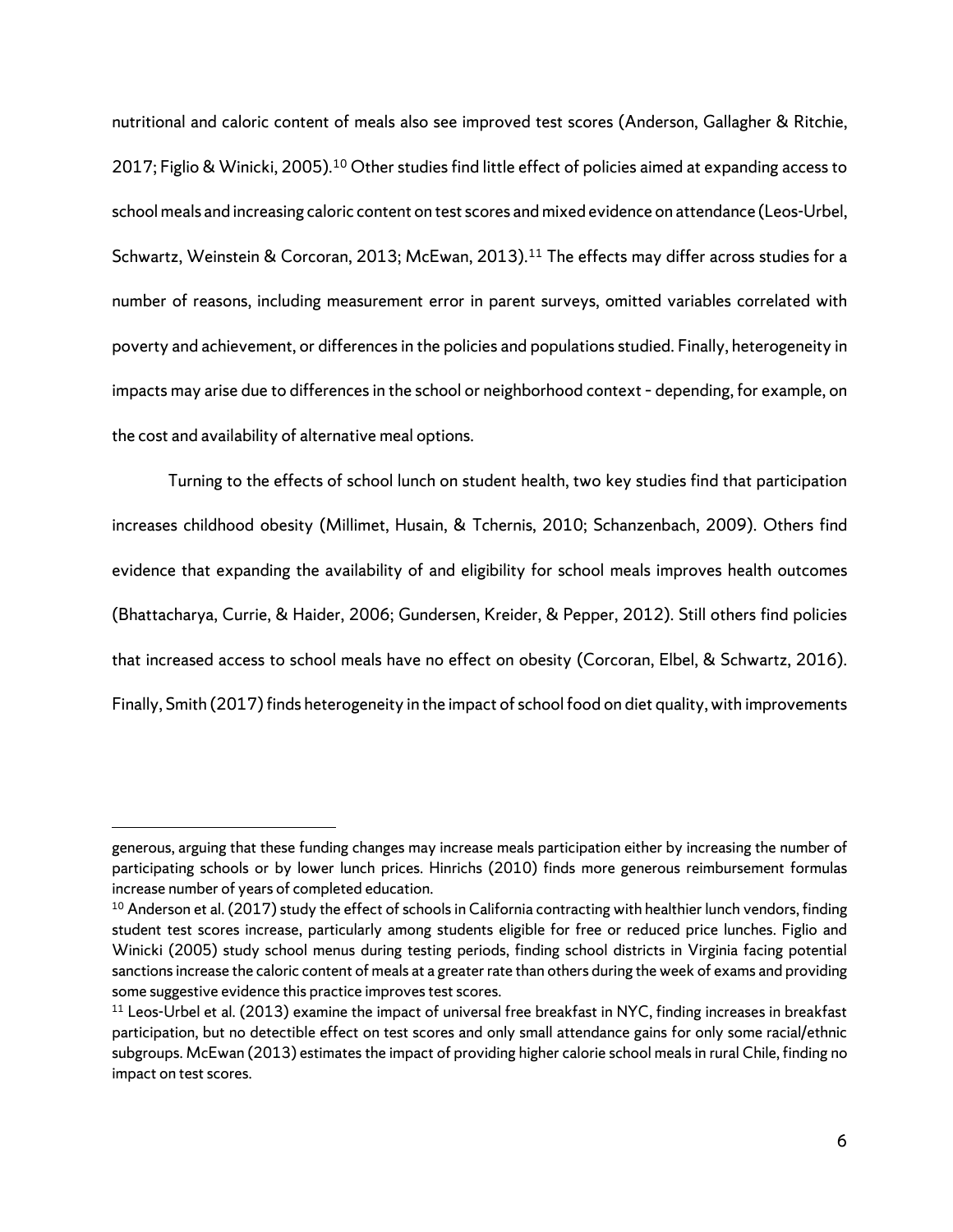for students with greater nutritional needs and no positive effects (and if anything negative) for students with lesser nutritional needs.

The evidence on the impact of UFM per se is even more limited. One notable exception is Kitchen et al. (2013), which examined a pilot universal free meals program in the United Kingdom (the UFSM program). Estimated effects were largely positive: most pupils (nearly 90%) took up free school meals, increasing participation both among those students who would otherwise be eligible for meal subsidies and among those otherwise ineligible. Further, UFSM shifted consumption from foods associated with packed lunches to those associated with hot meals and, importantly, improved academic attainment, especially among poor students and those with lower prior attainment. The UFSM pilot program, however, did not have significant effects on attendance, parent reports of student behavior or BMI, obesity and other health outcomes.

A related literature has focused on the effects of universal free breakfast. Using school level data on participation, Leos-Urbel et al. (2013) find NYC's implementation of universal free breakfast increased participation for all students, with the largest increases among those who would not have been eligible for free meals otherwise, but find little evidence of an impact on academic outcomes (either test scores or attendance). Others find small-to-moderate positive effects of universal free breakfast programs on academic achievement (Crawford, Edwards, Farquharson, Greaves, Trevelyan, Wallace, & White, 2016).[12](#page-11-0)

<span id="page-11-0"></span><sup>&</sup>lt;sup>12</sup> Student participation in the SBP is much lower than the NSLP (Bartfeld & Kim, 2010). Impacts of UFM programs may vary with levels of utilization, perhaps with larger effects at low levels of participation. Moreover, impacts may depend upon *which* students are induced to increase their participation and the relevant alternatives to school meals (which may differ between lunch and breakfast).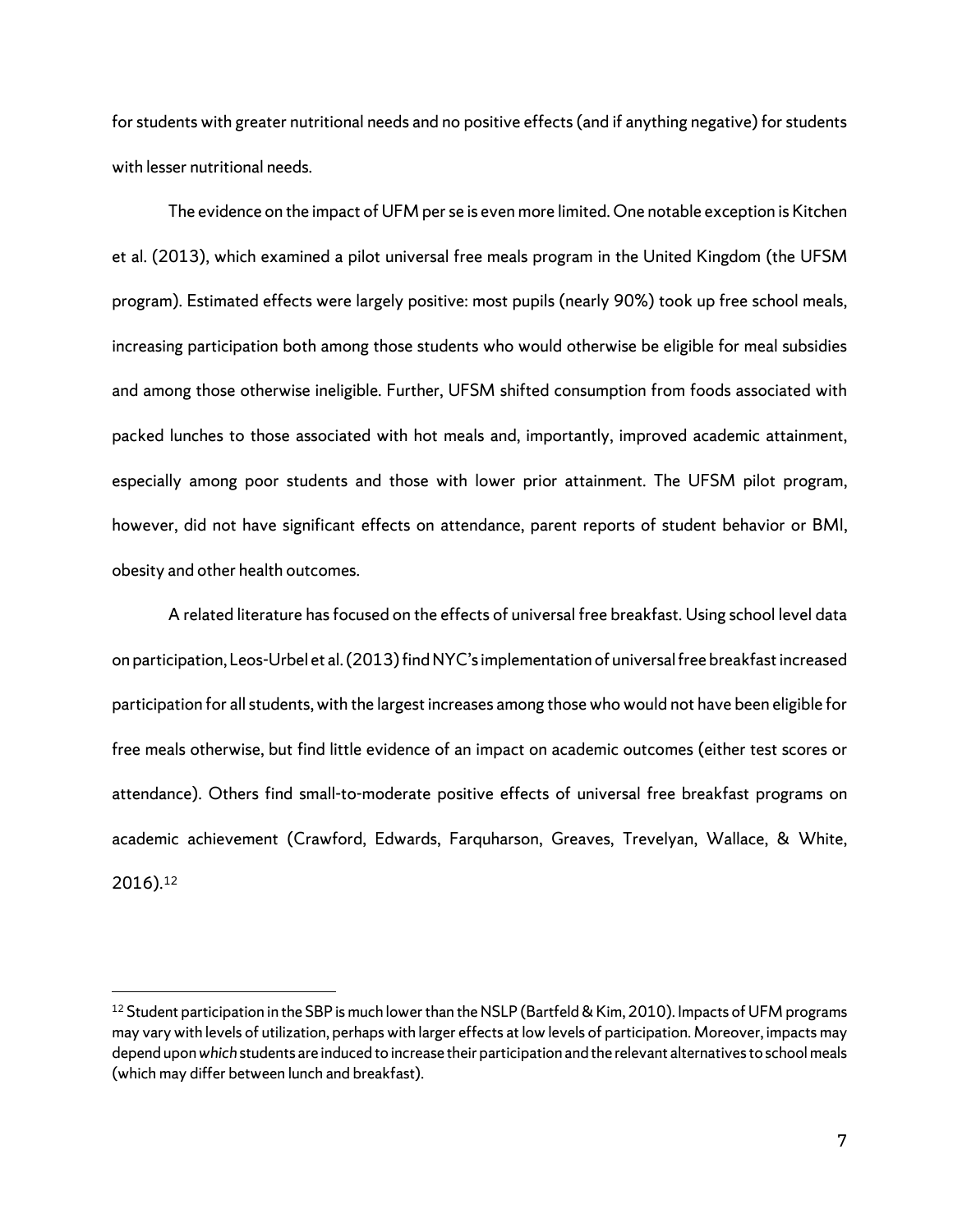It is worth noting that price is not the only consideration. Indeed, school meals might be unappealing due to poor preparation, stringent nutritional standards, taste or the stigma associated with meal participation (Glantz, Berg, Porcari, Sackoff, & Pazer, 1994; Gleason, 1995; Mirtcheva & Powell, 2009; Poppendieck, 2010). Instead, student participation reflects family resources and budget constraints, preferences over alternatives including brown bag lunch from home, purchased lunches from restaurants or stores outside school, vending machines in schools, and so on. Thus, school lunch participation may be un-responsive to price changes. Whether, and to what extent, UFM increases school meals participation is, in the end, an empirical question that we address in this paper.

This study uses new, richly detailed data on individual, daily participation and the timing of price changes (adoption of UFM) to estimate the impact on student academic outcomes. Further, the richness of the data allows us to identify the impact of the policy change on participation, the effects on student outcomes, and heterogeneity in these effects across student subgroups. This is the first study to our knowledge that estimates the effects of school meals participation on academic achievement and obesity using direct, individual student measures of school meals participation.

#### **IV. UFM in NYC**

NYC provides a unique opportunity to study UFM. The largest school district in the country, NYC public schools enroll over 1.1 million students in more than 1500 public schools annually. This includes over 200,000 students in the middle school grades, 6-8, and more than 500 schools serving them. Critically to this study, more than 400 NYC public schools implemented UFM under Provision 2 and schools across the city operate under a set of common regulations and procedures – including standardized menus across the district -- reducing the potential for bias due to changes in the nutritional value of school meals, or other factors, concurrent with the adoption of UFM. While schools in NYC may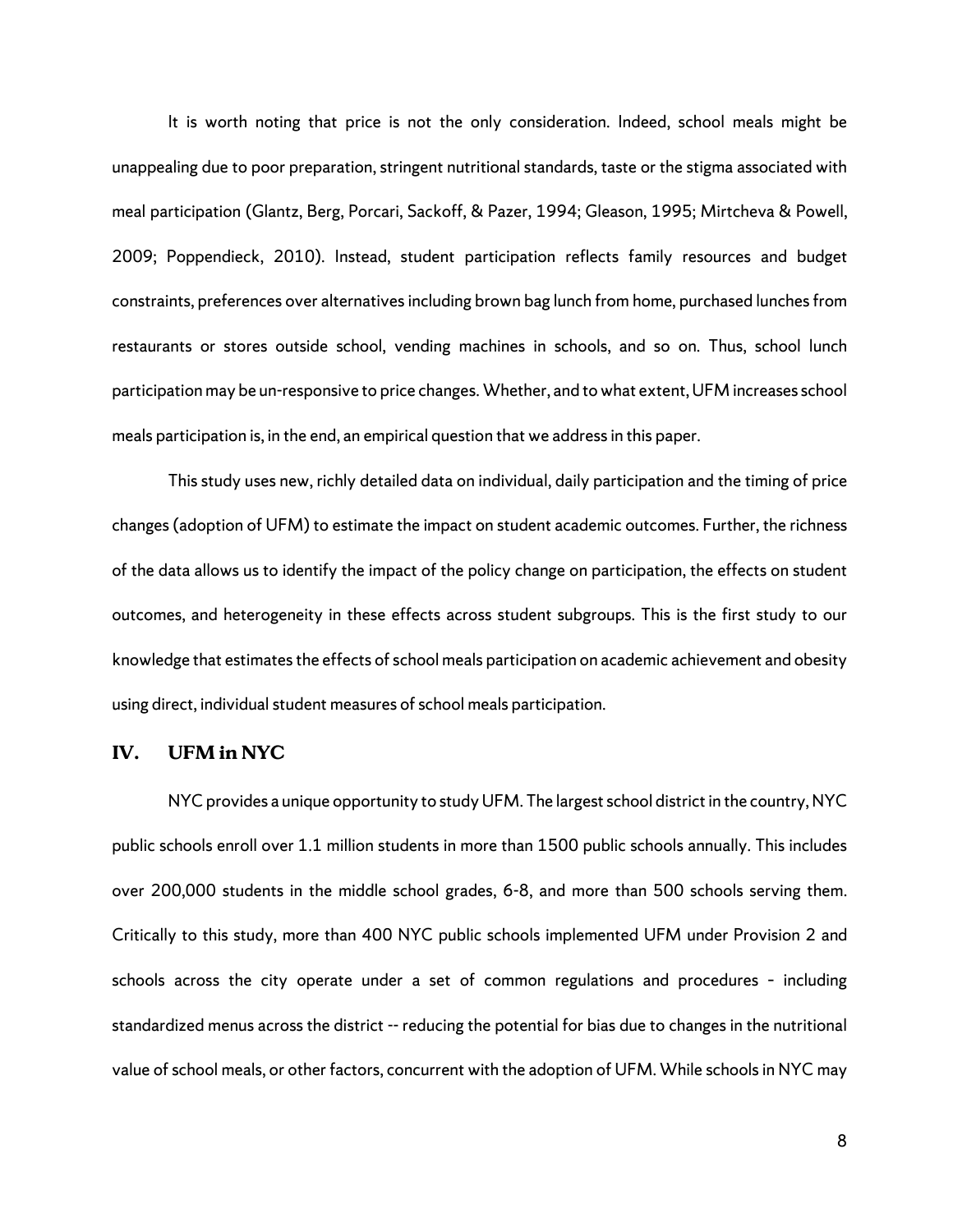differ in their preferences for UFM, whether and when those preferences translate into adoption of UFM reflects the interplay of myriad of political, institutional and administrative factors, which makes the *precise timing* of UFM adoption by a particular school effectively random. Thus, our NYC setting offers the opportunity to gain insight into the efficacy of UFM and school lunch programs in practice, on a large scale and in a large urban school district.

The precise number of NYC schools that offer UFM has varied year-to-year since 2009, but the number of schools offering UFM has not grown or declined steadily over time (Figure 2). About half of schools participate in a UFM program for at least one year from 2010-2013. UFM use expanded in the 2010 and 2011 school years and contracted in 2012 and 2013.[13](#page-13-0) UFM schools may return to standard procedures for counting meals and meal reimbursement at any point; alternatively, UFM schools may request a 4-year extension of the program at the end of their UFM cycle as long as there are only "negligible" changes in the share of students with direct certification (US Department of Agriculture Food and Nutrition Service, 2002). While the number of schools offering UFM under Provision 2 varied over time, the eligibility criteria did not.<sup>[14](#page-13-1)</sup>

<span id="page-13-0"></span><sup>&</sup>lt;sup>13</sup> In part, this may be related to availability of American Recovery and Reinvestment Act (ARRA) funds. The number of UFM schools in NYC expands considerably again in the years following our sample period, including adoption in all NYC public schools for the 2017-2018 academic year.

<span id="page-13-1"></span><sup>&</sup>lt;sup>14</sup> Moreover, we found no documentation related to implementation of Provision 2 of the National School Lunch Act (from the USDA, the NYC Department of Education Office of School Food, or otherwise) that suggest priority is given to applicant schools that serve more (or less) disadvantaged student populations, have better (or worse) history of academic performance, higher (or lower) school lunch and breakfast participation rates, or other selection criteria that might confound model estimates. Multiple meetings with the NYCDOE Office of School Food suggest that they also have not established informal criteria based on these sorts of considerations. We test these claims empirically by first testing extent to which the characteristics of the school's student body in year t predict the future adoption of UFM in t+1 and by second examining the relationship between future UFM status in t+1 with current year student characteristics and outcomes in year t. Both sets of empirical results are consistent with the results of our review of the policy documentation and our meetings with those implementing the policy.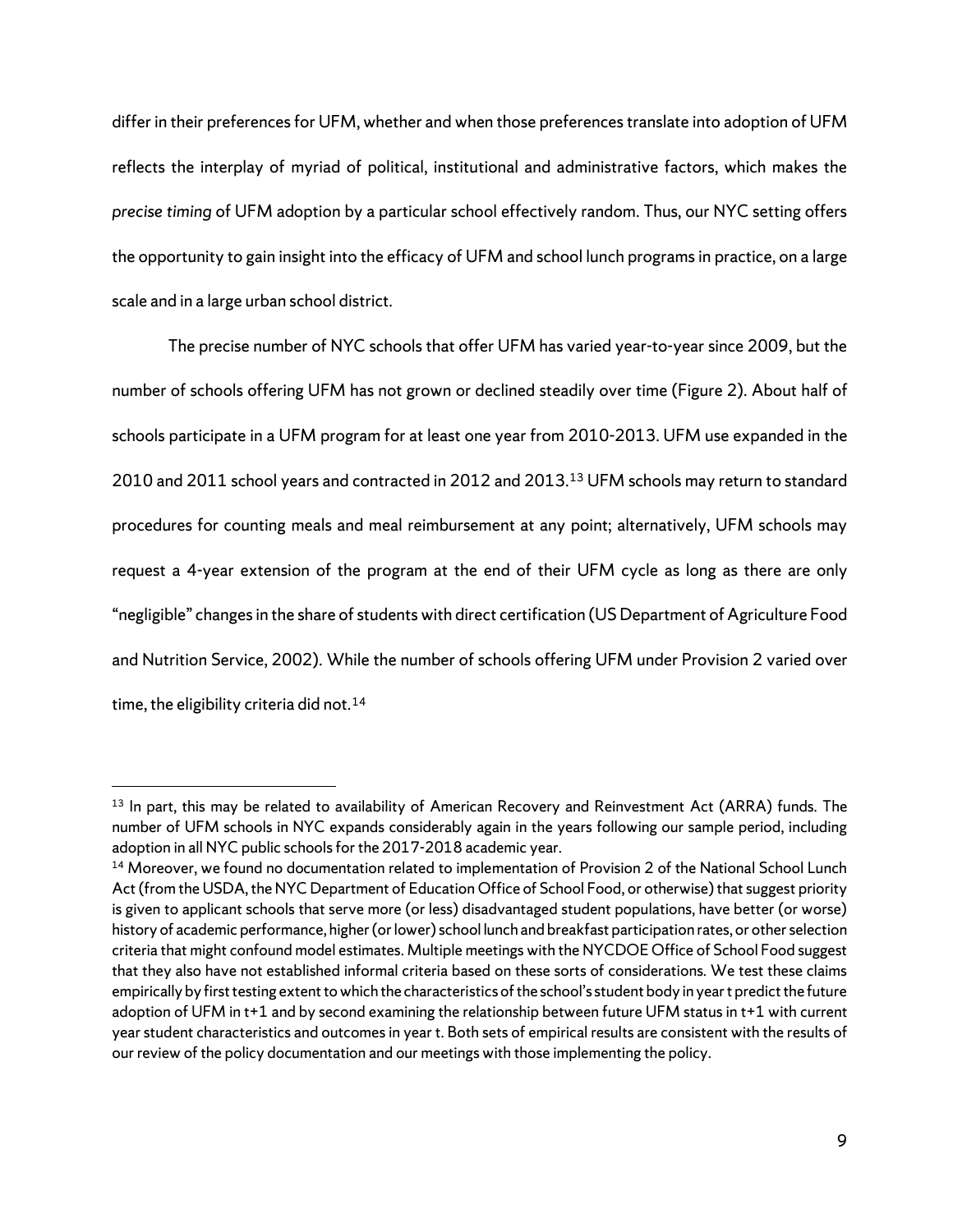Why might some NYC schools adopt UFM and other not? According to the USDA "a school considering Provision 2 must evaluate whether the savings in administrative costs associated with reducing application burdens and simplifying meal counting and claiming procedures under Provision 2 offset the costs of providing meals to all children at no charge" (US Department of Agriculture Food and Nutrition Service, 2002).[15](#page-14-0) Thus, it is ultimately a choice made by school administrators in conjunction with the City school district and subject to Federal eligibility.

In addition to schools offering UFM under Provision 2, NYC Department of Education (NYCDOE) has taken steps to increase access to school meals citywide, including price and menu changes (Perlman, Nonas, Lindstrom, Choe-Castillo, McKie, Alberti, 2012). In 2004, the NYCDOE implemented universal free breakfast – eliminating the 25-cent price for full price students and the 5-cent price for reduced price students (Leos-Urbel et al. 2013). A decade later, in September 2014, the NYC DOE extended UFM status to all freestanding middle schools. Figure 1 shows citywide prices for full and reduced price meals in the period 2002-2015. As shown, citywide prices for school meals in non-UFM schools are stable in the 2010-2013 period. We focus our study on thisstable period in an effort to isolate the effect of UFM from other price effects.

#### **V. Data and Measures**

Our analysis draws on a rich longitudinal student and school level data, for all NYC public elementary and middle school students and student-transaction-level data on meal participation for a

<span id="page-14-0"></span><sup>&</sup>lt;sup>15</sup> Moreover, informal conversations with administrators and advocates suggest that school leaders are sometimes concerned that offering UFM could also increase risk of losing funding for other Federal and state aid programs that rely on measures of students individually eligible for free and reduced price meals.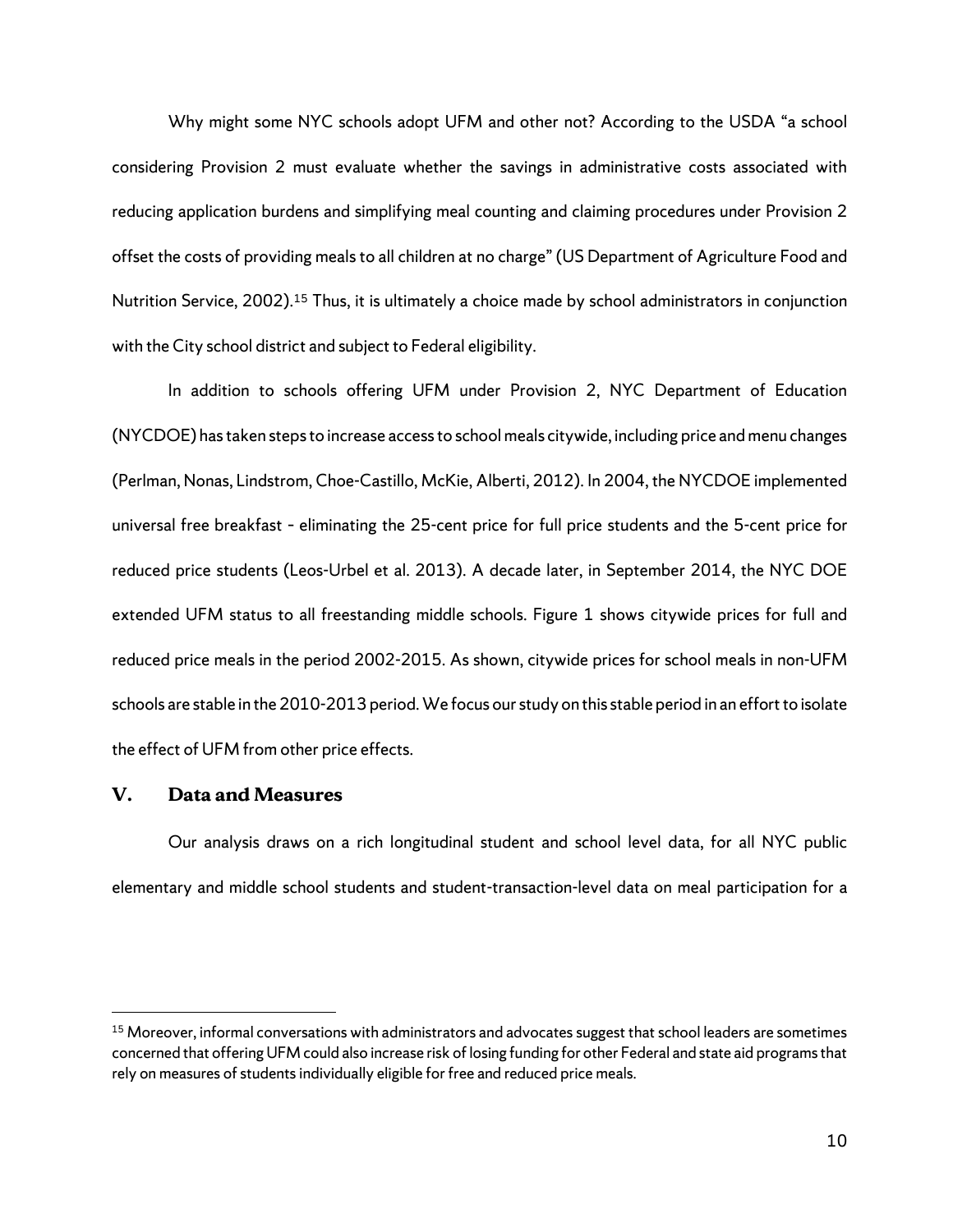large subset of students. Again, we focus on 2010-2013, to take advantage of data availability and the stability of meal prices in NYC.

Student data include sociodemographic characteristics such as gender, race/ethnicity, primary language spoken at home, English proficiency, birth country, and eligibility for free or reduced price lunch, participation in special education, attendance, and scores on ELA and math examsfor grades 3–8, as well as student height and weight.[16](#page-15-0) Student-level data also includes measures of participation in school lunch and school breakfast for students attending a school collecting such data.<sup>[17](#page-15-1)</sup> Importantly, every student record includes a unique student identifier allowing us so to follow individual students over time. We exclude students in full time special education settings and those with less than two years of test score data to facilitate the estimation of the student fixed effects models, described in greater detail below.<sup>[18](#page-15-2)</sup> Further, we restrict the sample to students with height and weight data, although we relax this constraint in robustness test described below.

Test scores are transformed into z-scores using grade and year specific means and variances, *zMath and zELA* for the math and English language arts exams, respectively. Weight outcomes include Body Mass Index (BMI), measured as z-scores (normalized by grade and year), *zBMI*, or as a natural logarithm, *ln(BMI)*, and indicator variables for *overweight*, *obese* and *underweight*, which we create using age- and sex-specific growth charts from the Centers for Disease Control and Prevention. Finally, we

<span id="page-15-0"></span><sup>&</sup>lt;sup>16</sup> Beginning in 2006, NYC public schools has collected annual measures of height, weight, and physical fitness of almost every student as part of the Fitnessgram initiative. By 2012–13, the Fitnessgram covered roughly 875,000 students in 1,650 schools citywide.

<span id="page-15-1"></span><sup>&</sup>lt;sup>17</sup> This new data is collected NYC Office of School Food (OSF) using an electronic Point of Service (POS) tracking system to record meal transactions with student ID and time stamps.

<span id="page-15-2"></span><sup>&</sup>lt;sup>18</sup> The use of student fixed effects means that students with only a single observation will not contribute to the estimation, and the impact of UFM will be identified by the UFM Switchers. As a robustness check to our test score results, we re-estimate our models without excluding students missing weight data; results from these models are substantively unchanged and are available upon request of the authors.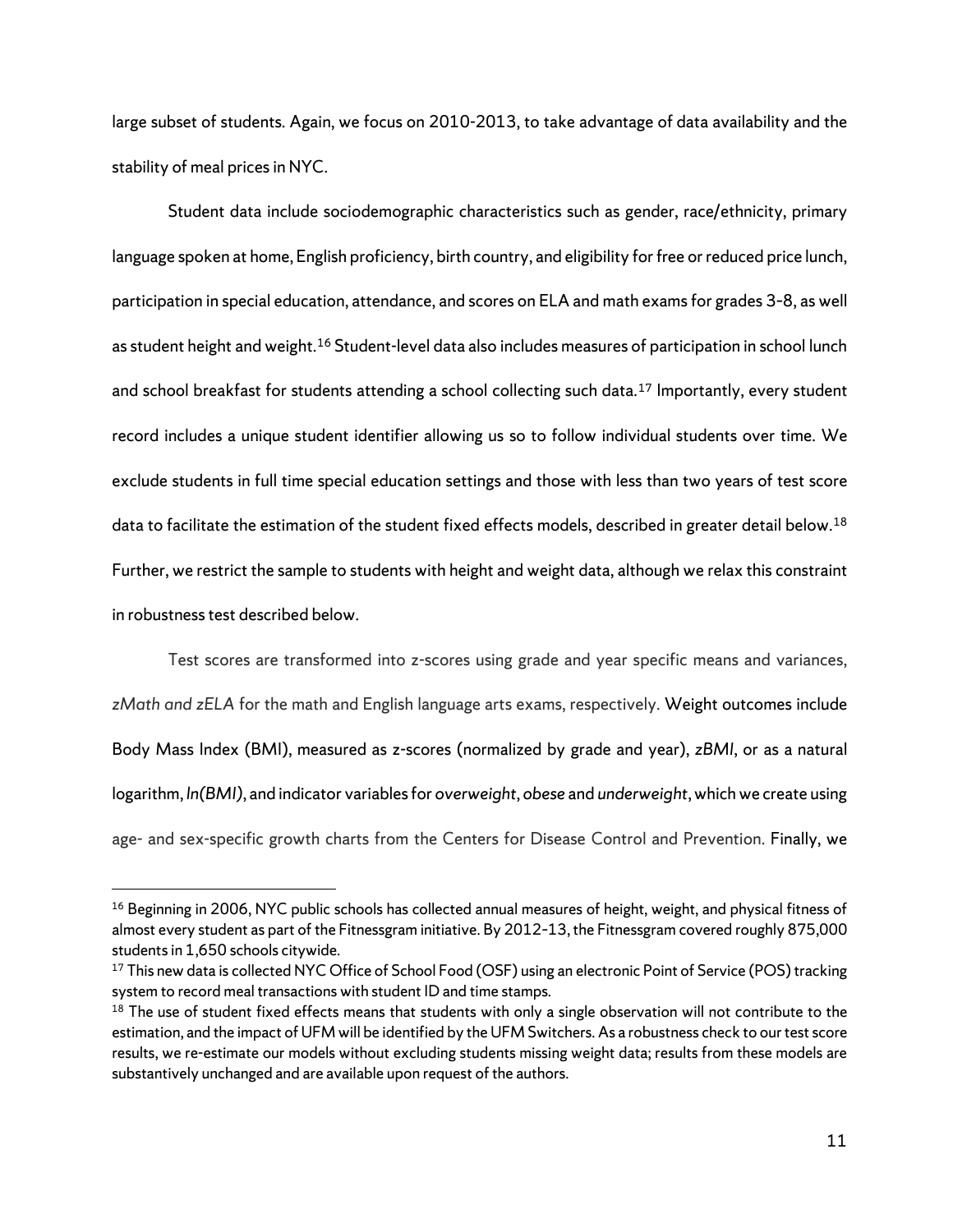construct a time invariant measure of poverty, *Poor*, that takes a value of 1 if a student is identified as eligible for free or reduced priced lunch in any year between 2001-2013 and 0 otherwise. We use this measure to capture poverty, rather than the annual, student-level measure of eligibility for free or reduce price lunch typically used in education research, because UFM reduces the incentives for families (and schools) to verify individual eligibility. Thus, the annual poverty measure may be correlated with UFM treatment.[19](#page-16-0)*Nonpoor* identifies students never observed as eligible for free or reduced price lunch during this period; that is, poor and non-poor are mutually exclusive.*[20](#page-16-1)*

Annual school data include indicators for UFM status, enrollment, grades served, mean student characteristics, test scores and attendance rates, the number of breakfasts and lunches served, the number of students in each eligibility group, and total expenditures on school food. Table 1 presents descriptive statistics for key variables, beginning with the sample of "All" general education middle school students (with two or more years of test scores and weight data) to provide context. Asshown, NYC students are predominantly poor, with 90.0% eligible for free or reduced price lunch in at least one year between 2001 and 2013, and predominantly "minority" - only 15% are White. Hispanics represent almost 40%, with 28.5% Black and 17% Asian. Further, roughly one-sixth of all students are Foreign Born, more than half

<span id="page-16-0"></span> $19$  Though, students who do not submit lunch forms are still certified through "direct certification," using matched NYC DOE student records and data indicating eligibility for SNAP, WIC, and other means-tested programs. Columns 3 and 4 of Table 1 show that we observe similar poverty rates for the subset of students exposed to UFM in each sample year (Always UFM) and those exposed in some years but not others (UFM Switchers).

<span id="page-16-1"></span><sup>&</sup>lt;sup>20</sup> It is important to note that non-poor students in NYC public schools are not typically well-to-do. Although many NYC residents are quite rich by national standards, many of the richest eschew public schooling for their children. Indeed, more than 15% of NYC school aged children attend independent schools, which include both parochial schools and private schools. Instead, many of the students we term non-poor are of modest means, with family income exceeding 185% of the Federal poverty line by small margins. Again, due to cost of living differences, a substantial portion of non-poor students living in high-cost places like NYC have real (regionally adjusted) incomes that would have qualified them as free lunch eligible in a lower-cost of living district.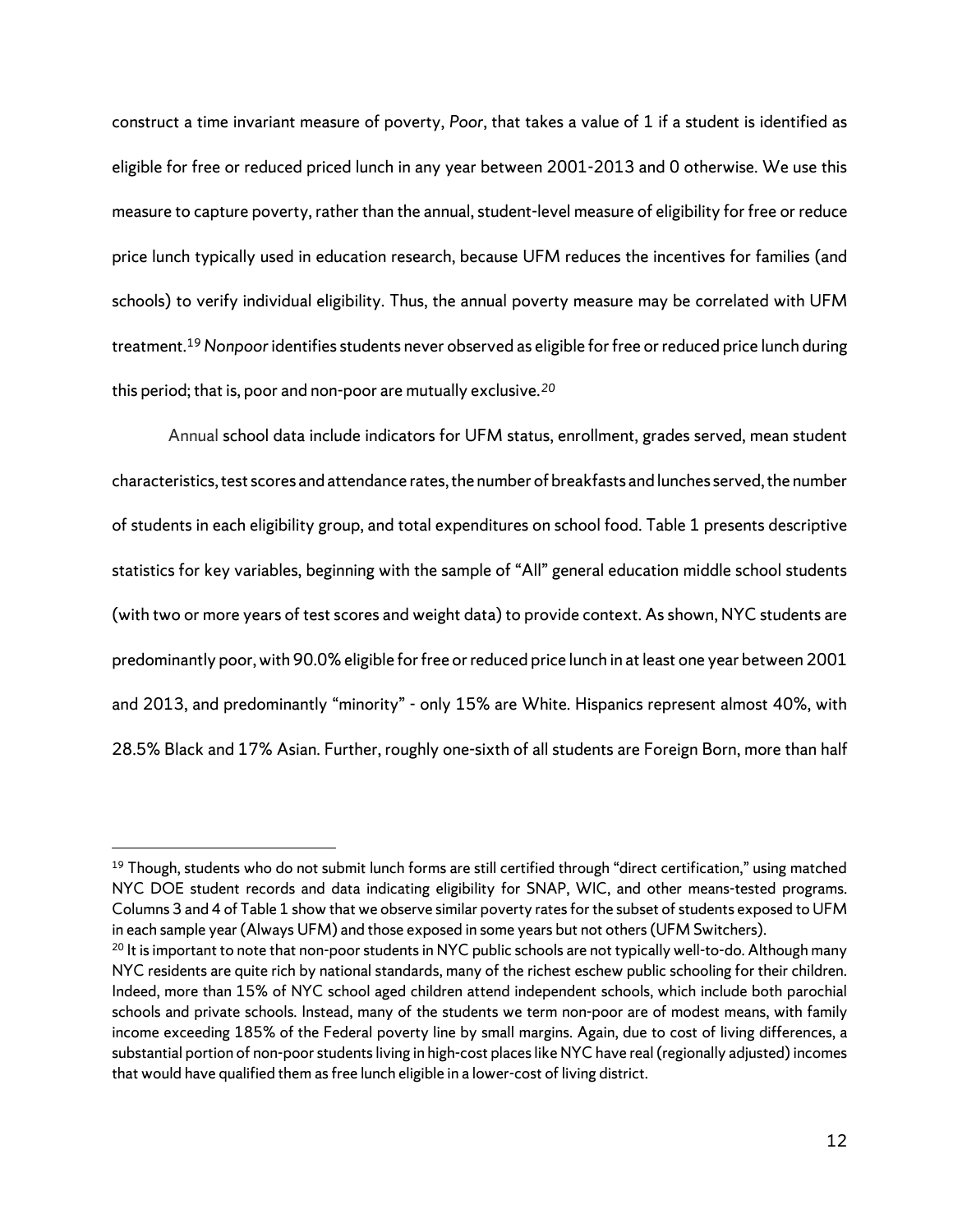speak a language other than English at home, and almost ten percent qualify as Limited English Proficient. Finally, 11.6 percent of these students qualify for part-time special education services.

We restrict our regression sample to students who attended a UFM school at some point between 2010 and 2013. This "Ever UFM" sample includes 318,637 observations of 155,496 students in grades 6-8. [21](#page-17-0) Ever UFM students are, unsurprisingly, different from All students, which includes students never attending a UFM school. As shown in Table 1, column 2, Ever UFM students are disproportionately Asian, Hispanic, Poor and foreign born, compared to All students. Among the Ever UFM, students exposed to UFM every year (Always UFM, column 3) and those exposed to UFM in some years but not others (UFM Switchers, column 4) are quite similar.<sup>[22](#page-17-1)</sup> Of the 201,004 observations on 100,194 UFM Switchers, 71,971 are students who switch UFM status due to changing schools (ex. graduating from a school without UFM and entering a school with UFM).<sup>[23](#page-17-2)</sup>

A second sample includes only observations with lunch and breakfast participation data - limiting our sample to students attending one of the schools using an electronic Point of Service (POS) system to track meal transactions. Our "Ever UFM/POS" sample is, then, a subset of the Ever UFM sample and, for middle school grades includes 89,566 observations of 39,229 students in 153 middle schools.<sup>[24](#page-17-3)</sup> We measure school lunch participation (SLP) as the number of lunch transactions divided by the number of school days in the year. School breakfast participation (SBP) is defined similarly. As shown in Column 5 of

<span id="page-17-0"></span><sup>&</sup>lt;sup>21</sup> Regression models also include students in grades 3-5. The "Ever UFM" sample for grades 3-8 has 659,797 observations on 222,456 students attending 1,103 schools,

<span id="page-17-1"></span><sup>&</sup>lt;sup>22</sup> Moreover, among Ever UFM students, differences between students currently exposed to UFM and those not currently exposed are not statistically significant.

<span id="page-17-2"></span><sup>&</sup>lt;sup>23</sup> 37,829 students switch UFM status due to changes in school UFM policy, of which 9,982 switch status at least twice (once by switching schools and once due to attending a school that switches status).

<span id="page-17-3"></span> $24$  The regression sample also includes 33,119 observations of 16,149 students in grades 3-5, including 80 elementary schools (typically enrolling fewer than 100 Ever UFM/POS students) and 36 schools serving both elementary and middle grades.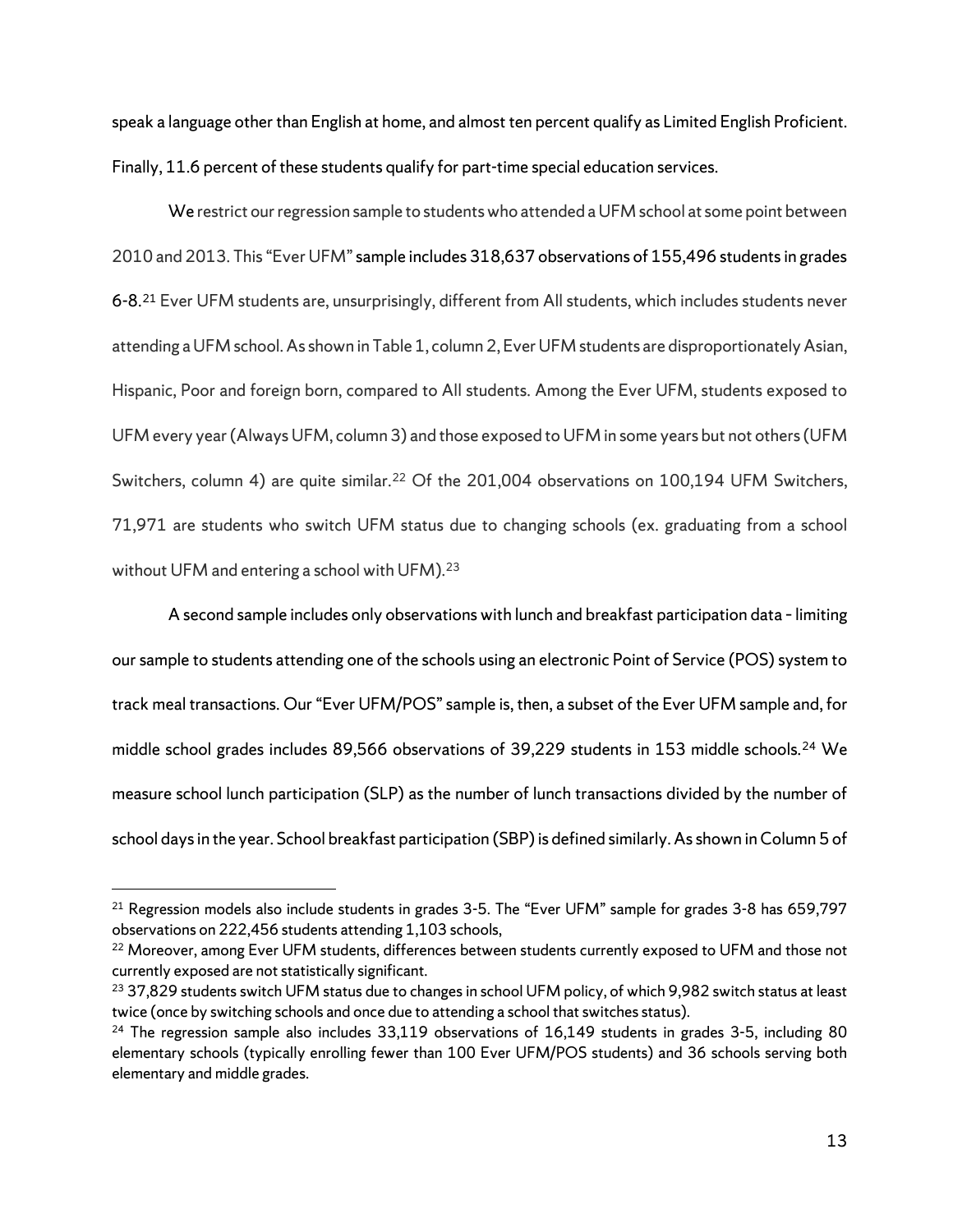Table 1, the mean School Lunch Participation rate (*SLP*) is about 62.2% in Ever UFM middle schools and the mean School Breakfast Participation rate (*SBP*) is roughly 11.3%.[25](#page-18-0)

#### **VI. Empirical Strategy**

#### **Baseline Model**

We exploit changes in student exposure to UFM over time in order to estimate the impact of UFM on academic achievement, school lunch participation and weight outcomes. To do so, we estimate a student fixed effects, difference-in-difference specification of a model linking student outcomes to UFM status and time varying student variables:

(1) 
$$
Y_{igst} = \beta_0 + \beta_1 UFM\_middle_{igst} + \beta_2 UFM\_Element_{igst} + X'_{igst}\beta_3 + \gamma_{igst} + \delta_i + \varepsilon_{igst}
$$

where *Yigst* is a vector of variables reflecting outcomes for student i, in grade g, attending school s in year t, including test scores (*zMath* and *zELA*), attendance, and weight (*zBMI*, *ln(BMI)* and probability *overweight*, *obese* and *underweight*). *UFM\_Middleigst* is the interaction between an indicator variable *Middleigst*(which takes a value of 1 if student i is in grades 6 through 8) and *UFMst*(which takes a value of 1 if student i attends a UFM school in year t); [26](#page-18-1) *UFM\_Elemigst* is the interaction between *Elemigst* (which takes a value of 1 if student i is in grades 3 through 5) and *UFMst*. [27](#page-18-2) *Xigst* is a vector of other student characteristics including those indicating LEP, and special education needs;[28](#page-18-3) *γigst*is a grade-by-year fixed

<span id="page-18-0"></span><sup>&</sup>lt;sup>25</sup> We do not observe plate waste, etc. or any other direct measure of consumption. Future work examining the effect of UFM on consumption per se would be warranted.

<span id="page-18-1"></span><sup>&</sup>lt;sup>26</sup> We omit Middle<sub>ist</sub> because it is perfectly collinear with the grade-by-year fixed effect

<span id="page-18-2"></span><sup>&</sup>lt;sup>27</sup> Again, regressions include students in elementary grades to increase precision of our middle school estimates, but regression results for *UFM\_Elem* are suppressed. Elementary school regression results are largely insignificant, reflecting smaller sample size due to limited POS coverage in elementary schools. Results are available upon request from authors.

<span id="page-18-3"></span><sup>&</sup>lt;sup>28</sup> As a robustness check, we substitute school fixed effects in for student fixed effects. In these alternative specifications, the vector *Xist* also includes variables indicating if a student is black, Hispanic, Asian, female, poor, foreign born, and does not speak English at home.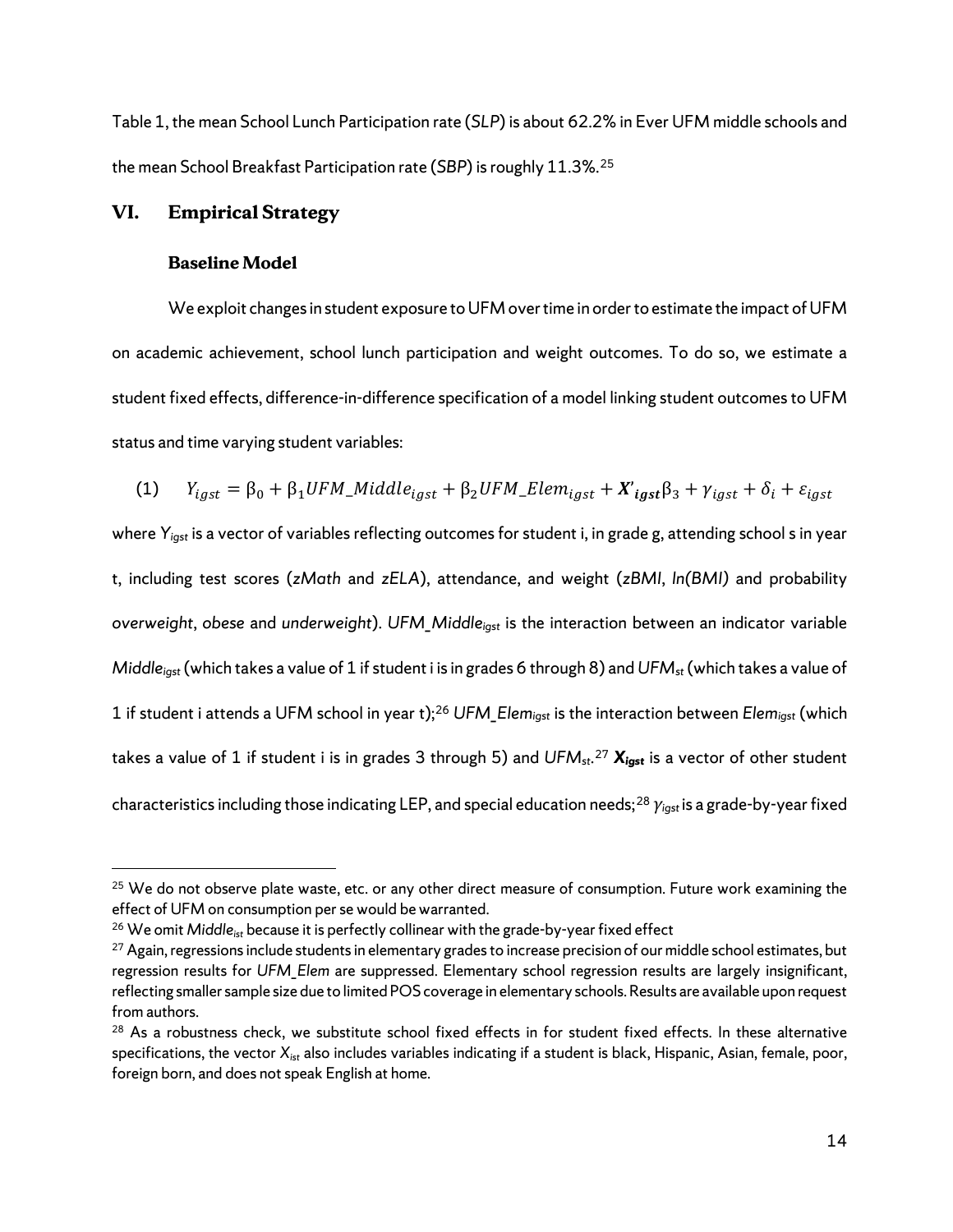effect and  $\delta_i$  is a student fixed effect. We cluster standard errors by school because UFM is a school level intervention and students are clustered in schools.<sup>[29](#page-19-0)</sup> Our coefficient of interest is  $\beta_1$ , which captures the impact of UFM on student outcomesin middle school. Notice that equation (1) can also be viewed as the reduced-form equation in an instrumental variables model linking academic outcomes to participation in school lunch.

Here, estimated coefficients will capture causal effects if the precise timing of the exposure of the student to UFM is conditionally random and, particularly, uncorrelated with unobserved concurrent changes in policies, practices and characteristics of the school.[30](#page-19-1) As noted earlier, institutional and practical considerations and exploratory empirical work suggest conditional randomness is both plausible and likely. We shows tests for the validity of the assumption empirically below.

#### *Heterogeneity by Student Poverty Status*

We then explore heterogeneity in impacts by student poverty status, by estimating separate coefficients for poor and non-poor students. We do so by fully interacting model variables with *Poor* and *Nonpoor*, respectively.[31](#page-19-2) Again, we focus on the impacts for middle school students identified by withinstudent changes in access to UFM over time.

#### *Impact on School Meals Participation*

We then turn to impacts on SLP, which is the key mechanism for UFM impacts on academic outcomes. Importantly, breakfast is already free for all NYC students at the beginning of the study and,

<span id="page-19-0"></span><sup>&</sup>lt;sup>29</sup> See, for example, Cameron and Miller (2015).

<span id="page-19-1"></span><sup>&</sup>lt;sup>30</sup> Estimated impacts in student fixed effects models are identified by within student changes in UFM status. We note that within student variation in UFM status most often results from changing schools (70% of UFM Switchers change UFM status at the time of changing schools).

<span id="page-19-2"></span> $31$  In these models, we add interactions between poverty status (poor / non-poor) and grade level (middle / elementary), so that impacts are estimated within these subgroups.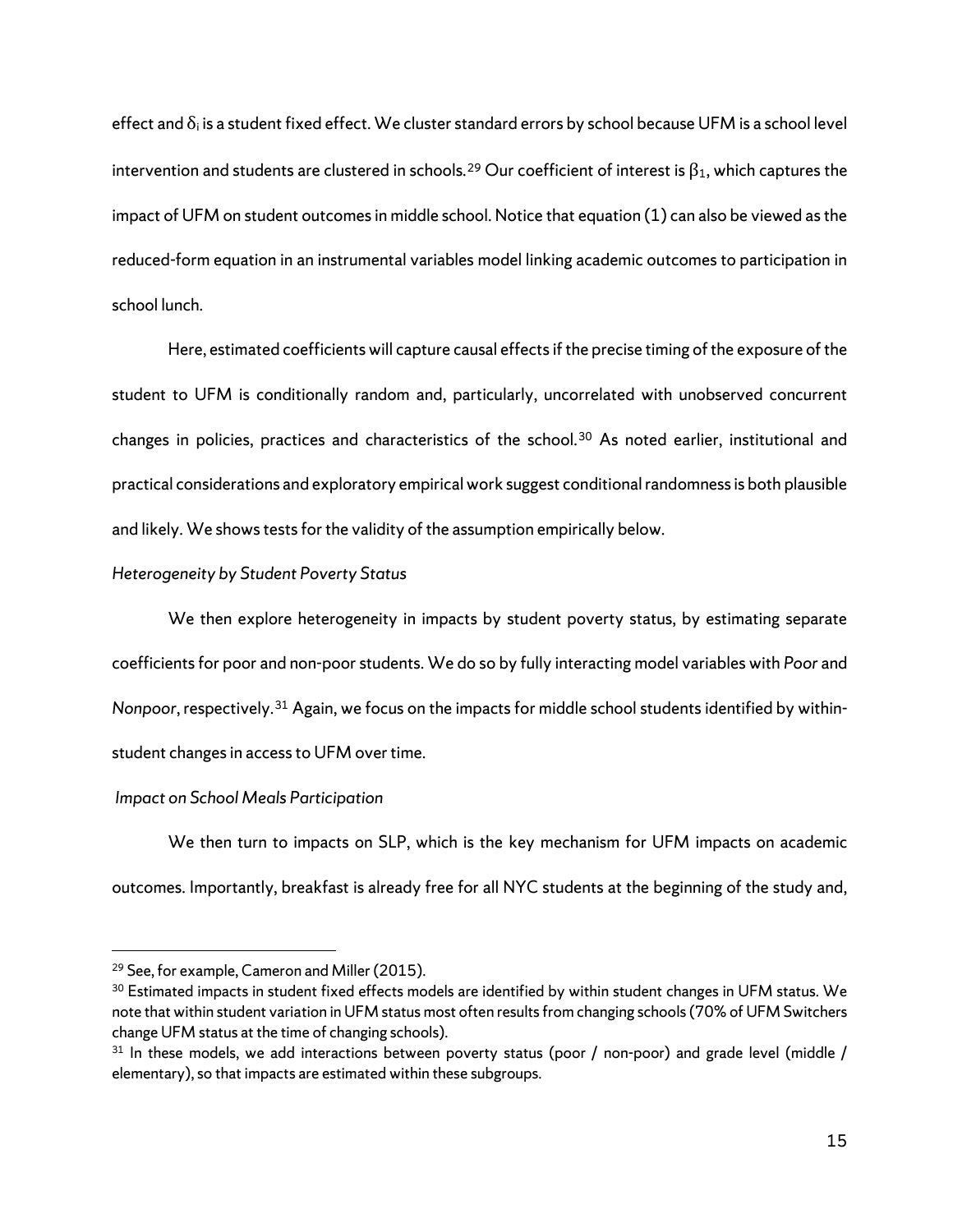thus, only lunch prices change after UFM.<sup>[32](#page-20-0)</sup> We use the same difference-in-differences strategy using the sample of POS students:

(2) 
$$
SLP_{igst} = \beta_0 + \beta_1 UFM\_Middle_{igst} * Poor_i + \beta_2 UFM\_Middle_{igst} * NonPoor_i +
$$

$$
\beta_3 UFM\_Element_{igst} * Poor_i + \beta_4 UFM\_Element_{igst} * NonPoor_i + X'_{igst}\beta_5 + Y_{igst} + \delta_i +
$$

 $\varepsilon_{igst}$ 

where *SLPigst* captures SLP for student i in grade g in school s in year t, and all other variables as defined previously. We estimate impacts on SLP (and SBP) by student poverty status and grade level, as described above.

Notice that equation (2) can also be viewed as the first-stage model of two-stage least squares regression model linking academic outcomes to participation in school lunch. If UFM does, indeed, affect participation in school lunch, then it may be an effective instrumental variable for school lunch participation in subsequent models.

#### **IV Models: The Effects of School Lunch Participation**

 $\overline{a}$ 

We then estimate the effect of *SLP* on student outcomes, using UFM as an instrument to address potential endogeneity due, perhaps, to unobserved differences in income, motivation, or engagement between parents (or students) utilizing school lunch and those that do not or related to their reliance on lunch. Again, we estimate separate effects for poor and non-poor students:

(3) 
$$
Y_{ist} = \beta_0 + \beta_1 SLP\_Middle * Poor_{igst} + \beta_2 SLP\_Middle * Nonpoor_{igst} + \beta_1 SLP\_Elem * Poor_{igst} + \beta_2 SLP\_Elem * Nonpoor_{igst} + X'_{igst}\beta_5 + \gamma_{igst} + \delta_i + \varepsilon_{igst}
$$

<span id="page-20-0"></span><sup>&</sup>lt;sup>32</sup> In addition to estimating impacts of UFM on lunch participation, we show the estimated effect of UFM on breakfast participation using the same model. Null results for SBP are necessary for the identifying assumptions of the IV model outlined below.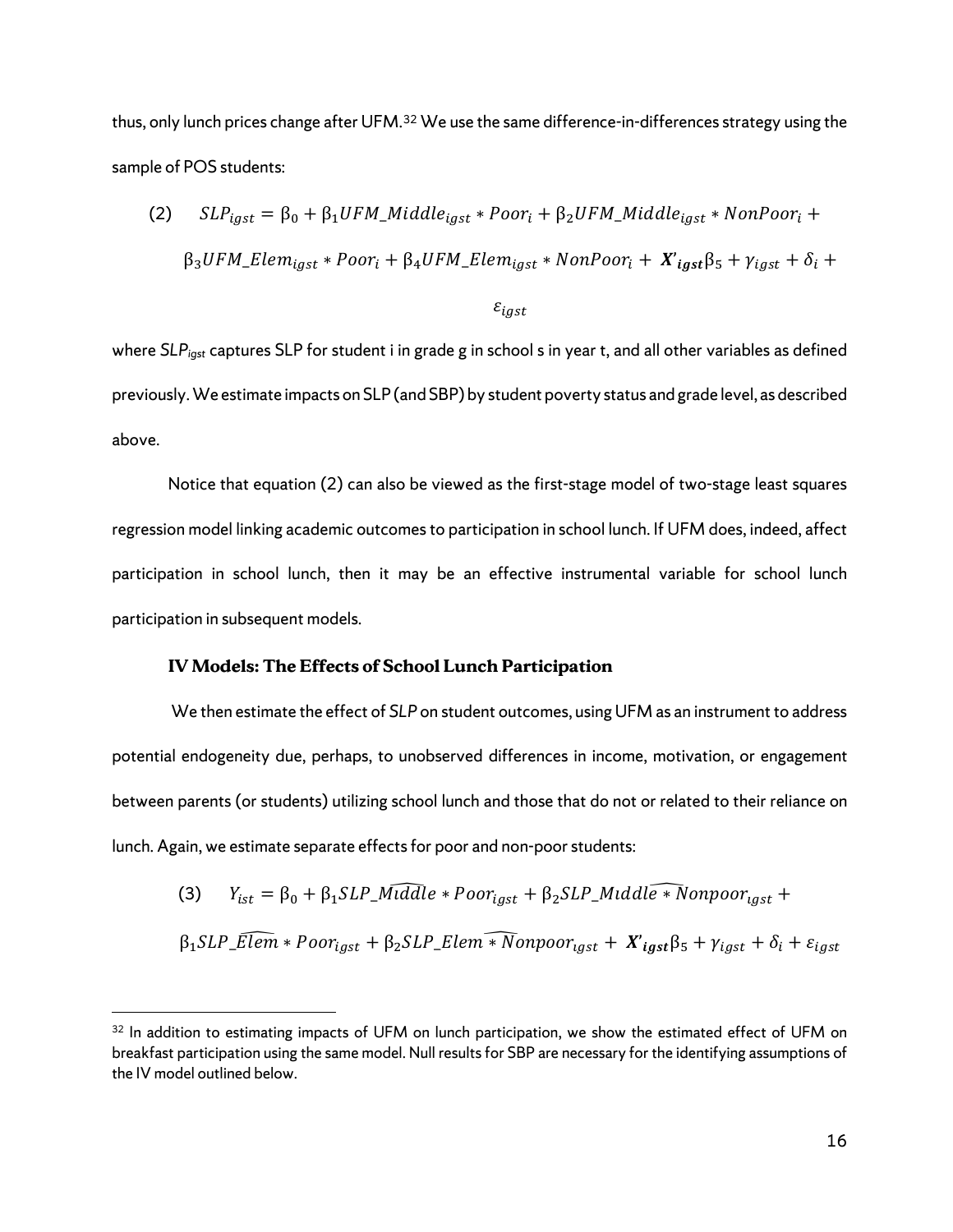To be clear, we use the four variables created by fully interacting UFM with poverty status and grade level as instruments for SLP, again, fully interacted with poverty status and grade level.<sup>33</sup> All other variables as defined previously. Thus, we estimate the effect of a one-percentage point increase in SLP on student outcomes. To give a better sense of magnitudes, we estimate the impact of increasing participation by about one lunch every 10 school days as  $10^{*}\beta_1$  and  $10^{*}\beta_2$ , for the poor and non-poor respectively. We again cluster standard errors at the school level.<sup>[34](#page-21-1)</sup>

#### **VIII. Results**

 $\overline{a}$ 

#### **Impacts on Test Scores**

Table 2 shows the impact estimates from our preferred model with student and grade-by-year fixed effects as well as controls for time-varying student characteristics.Columns 1-3 show results for the Ever UFM sample and columns 4-6 for the Ever UFM sample with POS (meal participation) data. As shown, among the EVER UFM students, UFM increases math and ELA scores for 6-8 grade students by 0.036 and 0.030 standard deviations, respectively. We find no significant effects, however, on attendance rates. Coefficients estimated using the Ever UFM-POS sample (in columns 4-6), are somewhat larger in magnitude, although standard errors increase and only ELA results are statistically significant. Again, we find no effect on attendance. In sum, our core results indicate UFM significantly increases math and ELA test scores by between 0.030 and 0.043 standard deviations with no effect on attendance.

<span id="page-21-0"></span><sup>&</sup>lt;sup>33</sup> Including the impact of UFM on SLP for poor middle, non-poor middle, poor elementary and non-poor elementary students. Again, elementary coefficients are suppressed but available upon request from the authors.

<span id="page-21-1"></span><sup>&</sup>lt;sup>34</sup> In the IV fixed effects model, we cluster by the sequence of schools attended, instead of the school attended in each year, so that students switching schools are assigned to a single cluster representing the pair of schools attended and not two different clusters, one for each school attended.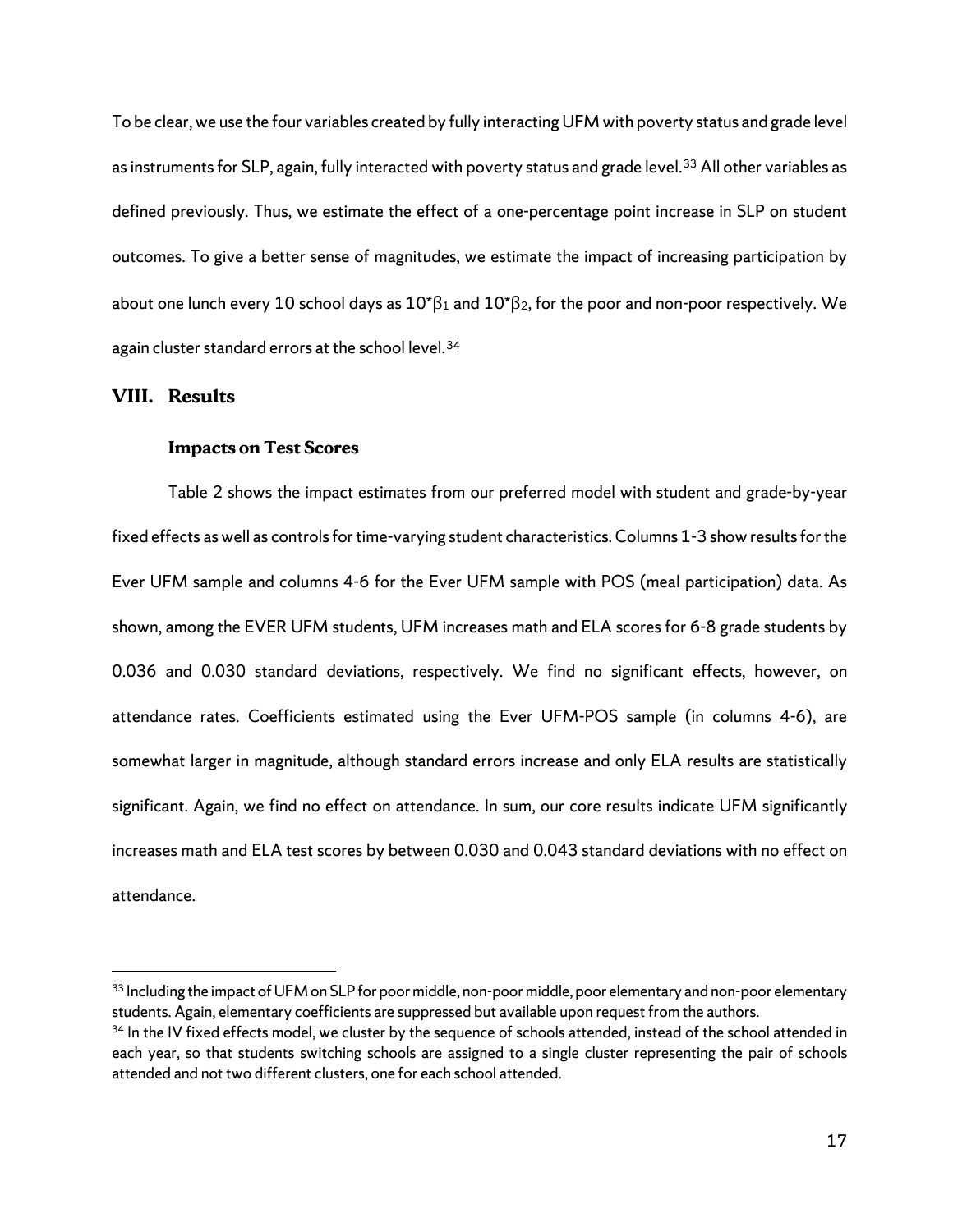Our next analyses, shown in Table 3, allow the impact of UFM to differ for poor and non-poor students. As before, models reported in columns 1-3 are estimated using the Ever UFM sample and columns 4-6 using the Ever UFM with POS sample and we only show the middle school results. UFM increases student performance for both poor and non-poor students in both ELA and math. The Ever UFM sample results for poor students are quite similar to the findings for the overall sample – coefficients on math and ELA are 0.032 and 0.027, respectively – but effects for non-poor students are more than double. UFM increases math and ELA scores by 0.083 and 0.059 standard deviations respectively. Furthermore, the differences in impacts between poor and non-poor students are significantly different.

Again, restricting the sample to students with meal participation (POS) data yield substantively similar results. Point estimates for the poor are a bit larger (0.048 and 0.042 for math and ELA, respectively), for the non-poor a bit smaller (0.061 and 0.055), and standard errors larger, leaving only the ELA coefficient for the poor statistically significant at conventional levels. As a result, we are unable to reject the hypothesis that impacts are same for the poor and non-poor in this sample.

Here, attendance results are a bit more mixed. In the Ever UFM models, estimates indicate a small negative effect on attendance, a statistically significant 0.124 percentage point decrease (1/5 of a school day annually, on average) among non-poor students. Results for the more limited sample, however, are insignificant and becomes positive for the poor.None of the coefficients are large enough to be considered as substantively meaningful effects on attendance.

Taken together, Table 3 provides evidence of positive effects of UFM on academic performance for both groups, with larger effects for the non-poor(0.05 to 0.08 standard deviations) -- for whom UFM changed the price of lunch –than the poor (0.03 to 0.05 standard deviations). Alternatively, there is little

18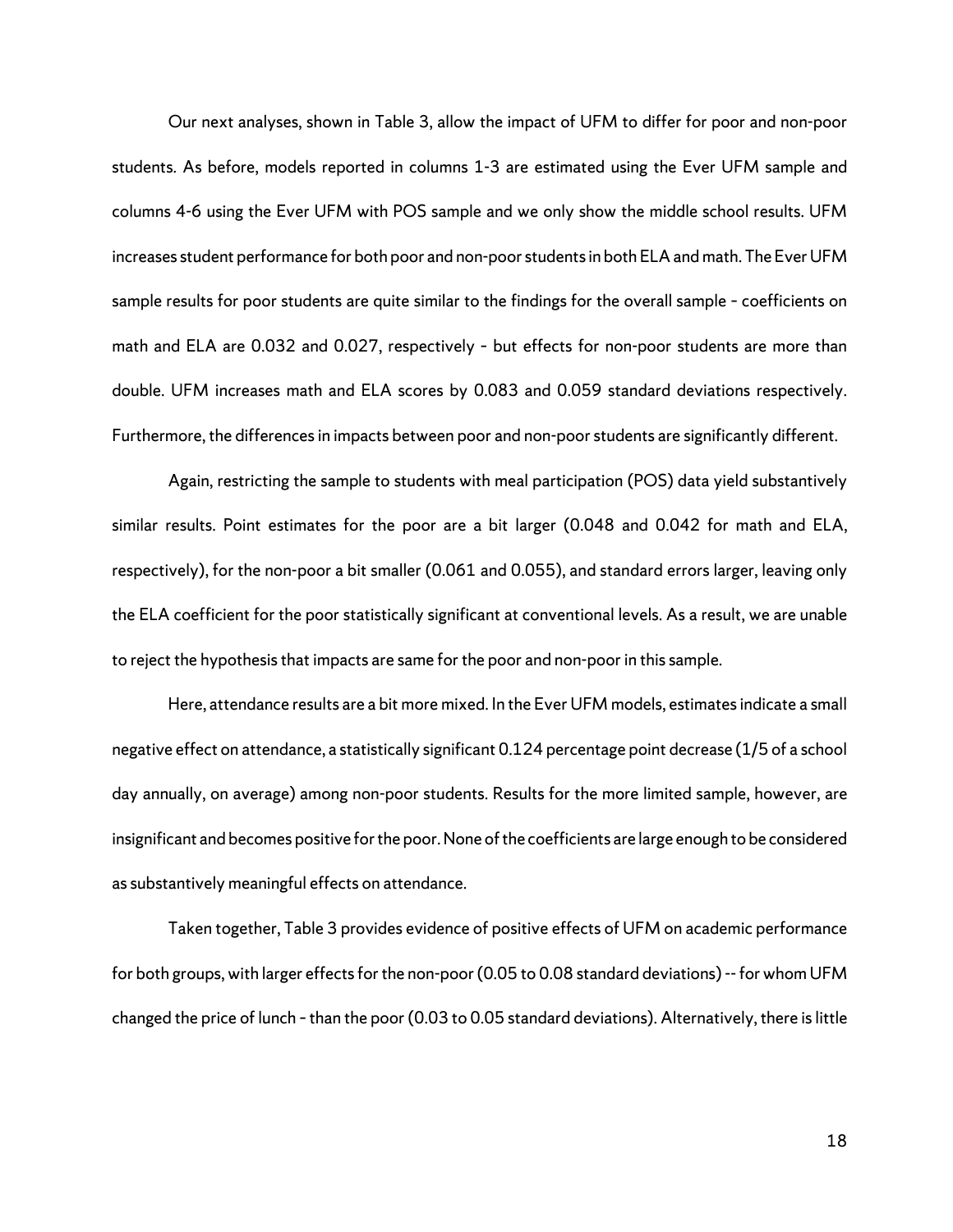evidence of a substantively meaningful effect on attendance for either group, and only one coefficient reaches the size of statistical significance using conventional levels.

These are substantively meaningful improvements in test scores – on average, roughly 10% to 12% of the black-white test score gap in this sample, with even bigger effects for non-poor students. Our results for non-poor students are similar in magnitude to studies of related interventions. Imberman and Kugler (2014) find that providing free breakfast in class rather than in the cafeteria raises math and reading test scores by 0.09 and 0.06 standard deviations, respectively. Similarly, Frisvold (2015) finds that universal free breakfast increases math and reading test scores by 0.08 and 0.05 standard deviations, respectively. Further, in the education policy literature, a common rule of thumb is that a 0.1 standard deviation improvement in test scores in one subject is small, but indicative of a successful intervention (Bloom et al., 2006). Our UFM effect on test scores is nearly that large, particularly for non-poor students. Moreover, UFM improves performance in *two subjects*– math and ELA –rather than one, which is typical for targeted educational interventions.

Finally, to give a sense of the potential magnitude of the effects, we draw on Hill et al. (2008) to translate our effect sizes into a 'weeks of learning' metric. To be clear, these "back of the envelope" estimates are best viewed as crude and their accuracy depends upon whether, and to what extent, the properties of the NYC context (e.g., tests) match those of the national context of the Hill study.<sup>[35](#page-23-0)</sup> That said, applying the Hill et al. parameters to our estimated coefficients suggests UFM would improve

<span id="page-23-0"></span> $35$  Assumptions include: (1) mean academic growth for middle school students in NYC is the same as the national average, (2) a standard deviation in test scores for two pooled grades and nationally normed as in Hill et al. (2008) reflects the same variation in achievement as a standard deviation in test scores normed within one grade in NYC, (3) test scores reflect learning during the 36 weeks of the school year not differential learning loss over the summer.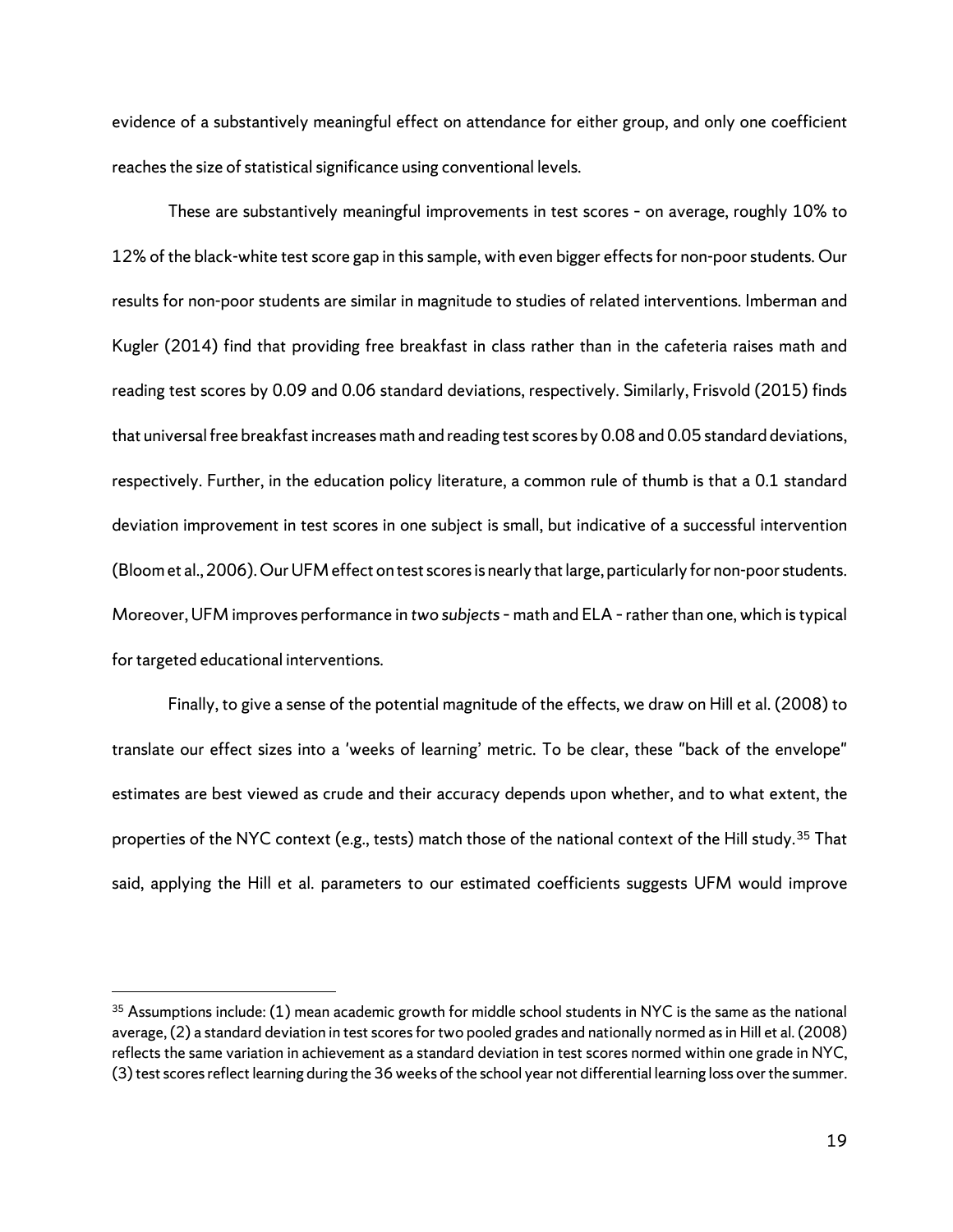performance in math by as much as 7-10 weeks of learning and by as much as 6-9 weeks of learning in ELA for non-poor students. For poor students, effects are roughly 3-4 weeks of learning in math and ELA.<sup>[36](#page-24-0)</sup>

#### **Impact on School Meals Participation**

Table 4 presents the results of the models estimating the impact of UFM on SLP. These are, perforce, estimated using the sample of students with POS data only. As shown in column 1, we estimate attending a UFM school increases school lunch participation for both poor (5.395 percentage points) and non-poor students (10.974), relatively large compared to their lunch participation rate of 63.96 and 45.55, respectively.

Column 2 shows our estimates of the impact of UFM on school breakfast participation, investigating the possibility of a substitution effect. We find no effect of UFM on SBP. Coefficients are negative but small compared to the standard error and not approaching significance at conventional levels.

#### **IV Results: The Effects of School Lunch Participation**

As shown in Column 1 of Table 4, our SLP models suggest UFM is a strong instrument for SLP; UFM status by grade level and poverty is highly predictive of SLP. [37](#page-24-1) Table 5 shows our IV estimates of the impact of SLP on academic outcomes. To review, these models use UFM as an instrument for SLP, allowing us to estimate a causal effect of increasing participation in school lunch itself. The results indicate

<span id="page-24-0"></span><sup>&</sup>lt;sup>36</sup> Mechanically, we divide the point estimates of the impact of UFM presented in Table 3 by the mean annual gain in effect sizes presented in Hill et al. (2008) between the springs of grades 5 and 6, between 6 and 7, and between 7 and 8 (mean annual effect size gains for math are 0.41, 0.30, and 0.32, respectively, and for reading/ELA are 0.32, 0.23, and 0.26, respectively). We then multiply the quotient by the number of school weeks an academic year, 36. We present the range of results across the three middle school grades rounded to the nearest week.

<span id="page-24-1"></span><sup>37</sup> Specifically, we use four instruments (*UFM\_Middle\*Poor*, *UFM\_Middle\*Nonpoor*, *UFM\_Elem\*Poor*, *UFM\_Elem\*Nonpoor*) to address potential endogeneity of four regressors (*SLP\_Middle\*Poor*, *SLP\_Middle\*Nonpoor*, *SLP\_Elem\*Poor*, *SLP\_Elem\*Nonpoor*). F-tests of the first stage regressions are as follows: 44.50, 22.36, 16.06 and 22.97, respectively.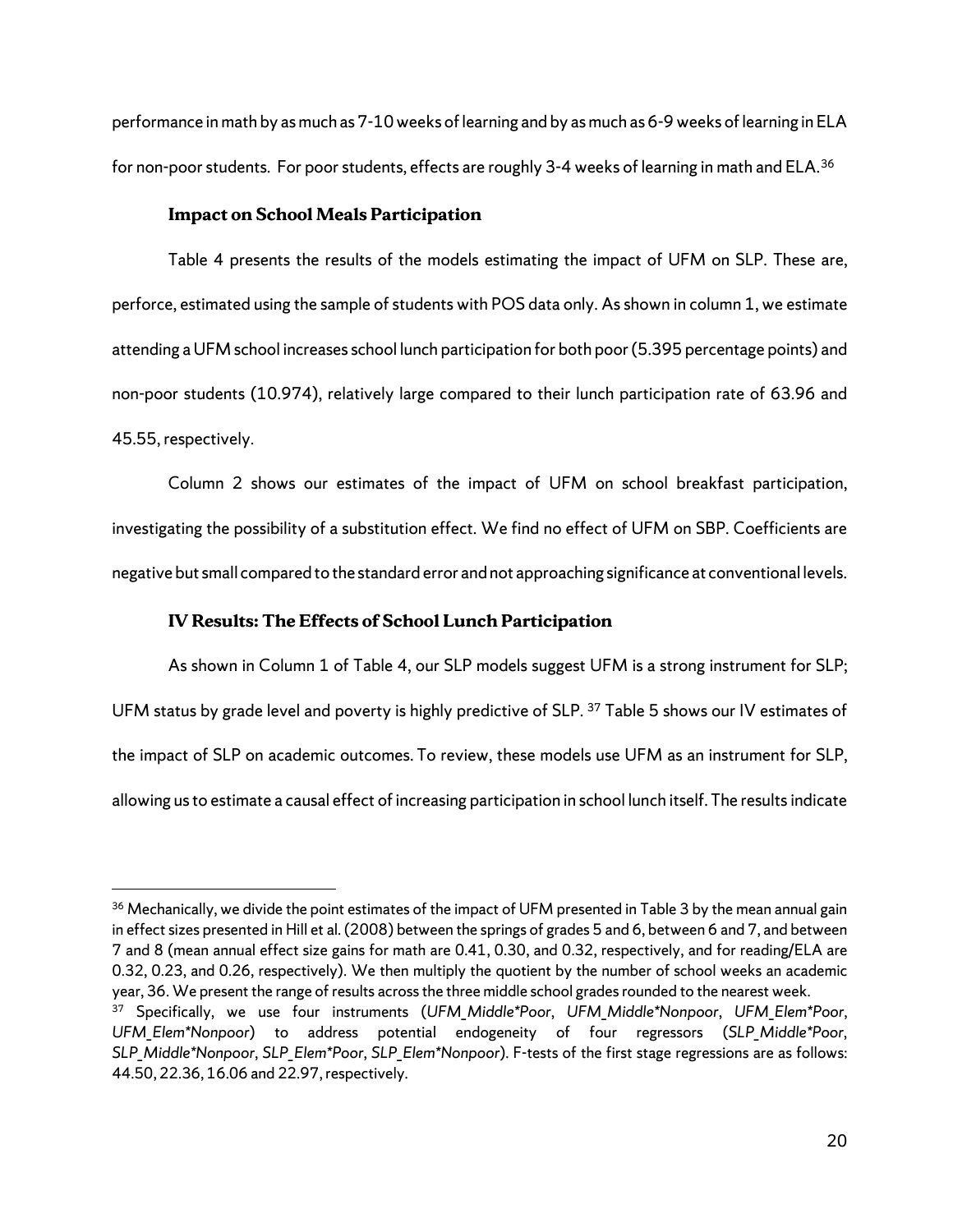participation in school lunch increases performance on both ELA and math, for both poor and non-poor middle school students. More specifically, a one percentage-point increase in SLP increases math scores by 0.008 standard deviations for poor students and 0.006 for the non-poor. ELA results are similar at 0.007 and 0.006 for poor and non-poor, respectively. To give a sense of the magnitudes, these suggest math scores will rise by 8% of a standard deviation if school lunch participation increases by one lunch every two weeks (about a 10 percentage-point increase) for poor students and by 6% of a standard deviation for non-poor students. (For ELA, these will be 7% and 6%, respectively.) Thus, while UFM has a larger effect for non-poor than poor students, the IV estimates suggest that increasing SLP improves test scores for both types of students at about the same rate (and, perhaps, at a greater rate for poor students).[38](#page-25-0) Finally, we find no effect of SLP on attendance, as before.

#### **Unintended Consequences for Student Weight Outcomes**

Lastly, we explore possible unintended consequences for student weight outcomes. Reduced form estimates of the impact of UFM on student BMI and other weight outcomes, shown in Table 6, provide no evidence of deleterious effects on weight outcomes for poor or non-poor students in middle school. Out of five models estimating impacts on BMI, measured both as a z-score and with the natural logarithm, overweight, obese or underweight, nine of ten estimated coefficients have negative signs, but only one – a 2.5 percentage point decrease in the probability obese for non-poor students –is statistically significant. While other results are insignificant, point estimates for non-poor are larger than the poor. For example, coefficients in the BMI model presented in column 1 show 0.040 versus 0.003 standard

<span id="page-25-0"></span> $38$  To be clear, while the point estimates are different for the poor and non-poor, the statistical significance of the differences between these varies. Confidence intervals overlap in some cases. Future work will investigate the sensitivity of these differences and their statistical significance.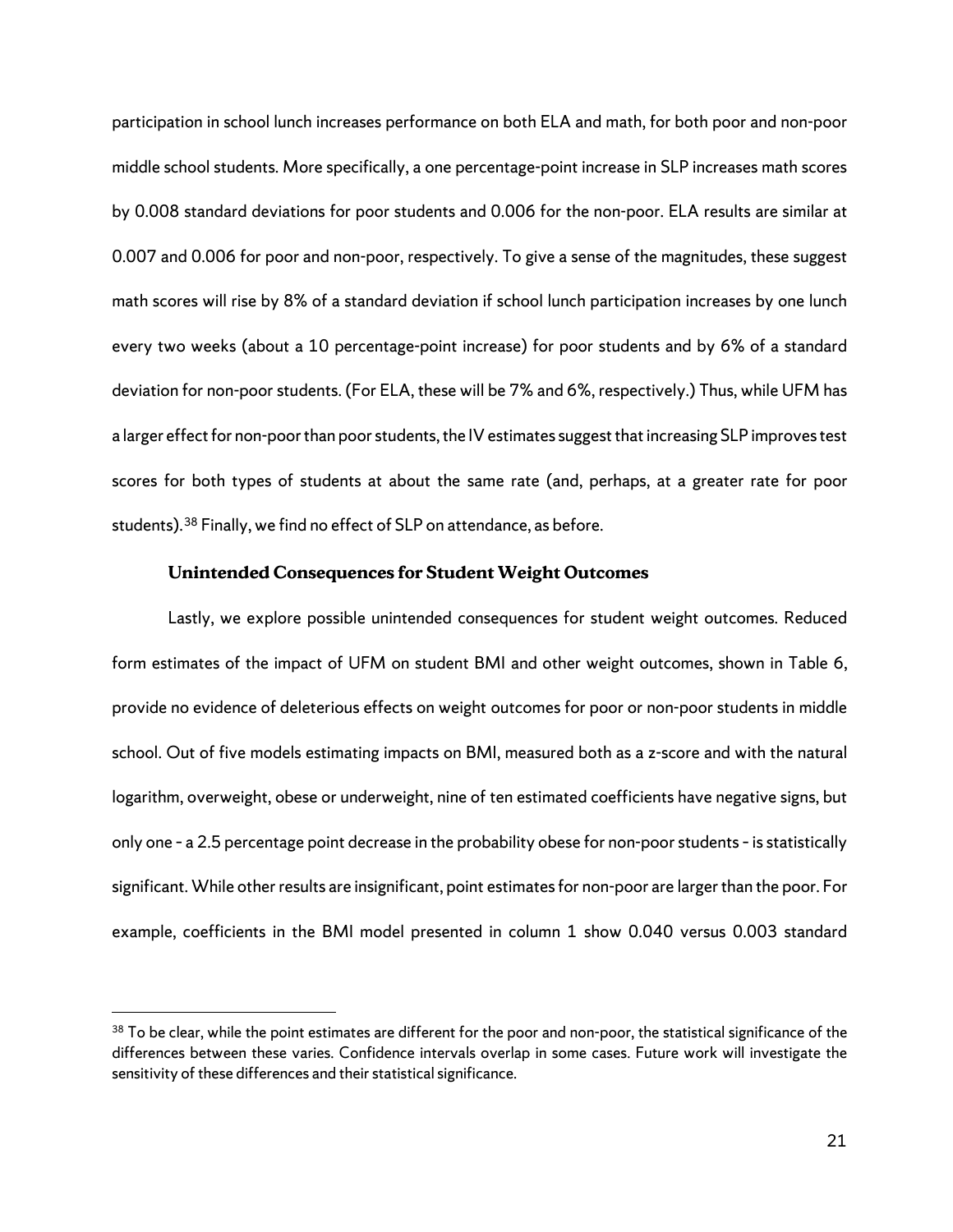deviation reductions (and column 2 show 0.010 percent vs. 0.000 percent reductions) for non-poor versus poor students, respectively.

Estimates from the IV models(shown in Table 7) are, again, largely negative and and insignificant. Only one coefficient is statistically significant (column 4): a one percentage point increase in SLP decreases the probability that a non-poor student is obese by 0.1 percentage point. This is a substantively meaningful; one additional school lunch every two school-weeks decreases probability that non-poor students are obese by one percentage point. As with reduced form estimates, point estimates are larger for the non-poor, but coefficients are insignificant.<sup>[39](#page-26-0)</sup>

That said, a majority of height and weight assessments occur in the fall, meaning we capture very short run effects here. More important, perhaps, is that the SLP measure used above captures participation over the entire academic year, much of which will be after the Fitnessgram assessment, suggesting measurement error and potential attenuation bias.<sup>[40](#page-26-1)</sup> To address this we use the daily meal participation data and student-specific Fitnessgram dates (month/year) to construct a measure of SLP in the month(s) *prior to* the Fitnessgram assessment. As an example, our "pre-Fitnessgram SLP" will capture September and October participation for students with November height and weight measurements.  $^{41}$  $^{41}$  $^{41}$ 

<span id="page-26-0"></span><sup>&</sup>lt;sup>39</sup> Results from school fixed effects models, which serve as a robustness check and are shown in Table A2 of the Appendix, also suggest that there is no effect of UFM on student weight outcomes. Tables A3 and A4 of the Appendix show that the first and second stage estimates from the two-stage least squares IV models with school FE are similar in magnitude as those shown in Tables 4, 5 and 7. Again, however, coefficients are more precisely estimate in models with student FE.

<span id="page-26-1"></span><sup>&</sup>lt;sup>40</sup> Unlike ELA and Math exams, which occur toward the end of the spring semester.

<span id="page-26-2"></span><sup>&</sup>lt;sup>41</sup> By construction, observations of students whom have Fitnessgram assessments in September (28,793 observations) are excluded from this analysis since there are no academic months before September. In additional sensitivity analyses, we include both the months prior to and including the month of Fitnessgram assessment in construction of the "pre-Fitnessgram SLP" variable. Thus, for this example, we measure SLP using September, October and November participation for students who have their heights and weights measured in November. In these sensitivity analyses observations with September Fitnessgram assessments are included. Results are consistent with those shown here and are available upon request.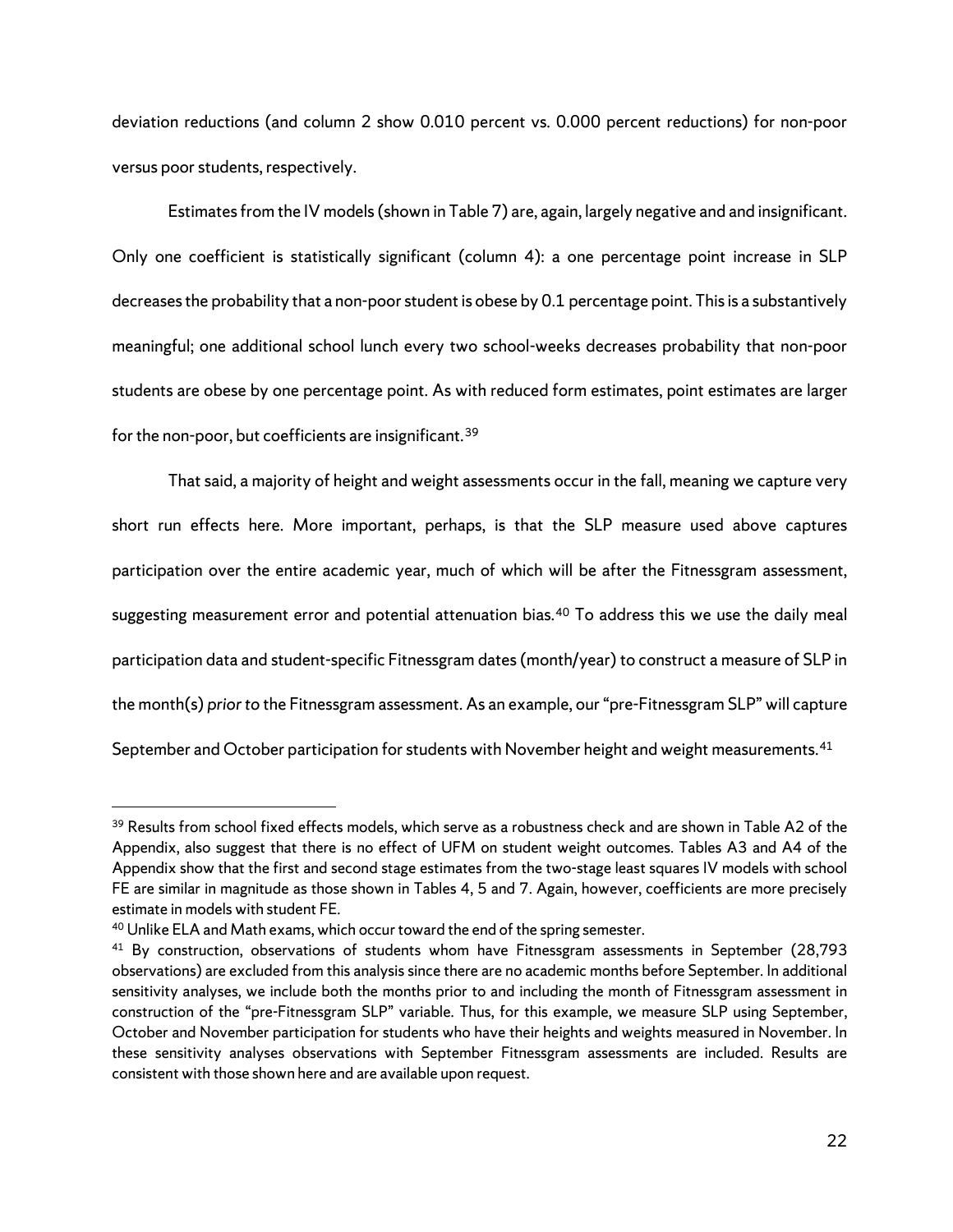Estimates from models with this more accurate measurement of pre-Fitnessgram SLP, shown in Table 8, suggest participation in school lunch *improves* weight outcomes for middle school students, particularly the non-poor. Coefficients are larger in magnitude and more precisely estimated than those estimated using annual SLP in Table 7 (consistent with reducing measurement error). Specifically, we find that a one percentage point increase in SLP reduces BMI by 0.1 percent (column 2) and the probability obese by 0.2 percentage points(column 4) for the non-poor. As before, estimates suggest SLP decreases student weight, as well, though the differences between the poor and non-poor are smaller in these preferred estimates. Thus, these results suggest SLP does not have deleterious effects on middle school student weight outcomes and may, instead, *improve* weight outcomes.

Our results differ markedly from Schanzenbach (2009), which finds poor students participating in school lunch are more likely to be obese. There are many possible explanations for the difference. We note three here. First, we study middle school students while Schanzenbach (2009) focuses on early elementary grades. Differences in our findings may reflect differences in metabolic processes for these ages or, perhaps more convincingly, differences in reliance on school lunch vs. alternatives (brown bag or fast food) between middle and elementary school students. Second, the quality of NYC school meals may have been better than the average school in the ECLS-K data used by Schanzenbach. (NYCDOE suggests that they made substantial efforts to improve school lunch menu quality.) Third, the NYC "food environment" outside the school may be less healthy, that is, differences in access to and types of restaurant food alternatives or differences in out-lunch policies. We leave the exploration of these possibilities for future work.

To summarize, we find UFM induces a large increase in meal take up rate (measured as SLP); that SLP increases both for poor students who would otherwise be eligible for meal subsidies and for non-poor

23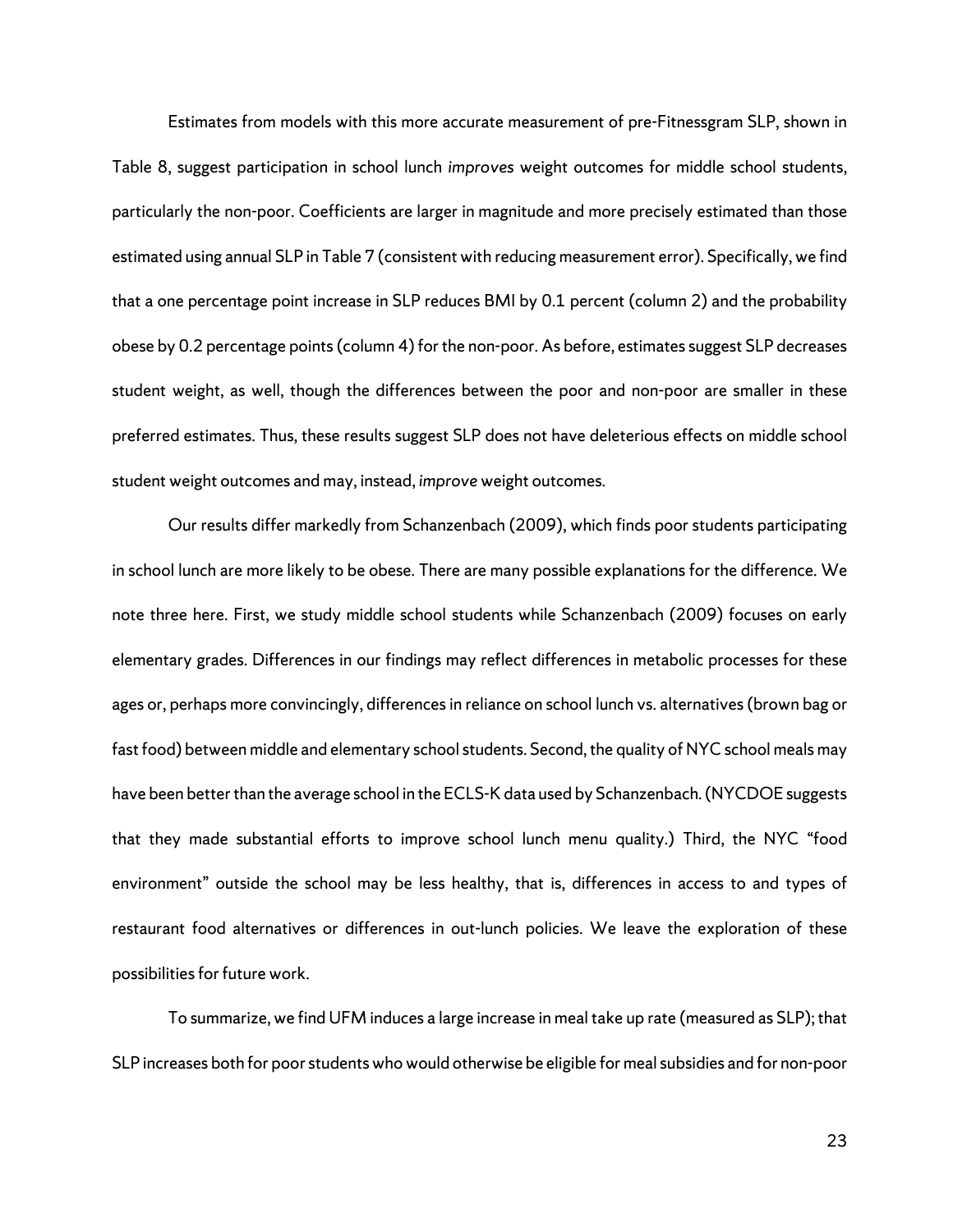students who would be ineligible in the absence of UFM; that UFM improves academic achievement, but has no significant effects on attendance; UFM and SLP have smaller effects on BMI and obesity, and that evidence there suggests somewhat improved weight outcomes. All of these findings mirror the results of the pilot UFSM program evaluation in the United Kingdom (Kitchen et al., 2013).

#### **VIII. Probing the Results**

#### **Robustness Checks**

We explore the robustness of our results first by estimating models using school fixed effects, *µs*, instead of student fixed effects, *γigst*. While student fixed effects models (above) are identified by the variation in UFM exposure within student over time – due both to students switching into/out of schools with UFM and schools adopting/removing UFM - school fixed effects models rely on the changes in school UFM status only. Again, standard errors are clustered at the school level.

Results from school fixed effects models are shown in Table A1 through Table A4 of the Appendix. Results are consistent with those derived from student fixed effects models, though coefficients are generally less precisely estimated. Similar point estimates in student and school fixed effects models offer credibility that both identification strategies produce unbiased estimates of the impact of UFM.

We test the robustness of the test score models to expanding the student sample to include those students previously excluded because of missing height and weight data. The new sample includes Ever UFM students with at least two years of test score data, even if they have missing height or weight data. Test score results are robust to this more inclusive sample. Results are similar in direction, magnitude and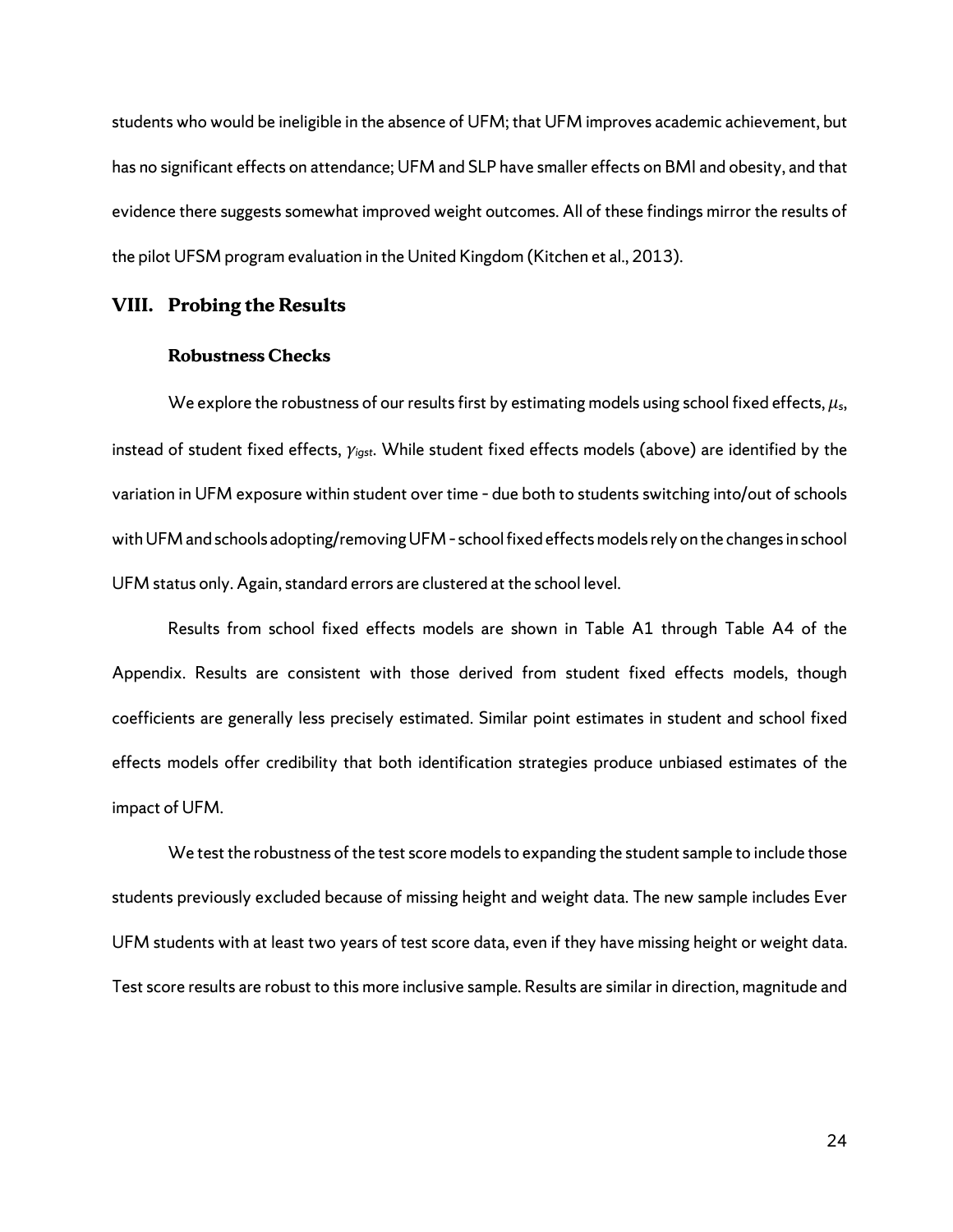statistical significance for both Ever UFM and Ever UFM/POS students. These results are available up request of the authors.

In addition, we explore potential heterogeneity of results for weight outcomes by gender and do not find substantively different resultsfor boys and girls. Mirroring results in Tables 6 and 7, coefficients are substantively small and do not provide any evidence of deleterious effects on weight. Again, results are available upon request of the authors.

#### **Do Observables Predict UFM?**

A key condition underlying a causal interpretation of our estimates is that the timing of the adoption of UFM is conditionally random. We explore the plausibility of this assumption by examining the extent to which the characteristics of the *school's* student body in year t predict the adoption of UFM in t+1. To be specific, using *school level* data for 2006-2013, we estimate a model linking student characteristics in t to UFM status in the following year.[42](#page-29-0) We restrict the sample to Ever UFM *schools*for which *UFM<sub>st</sub>*=0 in time t (that is, schools not offering UFM in t) and estimate:

$$
(4) \qquad UFM_{st+1} = \beta_0 + X'_{st}\beta_1 + \gamma_t + \mu_s + \varepsilon_{st}
$$

where all variables are school level aggregates of student variables previously defined.<sup>[43](#page-29-1)</sup> The coefficients,  $\beta_1$ , capture the extent to which student characteristics predict UFM status in the following year, and provide suggestive evidence on the plausibility of the assumption that UFM adoption is exogenous

<span id="page-29-0"></span><sup>&</sup>lt;sup>42</sup> We also conduct this analysis focusing on just the 2010-2013 sample period, also finding statistically insignificant results, but with much larger standard errors due to the limited sample size for school level analyses. We find the null results from the longer panel even more convincing due to the imprecision of the estimates from school level models using the shorter panel period. Results from the short panel are available upon request.

<span id="page-29-1"></span><sup>&</sup>lt;sup>43</sup> We aggregate variables as follows: SLP and SBP are mean school-level participation rates; obese, overweight, underweight, female, Asian, Hispanic, Black, immigrant, LEP, SPED are shares of students with each characteristics, and Math – 3, Math – 4, ELA – 3, and ELA – 4 are shares of students with achievement levels 3 or 4 on the statewide math and ELA exams, respectively.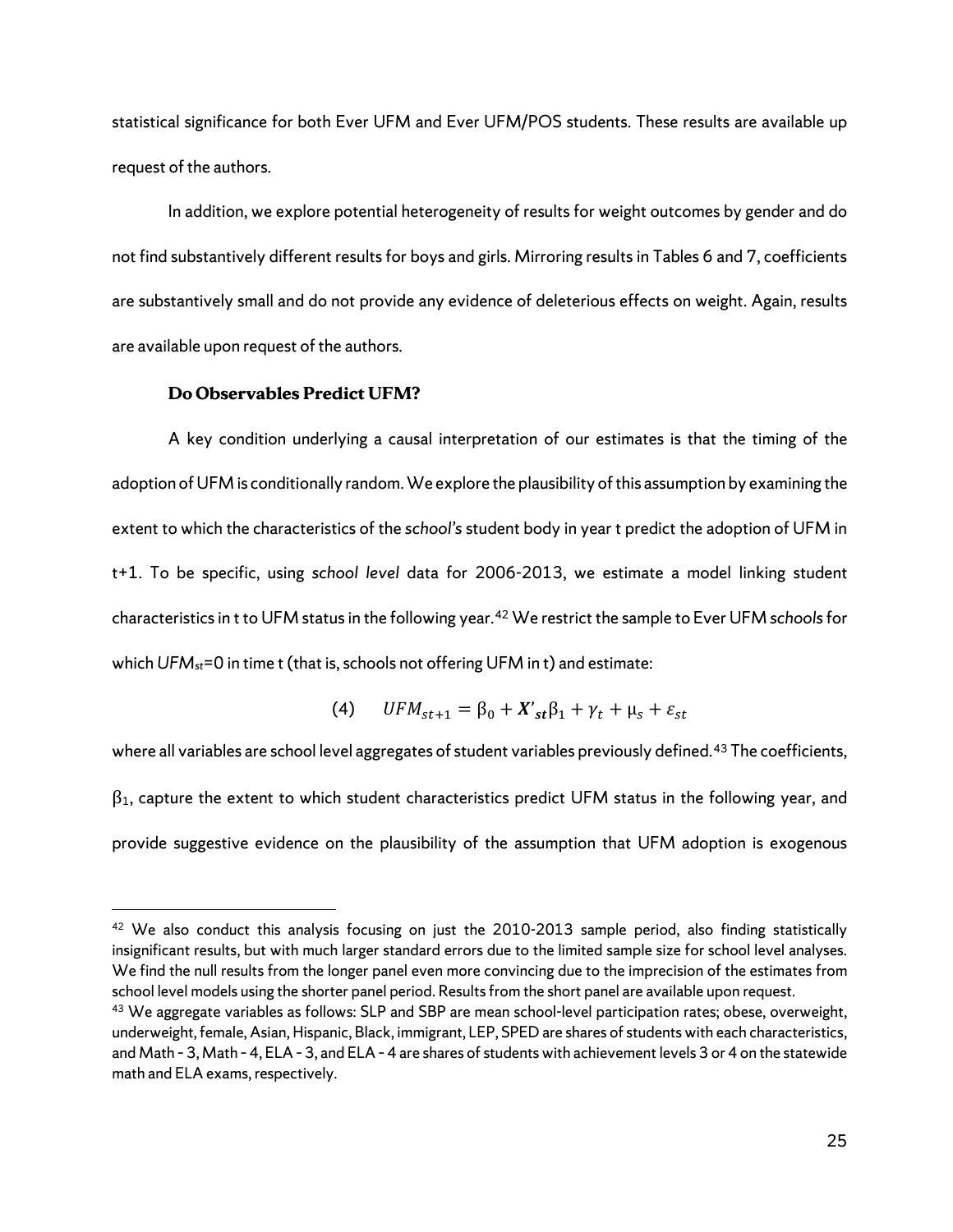(conditionally random) at the school level. Here, significant coefficients would suggest selection bias (or endogeneity problems); insignificant coefficients suggest a causal interpretation may be warranted.

We show school level results in column 1 of Appendix table Table A5.We find little evidence that school characteristics in t predict UFM adoption in t+1, providing support for the hypothesis that the precise timing of UFM adoption can be treated as exogenous to the school and bolstering the case for a causal interpretation of the results.. [44](#page-30-0)

We perform a similar exercise to assess the endogeneity of the phase out of UFM. Here we reestimate model (4) restricting the sample to Ever UFM schools that do offer UFM in t, that is, (UFM $_t$ =1). In this way, the model sheds light on the extent to which student characteristics in t predict UFM phaseout in the following year (t+1). As shown in column 2 of Table A5, the results suggest student characteristics do not, in fact, predict UFM phase out, providing support for the view that the phase out is exogenous to the school and bolstering, again, the case for a causal interpretation of the results Taken together, these analyses show neither adoption nor phase out of UFM is predicted by observables, boosting confidence in the causal interpretation of our impact estimates.<sup>[45](#page-30-1)</sup>

#### **Falsification Tests**

In a set of falsification tests, we examine the sensitivity of our results to substituting future UFM status for current UFM status to test whether our estimates reflect changes in outcomes that predate UFM and precipitating the adoption of UFM, rather than the impact of the policy itself. In particular, we examine the relationship between future UFM status (UFM<sub>ist+1</sub>) and twelve student outcomes (test

<span id="page-30-0"></span><sup>&</sup>lt;sup>44</sup> Not a single coefficient among the model's 16 variables is statistically significant at the 10% level.

<span id="page-30-1"></span> $45$  Across the two models with 16 coefficients each (32 coefficients in all), only three coefficients are statistically significant at the 10% level, which is what one would expect from random chance alone.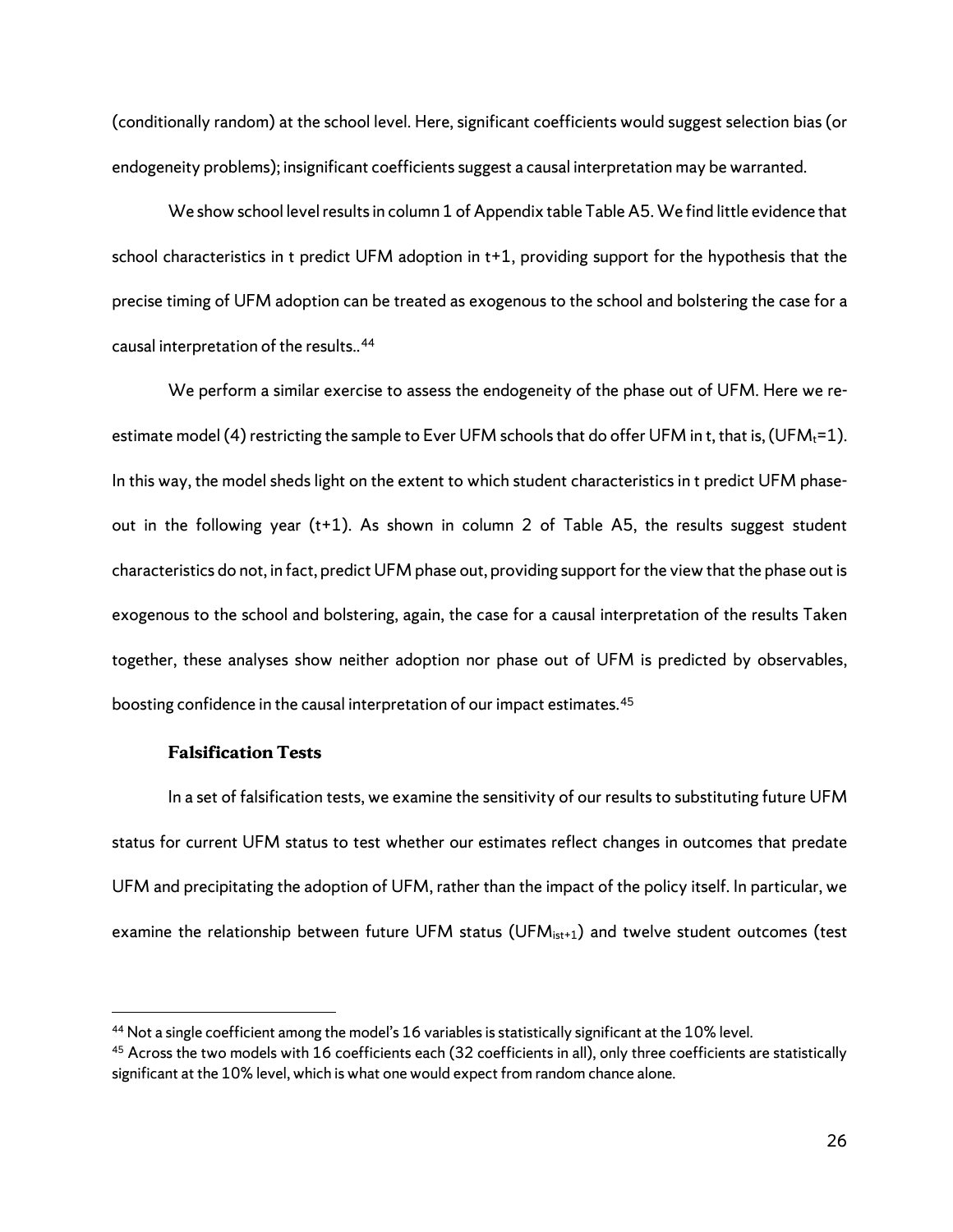scores, attendance, weight, SLP, SBP etc.) in year t. First, we use the full sample of Ever UFM POS students. Second we use only the subset of students without UFM in t (that is, *UFMist*=0). The intuition is straightforward. If the link between UFM and student outcomes is causal, future UFM should have no impact on current outcomes and coefficients will be insignificant. In contrast, significant coefficients on UFM in these models would suggest our impact estimates might be biased by selection into or out of UFM.

Results are shown in Appendix Table A6; Panel A shows results for the full sample and Panel B for the UFM=0 subset. The results are encouraging. None of the twenty-four estimated coefficients on *UFMist+1* is statistically significant. That is, there is no evidence that future UFM predicts current outcomes, bolstering confidence in the causal interpretation of our results.

Finally, we estimate ten of the twelve falsification models for the set of all Ever UFM students – relaxing the requirement that the student has POS data. Since some of these students will not have SLP and SBP data, we only estimate the other models. Again, all coefficients on future UFM are insignificant.<sup>[46](#page-31-0)</sup>

#### **XI. Conclusions**

Advocates argue UFM will deliver a variety of benefits: reduce stigma that limits participation, reduce food insecurity for needy students, improve student readiness to learn and reduce administrative burden. Critics are skeptical, charging UFM may increase obesity and increase costs for schools. The dearth of evidence hampers decision-making. NYC DOE, for example, after much debate, extendedUFM to all public school students and would benefit from better understanding of the consequences such a policy is likely to have on students' academic achievement and weight. This paper begins to fill that gap, providing credibly causal estimates of the impacts of UFM on student academic and weight outcomes.

<span id="page-31-0"></span> <sup>46</sup> These results are available upon request of the authors.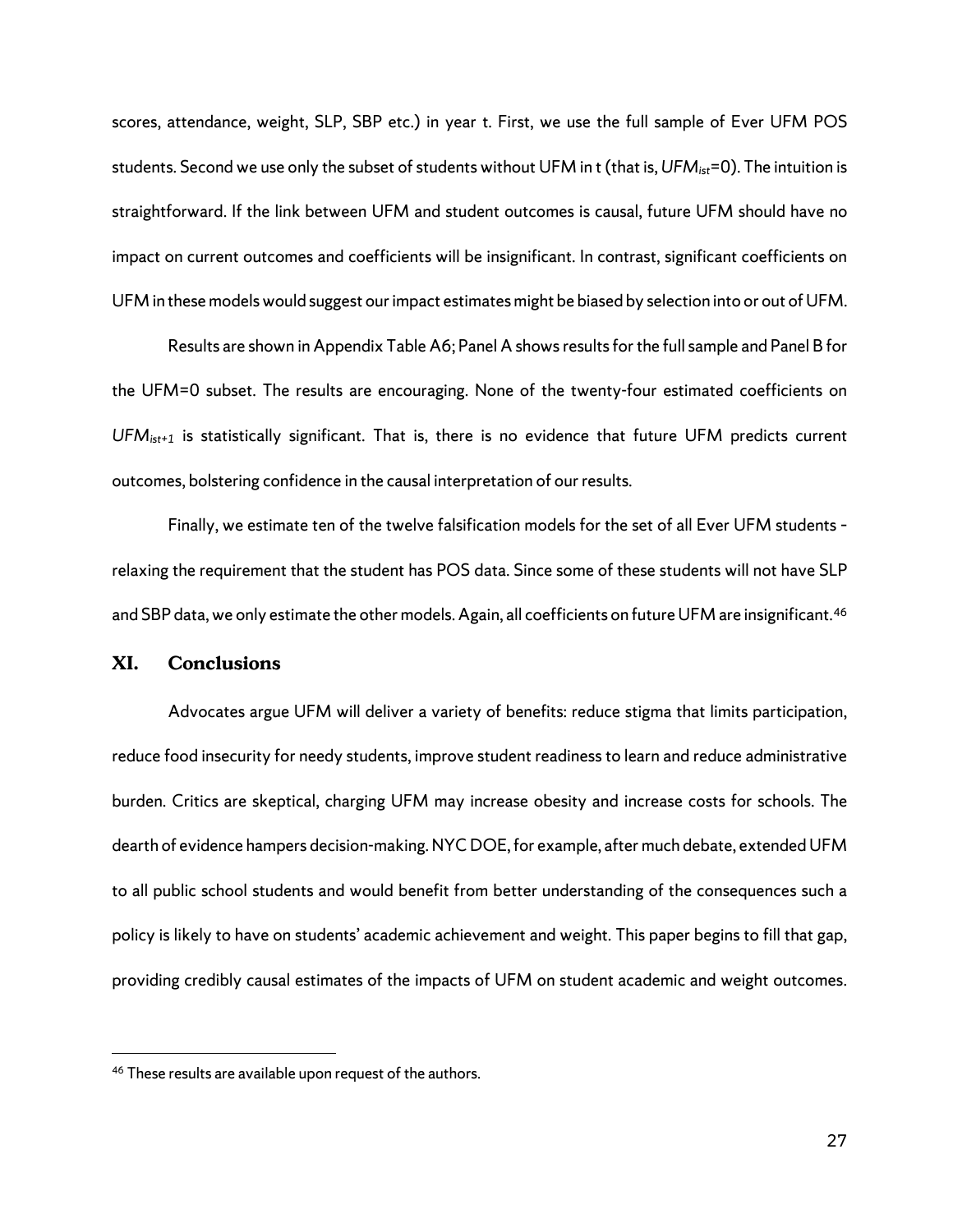Moreover, our unique data allow us to exploit adoption of UFM to contribute new credibly causal evidence on the effect of school lunch on student outcomes. In particular, we use longitudinal, studentlevel data on participation in school breakfast and lunch for a large sample of students to investigate the effect of UFM on SLP and, subsequently, the impact of SLP on student outcomes. This work informs the national debate over the benefits of school meals programs.

Our findings point to a positive effect of UFM on the test scores of middle school students– both poor and non-poor – with the largest increases for non-poor students. We find UFM increases participation in school lunch and the increases in participation induced by UFM improve student performance on both ELA and math exams-- again, for both poor and non-poor.

Findings for the non-poor suggest price matters for this group of students whose families have household income exceeding 185% of the Federal poverty line. Findings for the poor – who would experience no direct change in price -- suggest that stigma plays a role in participation decisions as well. As for unintended consequences, we see no evidence that the reduction in the price of school lunch lead to a decrease in participation in school breakfast due, perhaps, to a substitution effect. (Breakfast was already free in NYC public schools.)

Finally, we find no evidence that UFM or school lunch participation itselfincreases student weight, or the incidence of obesity, overweight or even underweight. Instead, the preponderance of negative, but largely insignificant, coefficients in obesity, overweight and BMI models suggest possible improvements in obesity and weight outcomes due to UFM and SLP. Indeed, our preferred IV models, which focus on the impact of SLP prior to assessment of weight and height, suggest SLP may reduce obesity and BMI. Further research is needed to identify the contexts and conditions under which UFM and school meals affect student health, and to explore heterogeneity across socio-economically and demographically different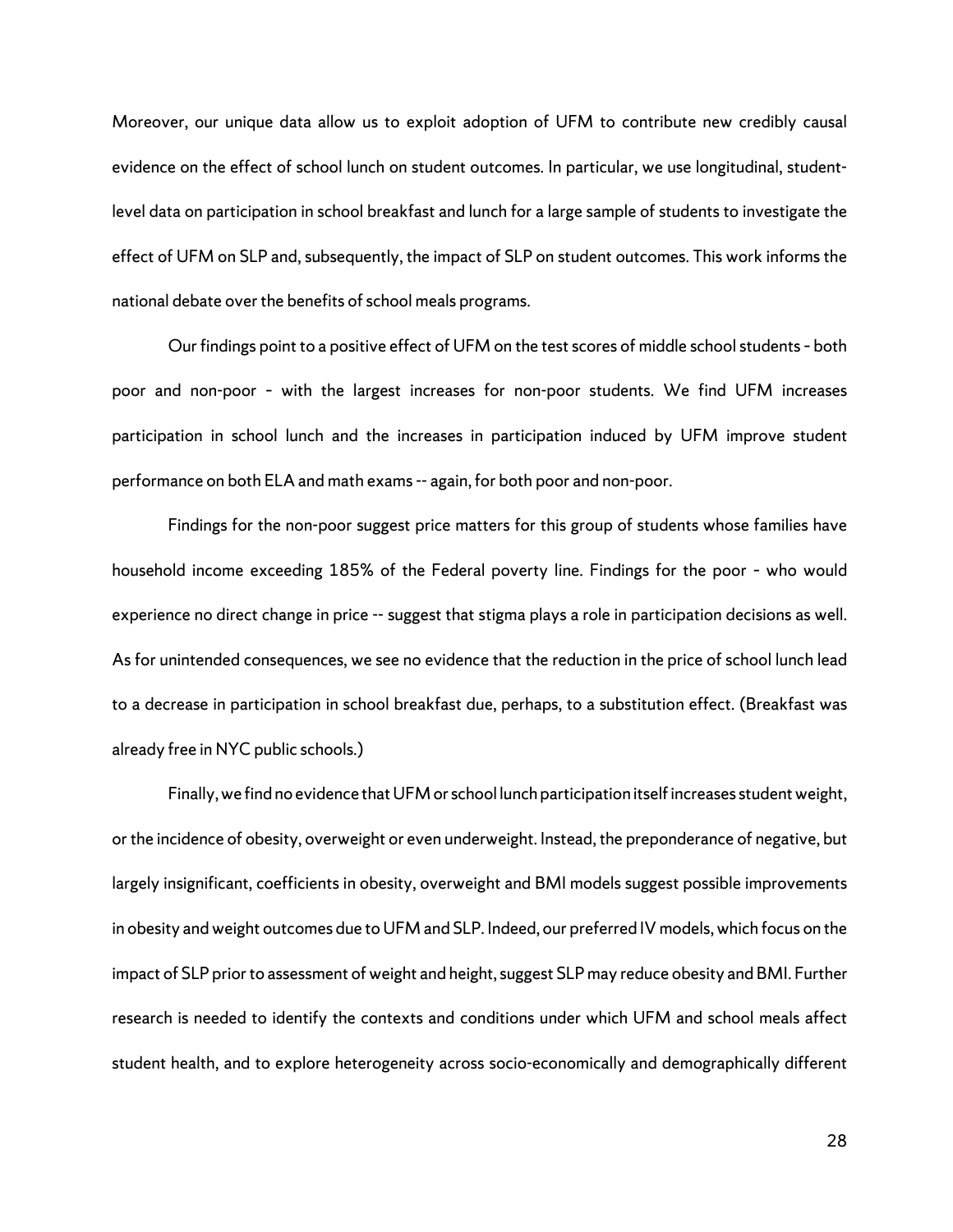students. We are particularly interested in heterogeneity of impacts across subgroups defined by race/ethnicity, immigrant status, and urbanicity and food environment around the school. It is possible, for example, that the impact depends upon the alternatives to school meals, which may, in turn, depend upon the school food environment, availability of fast food, or family resources. In another vein, impacts may depend upon school food policies such as open campus or "out-lunch" policies, or the characteristics of cafeterias and/or menus. We plan to return to these questions in future research, exploiting additional years of data as UFM expands, and collecting new data on the neighborhood food environment, school food policies, etc.

We note that our paper focuses on the impacts of UFM policies adopted under Provision 2. These UFM policies affect the prices paid by students the same as district-wide UFM policies. That said, it is plausible that a district-wide UFM policy may have a different effect than the school-wide UFM policies offered under Provision 2. Again, this is worthy of additional research.

We can also compare the assessed benefits of UFM to the costs of providing free meals to all students. In a 2017 policy brief, the NYC Independent Budget Office (IBO) suggests that expanding UFM to all NYC elementary school students under the CEP would increase school lunch costs by \$13.5 million if there were no effect on SLP. It would cost an additional \$5 million if UFM increased SLP by 10% (about the magnitude of the effect on SLP shown in this paper). For a school system the size of NYC (over 1 million children each year, over 400,000 of which are in elementary grades), this is a trivial increase in per pupil costs: less than \$50 per pupil. Taken on its face, this is a small price to pay for up to a half a standard deviation increase in both math and ELA test scores. Thus, UFM appears to be an inexpensive and effective way to encourage middle school students' participation in school meals and improve academic achievement without deleterious effects on obesity.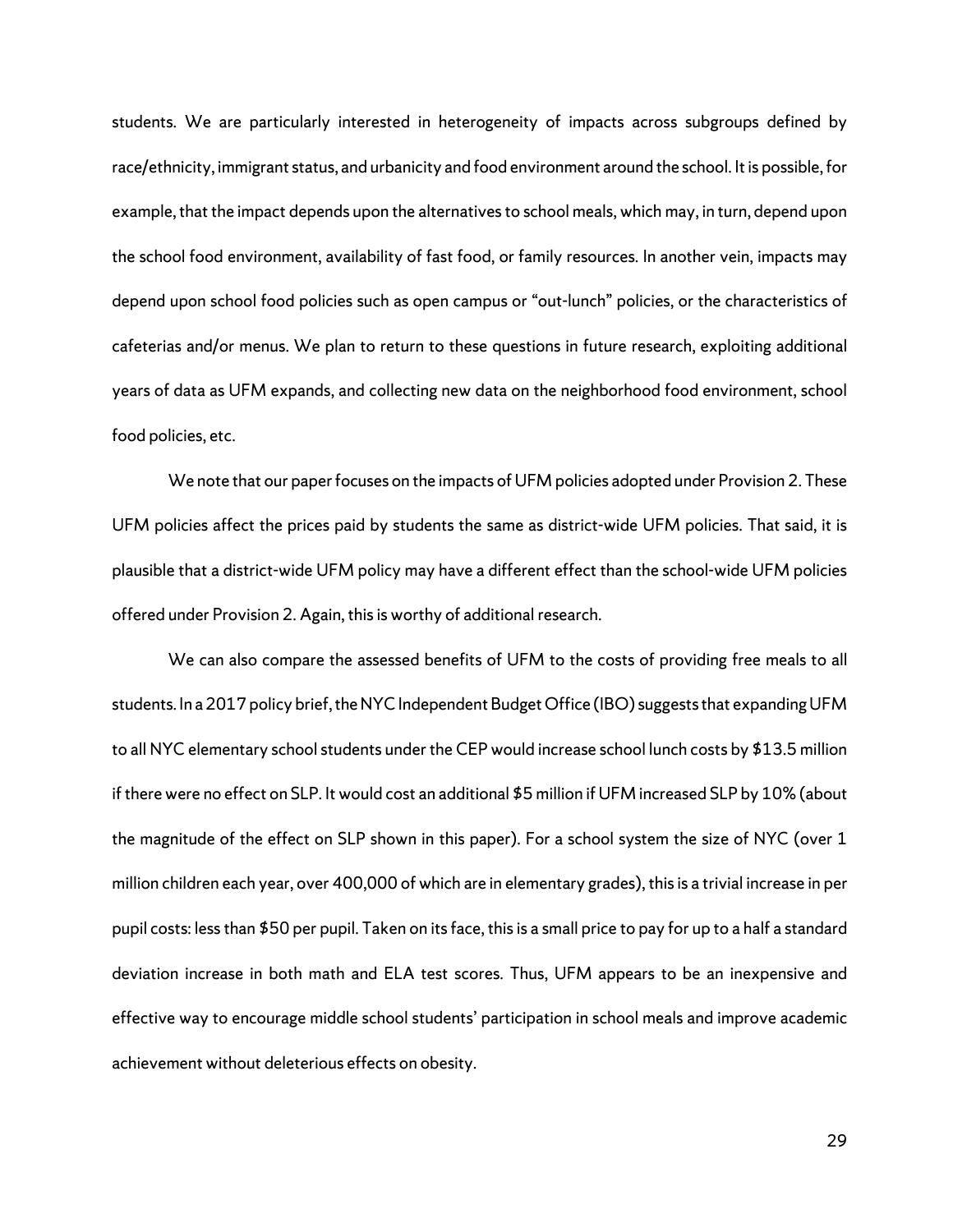## **References**

- Akin, J., Guilkey, D., Popkin, B., & Wyckoff, J. (1983). The demand for school lunches: An analysis of individual participation in the School Lunch Program. *The Journal of Human Resources, 18(2), 213-230.*
- American Recovery and Reinvestment Act of 2009 (ARRA). (2009). Pub.L. 111–5.
- Anderson, M.L., Gallagher, J., & Ritchie, E.R. (2017). School lunch quality and academic performance. (NBER Working Paper No. 23218). Cambridge, MA: National Bureau of Economic Research.
- Baskt, D. & Sheffield, R. (2016, September 6). Op-Ed; Do the wealthy really need free school meals? *The Hill*[. http://thehill.com/blogs/pundits-blog/education/294551-do-the-wealthy-really-need](http://thehill.com/blogs/pundits-blog/education/294551-do-the-wealthy-really-need-free-school-meals)[free-school-meals](http://thehill.com/blogs/pundits-blog/education/294551-do-the-wealthy-really-need-free-school-meals)
- Bartfeld, J. & Kim, M. (2010). Participation in the School Breakfast Program: New evidence from the ECLS-K. *Social Service Review, 84(4): 541-562.*
- Bhattacharya, J., Currie, J., & Haider S. (2006). Breakfast of champions? The School Breakfast Program and the nutrition of children and families. *Journal of Human Resources, 41, 445-466.*
- Bloom, H., Hill, C., Black, A.R., & Lipsey, M. (2006). Effect sizes in education research: What they are, what they mean, and why they're important. *Institute of Education Sciences 2006 Research Conference*. Washington, DC.
- Bogden, J.F., Brizius, M., & Walker, E.M. (2012). Chapter E. Policies to Promote Healthy Eating in National Association of State Boards of Education. *Fit, Healthy, and Ready to Learn (Chapter E).* Arlington, VA: National Association of State Boards of Education*.*
- Cameron, A.C., & Miller, D.L. (2015). A Practitioner's Guide to Cluster-Robust Inference. *The Journal of Human Resources, 50(2), 317-372*.
- Corcoran, S.P., Elbel, B., Schwartz, A.E. (2016). The effect of breakfast in the classroom on obesity and academic performance: Evidence from New York City. *Journal of Policy Analysis and Management, 35(3), 509-532.*
- Crawford, C., Edwards, A., Farquharson, C., Greaves, E., Trevelyan, G., Wallace, E., & White, C. (2016). *Magic Breakfast: Evaluation report and executive summary*. Education Endowment Foundation. [https://educationendowmentfoundation.org.uk/public/files/Projects/Evaluation\\_Reports/EEF\\_](https://educationendowmentfoundation.org.uk/public/files/Projects/Evaluation_Reports/EEF_Project_Report_Magic_Breakfast.pdf)

Project Report Magic Breakfast.pdf

- Gundersen, C., Kreider, B., & Pepper, J. (2012). The impact of the National School Lunch Program on child health: A nonparametric bounds analysis. *Journal of Econometrics, 166(1), 79-91.*
- Figlio, D.N. & Winicki, J. (2005). Food for thought: the effects of school accountability plans on school nutrition. *Journal of Public Economics, 89(2-3): 381-394.*
- Frisvold, D. (2015). Nutrition and cognitive achievement: An evaluation of the School Breakfast Program. *Journal of Public Economics, 124, 91-104.*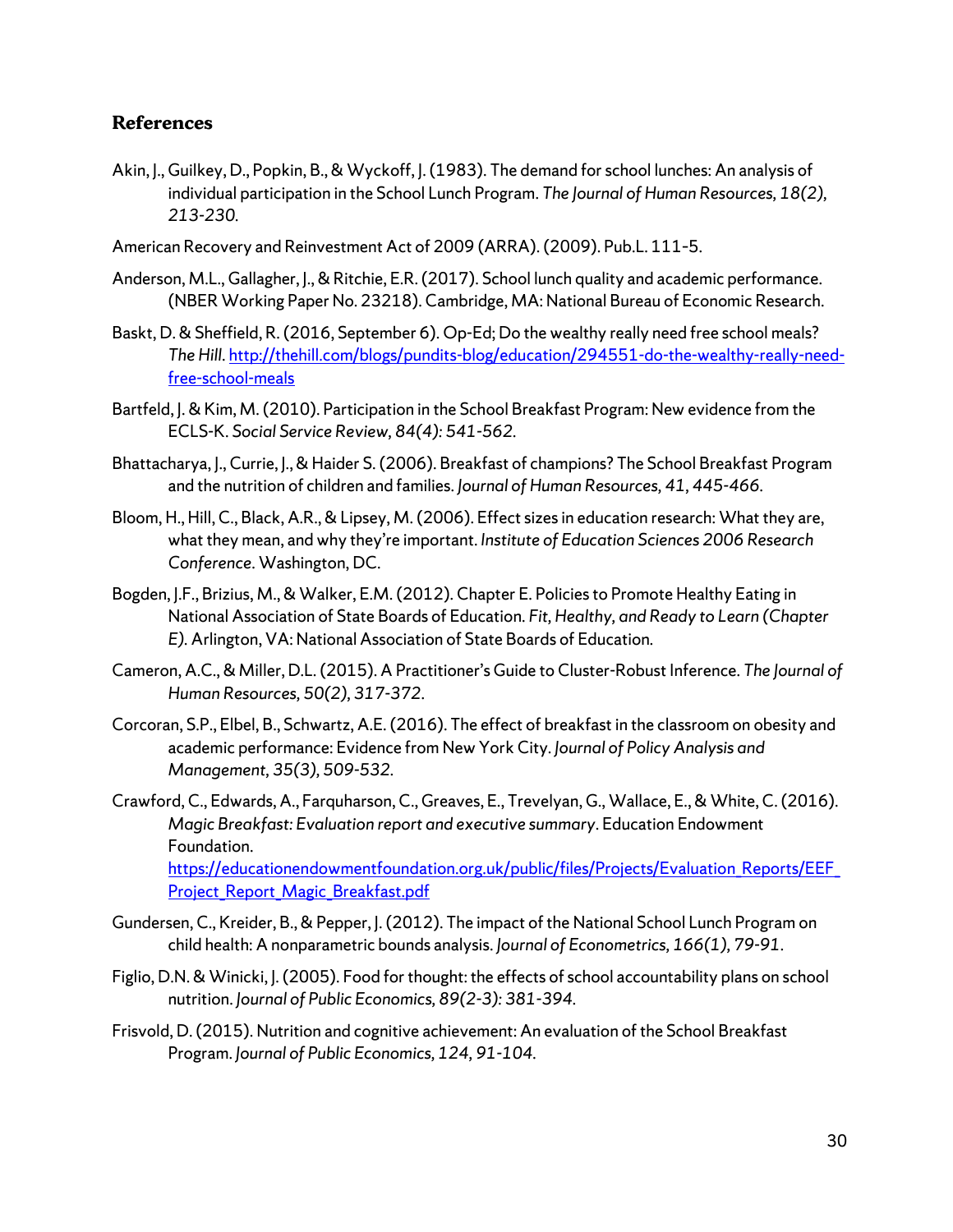- Glantz F.B., Berg, R., Porcari, D., Sackoff, E., & Pazer, S.(1994). *School lunch eligible non-participants.*  U.S. Department of Agriculture, Food and Consumer Service, Office of Analysis and Evaluation.
- Gleason, P.M. (1995). Participation in the National School Lunch Program and the School Breakfast Program. *American Journal of Clinical Nutrition 61(1)(supplement):213S–220S.*
- Healthy, Hunger-Free Kids Act of 2010. (2010). Pub.L. 111–296.
- Hill, C.J., Bloom, H.S., Black, A.R., and Lipsey, M.W. (2008). Empirical Benchmarks for Interpreting Effect Sizes in Research. *Child Development Perspectives, 2(3), 172–177.*
- Hinrichs, P. (2010). The effects of the national school lunch program on education and health. *Journal of Policy Analysis and Management, 29(3), 479–505.*
- Imberman, S.A. & Kugler, A.D. (2014). The Effect of Providing Breakfast in Class on Student Performance. *Journal of Policy Analysis and Management, 33 (3), 669–699.*
- Kitchen, S., Tanner, E., Brown, V., Payne, C., Crawford, C., Dearden, L., Greaves, E., & Purdon, S. (2013). *Evaluation of the Free School Meals Pilot: Impact Report*. National Centre for Social Science Research and Department for Education Ref: DFE-RR227. https://www.gov.uk/government/uploads/system/uploads/attachment\_data/file/184047/DFE -RR227.pdf
- Leos-Urbel, J., Schwartz, A.E., Weinstein, M., & Corcoran, S. (2013). Not just for poor kids: The impact of universal free school breakfast on meal participation and student outcomes. *Economics of Education Review, 36, 88-107.*
- McEwan, P.J.. (2013). The impact of Chile's school feeding program on education outcomes. *Economics of Education Review, 32: 112-139.*
- Millimet, D.L., Husain, M., & Tchernis, R. (2010). School nutrition programs and the incidence of childhood obesity, *Journal of Human Resources, 45, 640-654*.
- Mirtcheva D.M. & Powell, L.M. (2009). Participation in the national school lunch program: importance of school-level and neighborhood contextual factors. *Journal of School Health, 79(10), 485- 494.*
- New York City Independent Budget Office (2017). *If no student pays: Cost to provide free lunch for all New York City's elementary school students.* New York, NY: US. [http://www.ibo.nyc.ny.us/iboreports/if-no-student-pays-cost-to-provide-free-lunch-for-all-of](http://www.ibo.nyc.ny.us/iboreports/if-no-student-pays-cost-to-provide-free-lunch-for-all-of-new-york-citys-elementary-school-students.html)[new-york-citys-elementary-school-students.html](http://www.ibo.nyc.ny.us/iboreports/if-no-student-pays-cost-to-provide-free-lunch-for-all-of-new-york-citys-elementary-school-students.html)
- Perlman, S.E., Nonas, C., Lindstrom, L.L., Choe-Castillo, J., McKie, H. & Alberti, P.M. (2012). A menu for health: Changes to New York City school food, 2001 to 2011. *Journal of School Health, 82(10): 484-491.*
- Poppendieck, J. (2010). *Free for all: Fixing school food in America.* Berkeley: University of California Press.
- Richard B. Russell National School Lunch Act. (1946). 79 P.L. 396, 60 Stat. 230.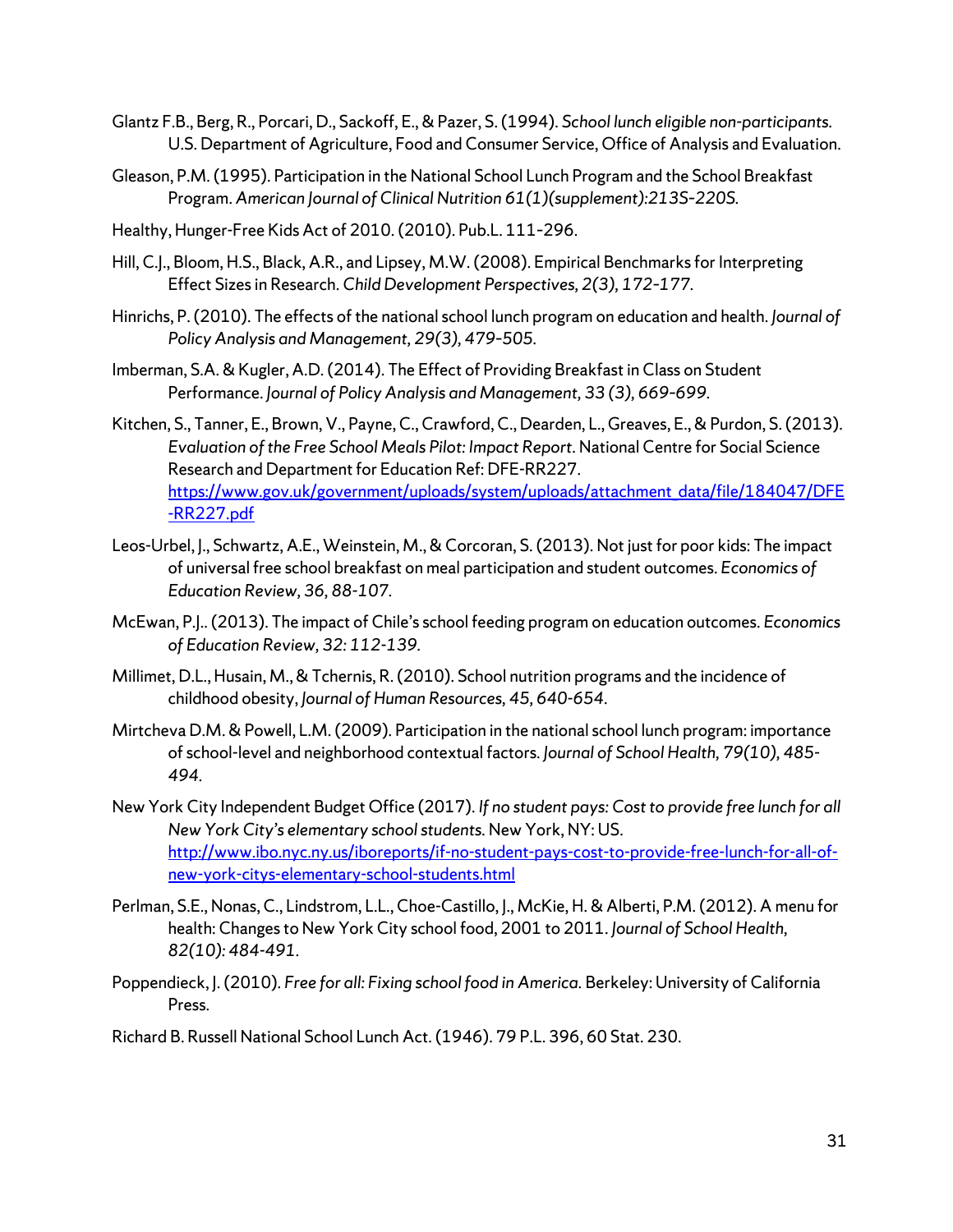- Ryan, P. (2014, March 6). *On Principles & Values.* Speech presented at the Conservative Political Action Conference. Washington, DC.
- Sandman, D. (2016, April 22). Op-Ed; Such a thing as a free lunch –for all school kids. *The Huffington*  Post. <http://www.huffingtonpost.com/david-sandman/>
- Schanzenbach, D. (2009). Do school lunches contribute to childhood obesity? *Journal of Human Resources, 44(3), 684–709.*
- Smith, T.A. (2017). Do school food programs improve child dietary quality? *American Journal of Agricultural Economics, 99(2), 339–356*
- US Department of Agriculture Food and Nutrition Service. (2002). *Provision 2 Guidance: National School Lunch and School Breakfast Programs*. Washington, DC: US. https://www.fns.usda.gov/sites/default/files/prov2guidance.pdf
- US Department of Agriculture Office of Communications. (2010). *Healthy, Hunger-Free Kids Act of 2010 Fact Sheet.* Release No. 0098.14 Washington, DC: US. [https://www.usda.gov/media/press-releases/2014/05/20/fact-sheet-healthy-hunger-free](https://www.usda.gov/media/press-releases/2014/05/20/fact-sheet-healthy-hunger-free-kids-act-school-meals-implementation)[kids-act-school-meals-implementation](https://www.usda.gov/media/press-releases/2014/05/20/fact-sheet-healthy-hunger-free-kids-act-school-meals-implementation)
- US Department of Agriculture. (2012). *SBP Fact Sheet.* Washington, DC: US. <https://www.fns.usda.gov/sites/default/files/sbp/SBPfactsheet.pdf>
- US Department of Agriculture. (2013). *NSLP Fact Sheet.* Washington, DC: US. <https://www.fns.usda.gov/sites/default/files/NSLPFactSheet.pdf>
- Weaver-Hightower, M.B. (2011). Why education researchers should take school food seriously. *Educational Researcher, 40(1): 15-21*.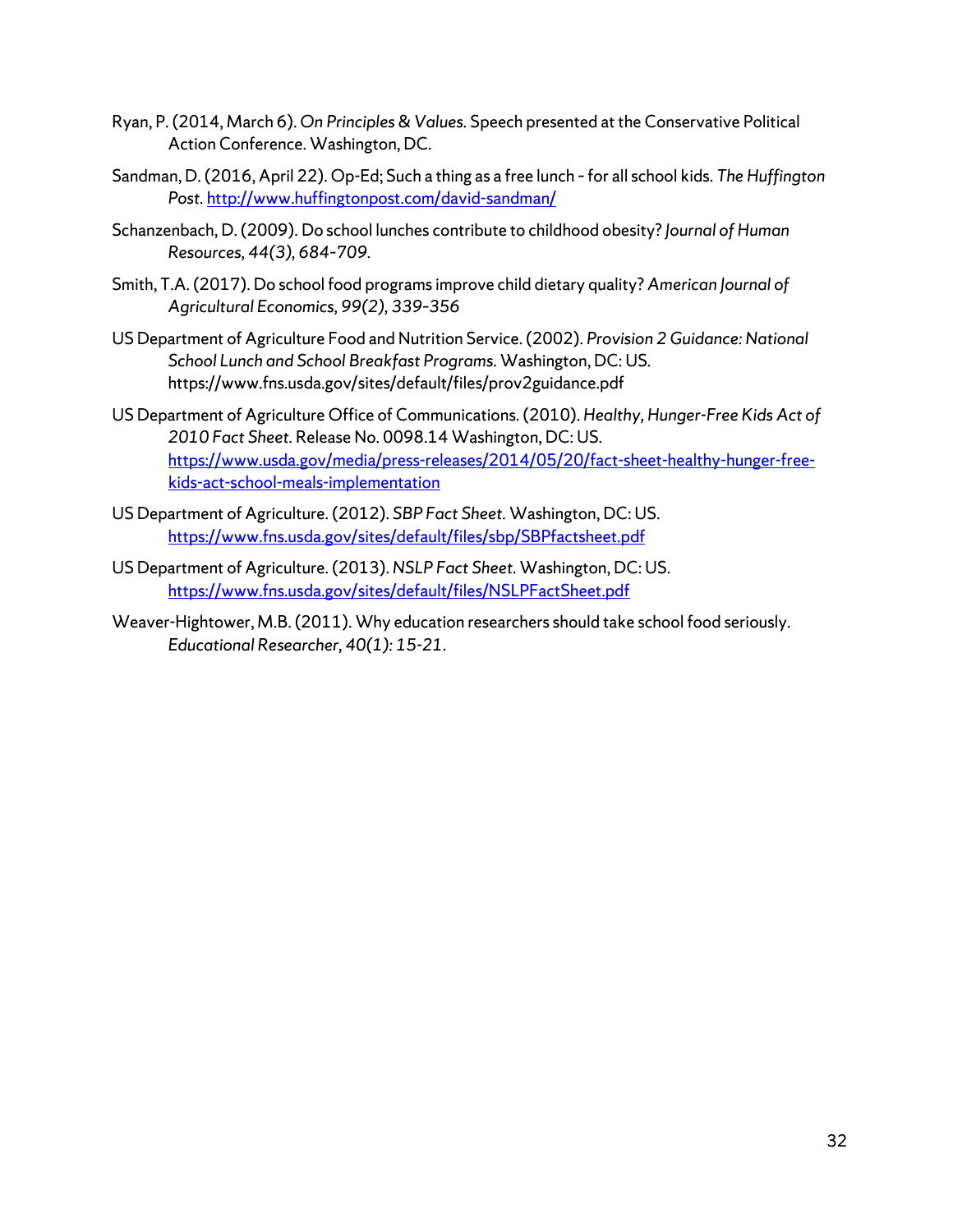#### **Tables and Figures**



**Figure 1. New York City Public School Meal Prices by Year, 2001-2015**

Notes: Prices in NYC Public Schools for breakfast (BK) and lunch, academic years 2001-2015. Meals provided *free* of charge for students at or below 135% of the Federal poverty line, at a *reduced* price for those at or below 185% of the Federal poverty line and at *full* price for all other students. In AY 2015, UFM extended to all freestanding middle schools (6-8 and 5-8 schools only). Point of Service (POS) data is available for a subset of schools in academic years 2010-2013, which is our study period. Breakfast is free for all students in our study period; UFM only affects lunch prices during this period.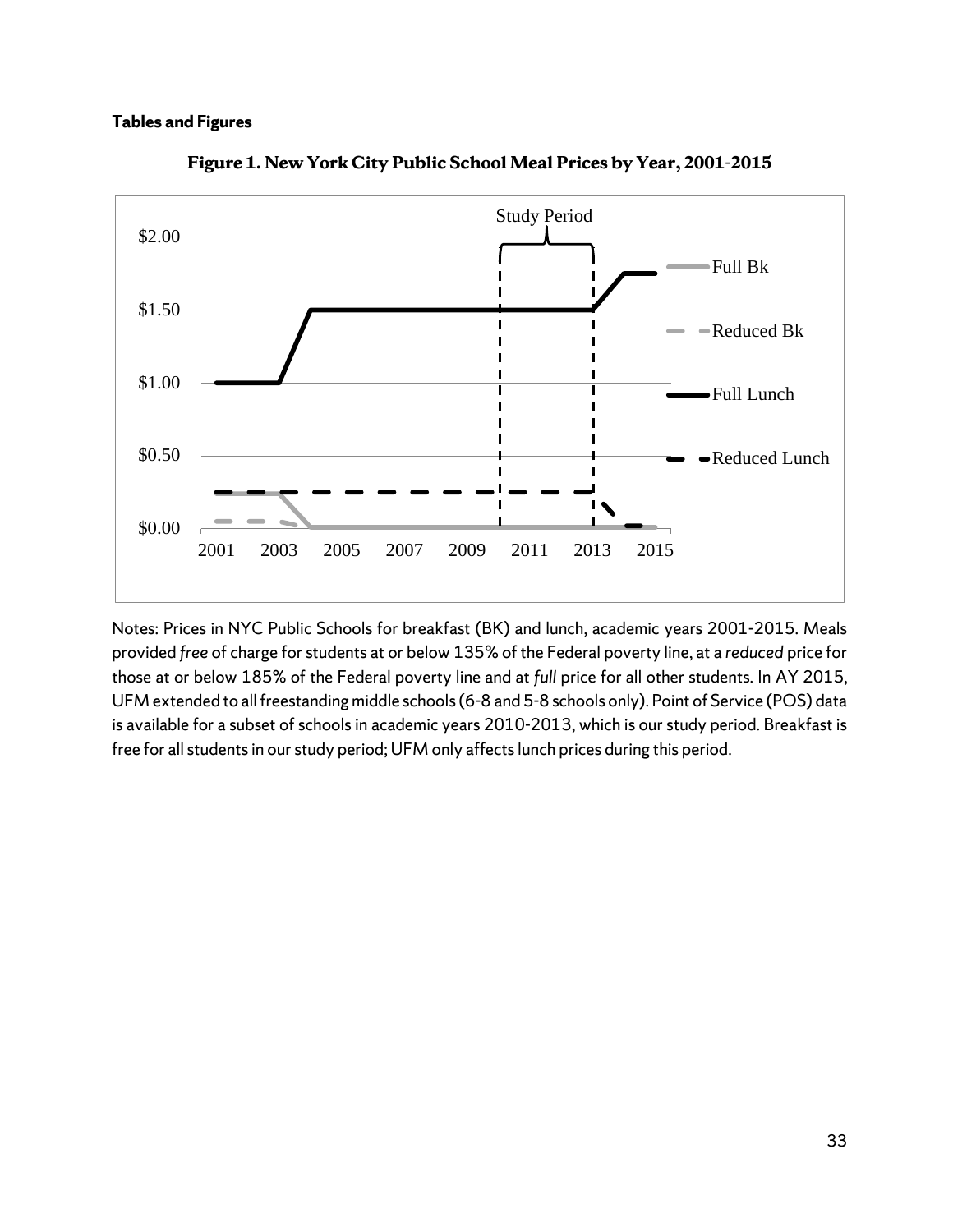

**Figure 2. Number of UFM Schools by Year, 2009-2013**

Notes: UFM schools provide free meals to all students, regardless of individual student eligibility. Elem indicates that a school serves 4<sup>th</sup> graders, Middle indicates that it serves 7<sup>th</sup> graders, and Elem-Middle indicates that a school serves both 4<sup>th</sup> and 7<sup>th</sup> graders. All Elem and Middle Schools reflects the sum of all UFM and non-UFM Elementary, Middle, and Elementary-Middle schools.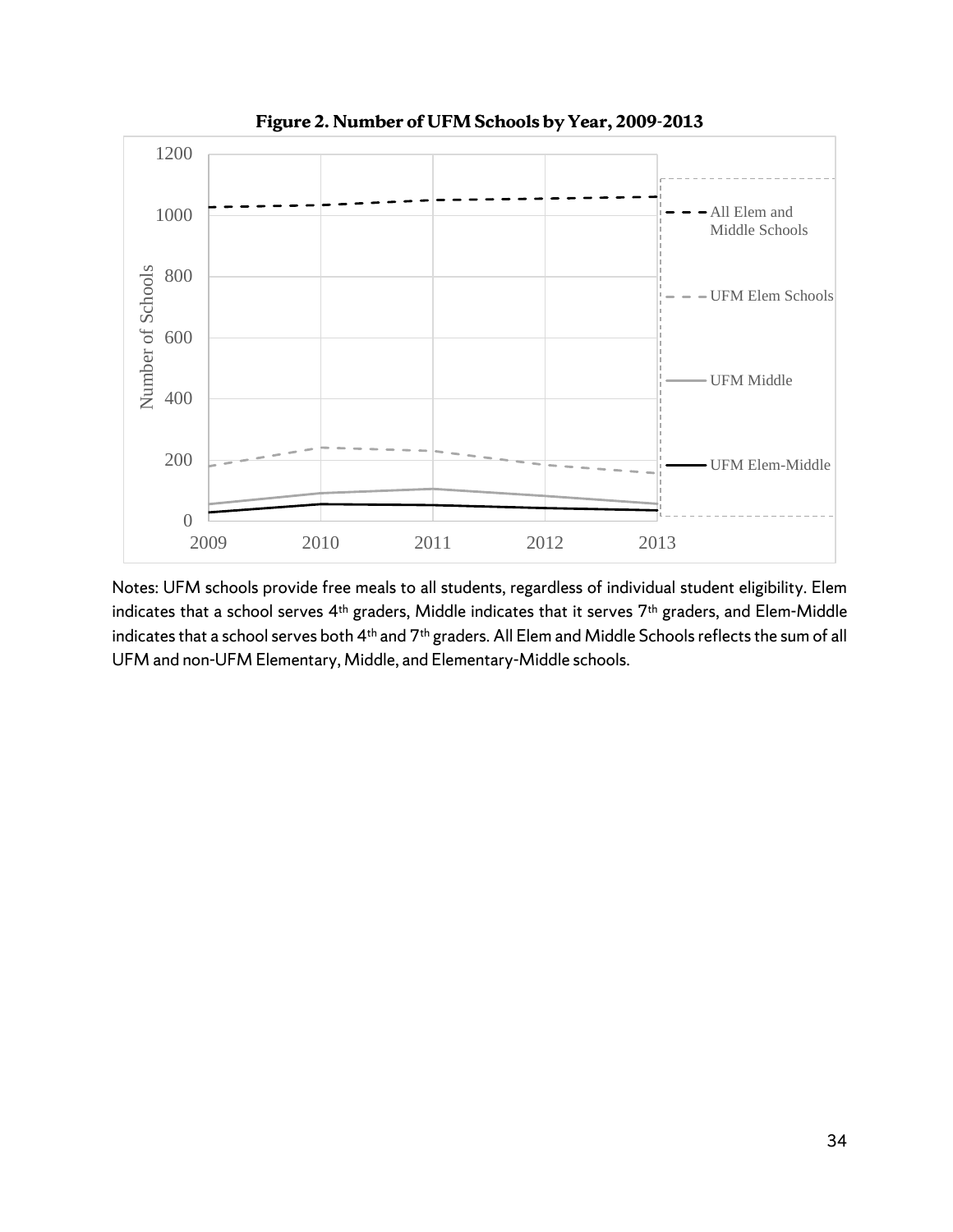|                    | (1)     | (2)        | (3)        | (4)        | (5)            |
|--------------------|---------|------------|------------|------------|----------------|
|                    |         | Ever       | Always     | <b>UFM</b> | Ever           |
|                    | All     | <b>UFM</b> | <b>UFM</b> | Switchers  | <b>UFM/POS</b> |
| Percentage: Female | 50.3    | 50.5       | 50.1       | 50.7       | 50.0           |
| White              | 15.0    | 12.1       | 10.9       | 12.7       | 13.7           |
| Asian              | 17.4    | 19.5       | 18.0       | 20.3       | 19.7           |
| <b>Black</b>       | 28.1    | 25.8       | 25.3       | 26.1       | 26.5           |
| Hispanic           | 39.5    | 42.6       | 45.6       | 40.8       | 40.1           |
| Poor               | 90.0    | 92.4       | 91.9       | 92.7       | 90.7           |
| Foreign Born       | 16.5    | 17.5       | 19.5       | 16.4       | 17.7           |
| No English at Home | 57.0    | 52.1       | 50.5       | 53.1       | 54.7           |
| LEP                | 9.6     | 10.0       | 11.2       | 9.3        | 8.8            |
| Special Ed.        | 11.6    | 11.2       | 11.2       | 11.2       | 10.3           |
| Mean SLP           | N/A     | N/A        | N/A        | N/A        | 62.2           |
| <b>SBP</b>         | N/A     | N/A        | N/A        | N/A        | 11.3           |
| N                  | 645,204 | 318,637    | 117,633    | 201,004    | 89,566         |

# **Table 1. Descriptive Statistics, Middle School Students ONLY, by UFM and POS status, 2010-2013**

Notes: Sample includes observations of 6<sup>th</sup>-8<sup>th</sup> grade students with at least two years of test scores and weight outcome data. Ever UFM students are either Always UFM or UFM Switchers.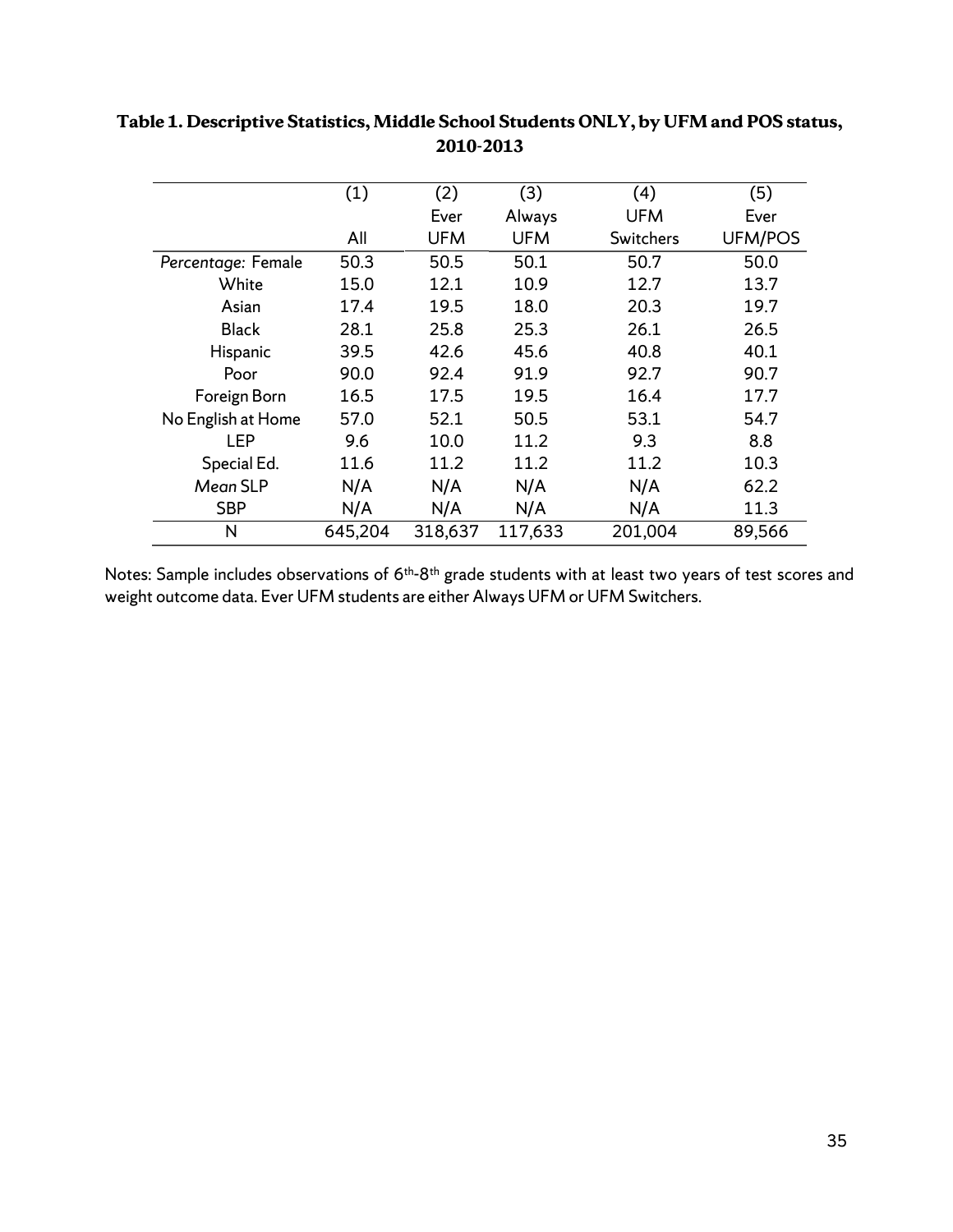|                   |          | Ever UFM   |           | Ever UFM/POS |            |           |
|-------------------|----------|------------|-----------|--------------|------------|-----------|
|                   | (1)      | (2)        | (3)       | (4)          | (5)        | (6)       |
| <b>VARIABLES</b>  | zmath    | zELA       | Attd_rate | zmath        | zELA       | Attd_rate |
| <b>UFM Middle</b> | 0.036*** | $0.030***$ | $-0.038$  | 0.049        | $0.043**$  | 0.127     |
|                   | (0.014)  | (0.011)    | (0.070)   | (0.031)      | (0.018)    | (0.165)   |
| Student Char.     | Y        | Y          | Y         | Y            | Y          | Y         |
| <b>Student FE</b> | Y        | Υ          | Υ         | Y            | Y          | Y         |
| Grade*Year FE     | Y        | Υ          | Υ         | Y            | Y          | Y         |
|                   |          |            |           |              |            |           |
| Constant          | 0.499*** | 0.286***   | 93.138*** | 1.018***     | $0.758***$ | 92.731*** |
|                   | (0.021)  | (0.018)    | (0.141)   | (0.078)      | (0.073)    | (0.486)   |
|                   |          |            |           |              |            |           |
| Observations      | 659,797  | 659,797    | 659,797   | 122,685      | 122,685    | 122,685   |
| <b>Students</b>   | 222,456  | 222,456    | 222,456   | 47,887       | 47,887     | 47,887    |
| Schools           | 1,103    | 1,103      | 1,103     | 233          | 233        | 233       |
| R-squared         | 0.837    | 0.806      | 0.812     | 0.866        | 0.832      | 0.828     |

**Table 2. Estimated Impacts of UFM on Academic Outcomes, 2010-2013**

Notes: Robust standard errors in parentheses clustered by school (\*p < .10. \*\*p<.05. \*\*\*p<.01). Columns 1 through 3 include students who attend a UFM school at least one year from 2010-2013. Columns 4 through 6 include a subset of Ever UFM students with POS data. Samples include observations of 3rd-8th grade students with at least two years of test scores and weight outcome data. Results for students in grades 3-5 suppressed. All models control for a vector of student characteristics including indicators for limited English proficiency and special education services, student fixed effects, and grade-by-year fixed effects.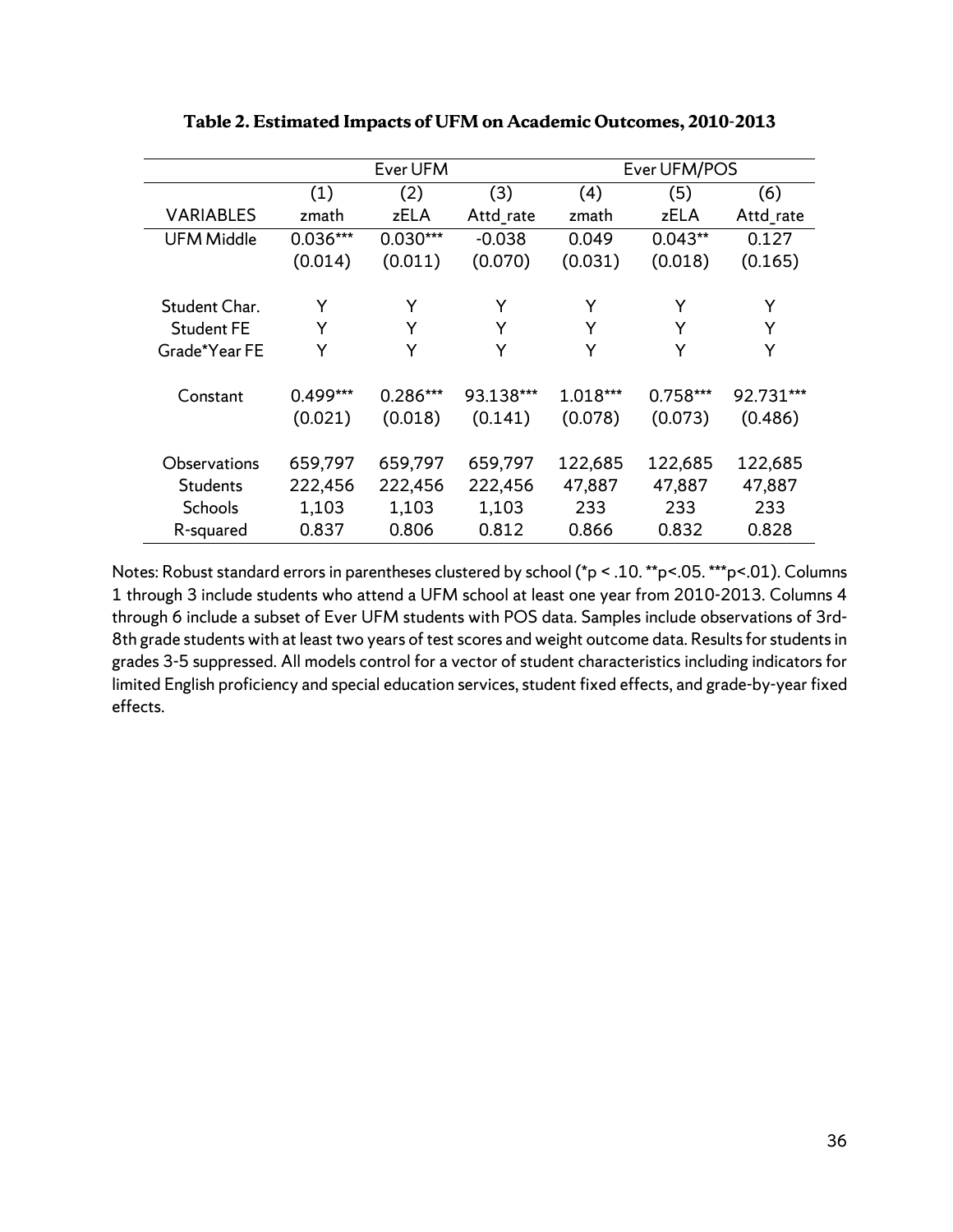|                   |             | Ever UFM    |                  |             | Ever UFM/POS |                  |  |
|-------------------|-------------|-------------|------------------|-------------|--------------|------------------|--|
|                   | (1)         | (2)         | (3)              | (4)         | (5)          | (6)              |  |
| <b>VARIABLES</b>  | zmath       | zELA        | <b>Attd Rate</b> | zmath       | zELA         | <b>Attd Rate</b> |  |
| <b>UFM Middle</b> |             |             |                  |             |              |                  |  |
| Poor              | $0.032**$   | $0.027**$   | $-0.029$         | 0.048       | $0.042**$    | 0.153            |  |
|                   | (0.014)     | (0.011)     | (0.073)          | (0.029)     | (0.018)      | (0.173)          |  |
| Non-Poor          | 0.083***    | 0.059***    | $-0.124*$        | 0.061       | 0.055        | $-0.067$         |  |
|                   | (0.025)     | (0.021)     | (0.071)          | (0.063)     | (0.041)      | (0.166)          |  |
|                   |             |             |                  |             |              |                  |  |
| Student Char.     | Y           | Y           | Y                | Y           | Y            | Y                |  |
| <b>Student FE</b> | Y           | Y           | Y                | Y           | Y            | Y                |  |
| Grade*Year FE     | Y           | Y           | Y                | Y           | Y            | Y                |  |
|                   |             |             |                  |             |              |                  |  |
| Constant          | $-1.991***$ | $-1.109***$ | 101.654***       | $-1.532***$ | $-1.061***$  | 99.476***        |  |
|                   | (0.075)     | (0.056)     | (0.682)          | (0.160)     | (0.127)      | (1.064)          |  |
|                   |             |             |                  |             |              |                  |  |
| Observations      | 659,797     | 659,797     | 659,797          | 122,685     | 122,685      | 122,685          |  |
| Students          | 222,456     | 222,456     | 222,456          | 47,887      | 47,887       | 47,887           |  |
| <b>Schools</b>    | 1,103       | 1,103       | 1,103            | 233         | 233          | 233              |  |
| R-squared         | 0.837       | 0.806       | 0.812            | 0.866       | 0.832        | 0.829            |  |

**Table 3. Estimated Impacts of UFM on Academic Outcomes by Poverty, 2010-2013**

Notes: Robust standard errors in parentheses clustered by school (\*p < .10. \*\*p<.05. \*\*\*p<.01). Columns 1 through 3 include students who attend a UFM school at least one year from 2010-2013. Columns 4 through 6 include a subset of Ever UFM students with POS data. Sample includes observations of 3rd-8th grade students with at least two years of test scores and weight data from 2010-2013. Results for students in grades 3-5 suppressed. All models control for a vector of student characteristics including indicators for limited English proficiency and special education services, student fixed effects, grade-byyear fixed effects, and interactions between student grade level and poverty status.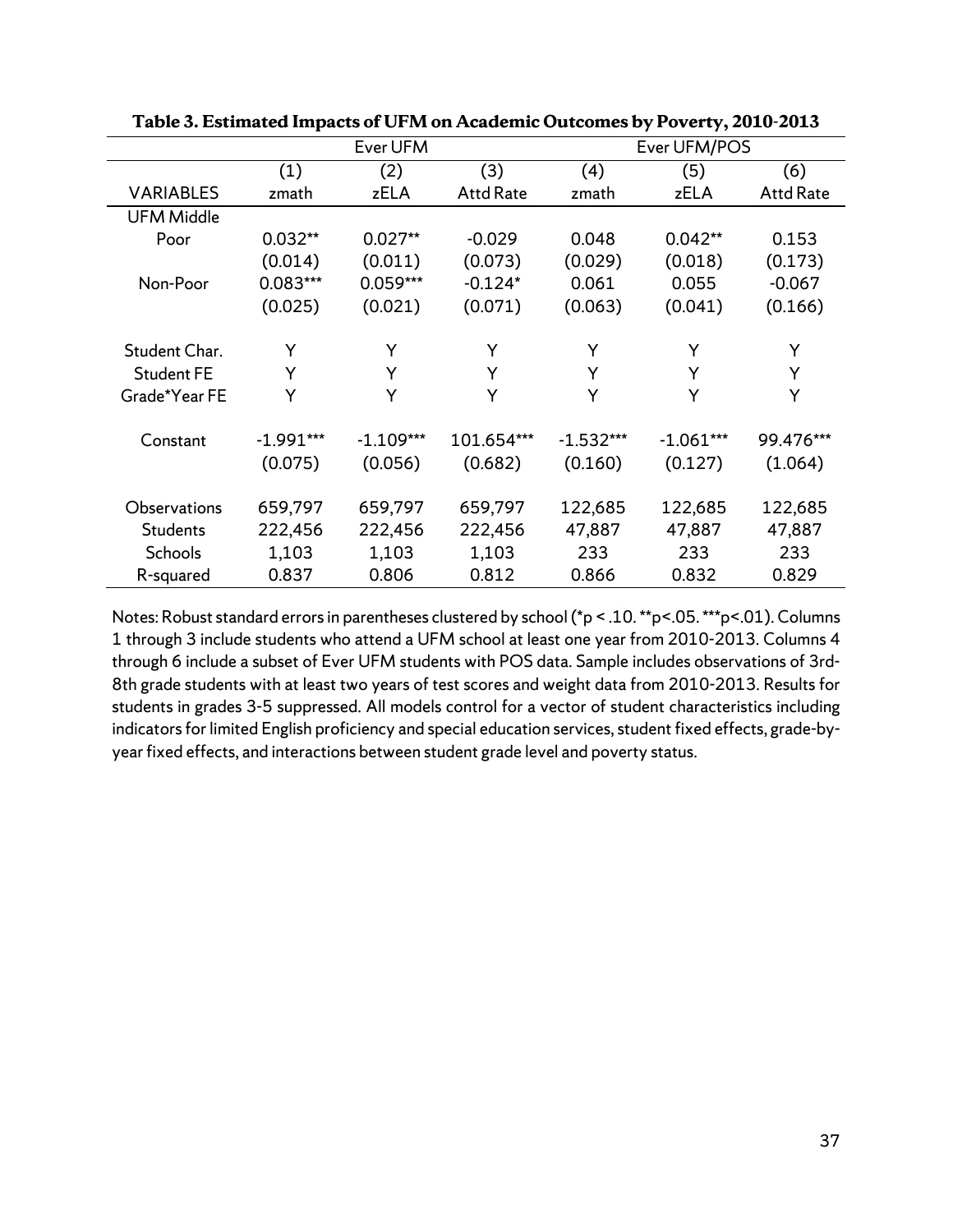|                   | (1)        | (2)        |
|-------------------|------------|------------|
| <b>VARIABLES</b>  | <b>SLP</b> | <b>SBP</b> |
| <b>UFM Middle</b> |            |            |
| Poor              | 5.395***   | -1.956     |
|                   | (1.389)    | (1.566)    |
| Non-Poor          | 10.975**   | $-1.104$   |
|                   | (4.389)    | (3.196)    |
| Student Char.     | Υ          | Y          |
| <b>Student FE</b> | Υ          | Y          |
| Grade*Year FE     | Y          | Ý          |
| Constant          | 73.454***  | 18.851***  |
|                   | (3.447)    | (3.457)    |
| Observations      | 122,685    | 122,685    |
| <b>Students</b>   | 47,887     | 47,887     |
| <b>Schools</b>    | 233        | 233        |
| R-squared         | 0.826      | 0.744      |

# **Table 4. Estimated Impacts of UFM on School Meal Participation by Poverty, 2010- 2013**

Notes: Robust standard errors in parentheses clustered by school (\*p < .10. \*\*p<.05. \*\*\*p<.01). Sample includes observations of Ever UFM students in 3<sup>rd-8th</sup> grade with POS data and at least two years of test scores and weight data from 2010-2013. Results for students in grades 3-5 suppressed. All models control for a vector of student characteristics including indicators for limited English proficiency and special education services, student fixed effects, grade-by-year fixed effects, and interactions between student grade level and poverty status.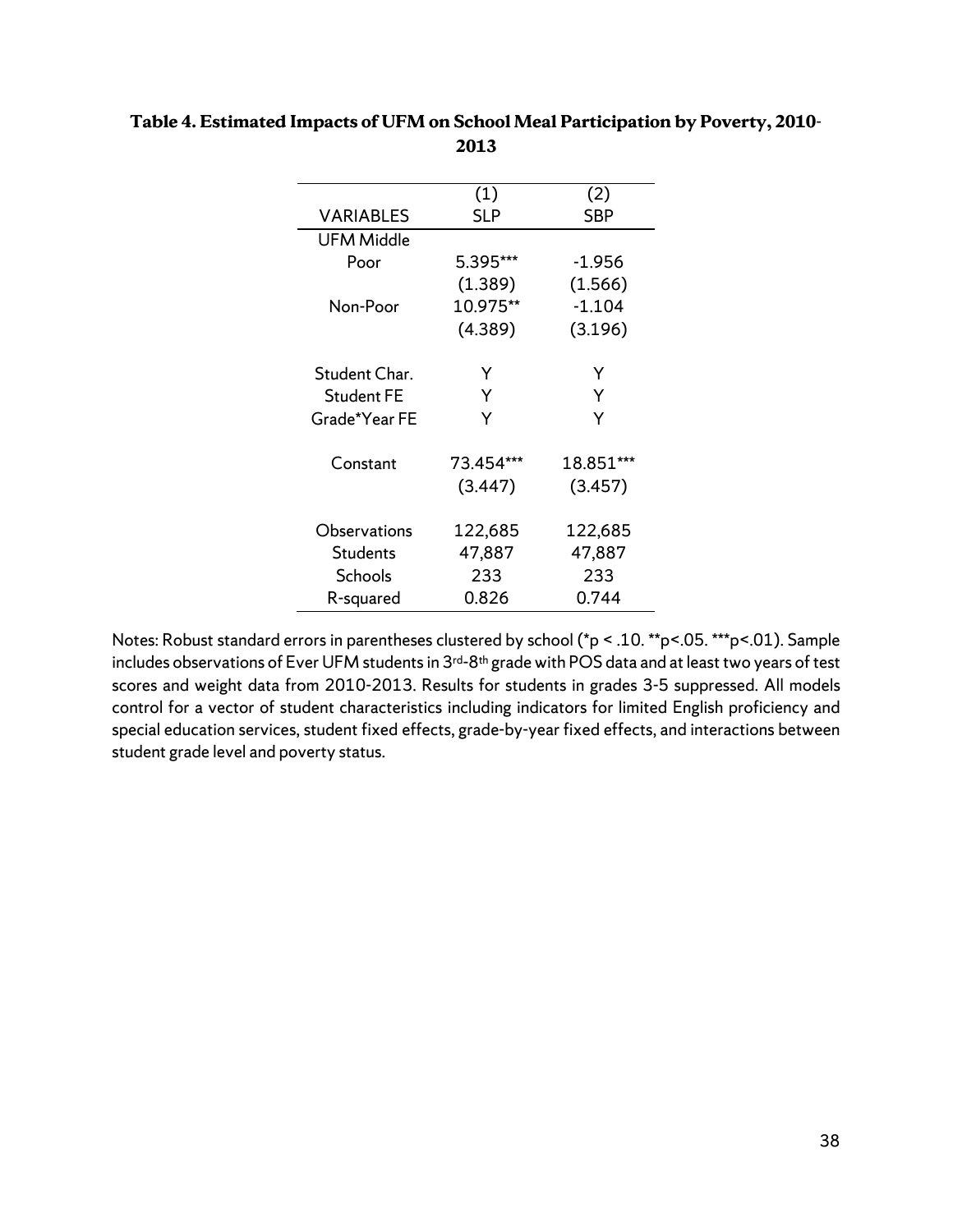|                   | (1)     | (2)        | (3)       |
|-------------------|---------|------------|-----------|
| <b>VARIABLES</b>  | zmath   | zELA       | Attd_rate |
| <b>SLP Middle</b> |         |            |           |
| Poor              | 0.008** | 0.007***   | 0.026     |
|                   | (0.003) | (0.002)    | (0.019)   |
| Non-Poor          | 0.006** | $0.006***$ | 0.007     |
|                   | (0.003) | (0.002)    | (0.011)   |
| Student Char.     | Y       | Y          | Y         |
| <b>Student FE</b> | Y       | Y          | Y         |
|                   | Y       | Y          |           |
| Grade*Year FE     |         |            | Y         |
| Observations      | 121,402 | 121,402    | 121,402   |
| <b>Students</b>   | 46,604  | 46,604     | 46,604    |
| Clusters          | 2,465   | 2,465      | 2,465     |

### **Table 5. Estimated Impacts of SLP on Academic Outcomes by Poverty, IV Model, 2010- 2013**

Notes: Robust standard errors in parentheses clustered by sequence of schools attended (\*p < .10. \*\*p<.05. \*\*\*p<.01). Sample includes observations of Ever UFM students in 3<sup>rd</sup>-8<sup>th</sup> grade with POS data and at least two years of test scores and weight data from 2010-2013. Results for students in grades 3-5 suppressed. All models control for a vector of student characteristics including indicators for limited English proficiency and special education services, student fixed effects, grade-by-year fixed effects, and interactions between student grade level and poverty status. We instrument for student SLP using UFM status, differentiating between student grade level and poverty status. We use four instruments (UFM-Poor-Middle, UFM-Non-Poor-Middle, UFM-Poor-Elementary and UFM-Non-Poor-Elementary) to address endogeneity of four regressors (SLP-Poor-Middle, SLP-Non-Poor-Middle, SLP-Poor-Elementary and SLP-Non-Poor-Elementary, respectively). F-tests of the first stage regressions are as follows: 44.50, 22.36, 16.06 and 22.97, respectively. 1,283 singletons are dropped from this analysis.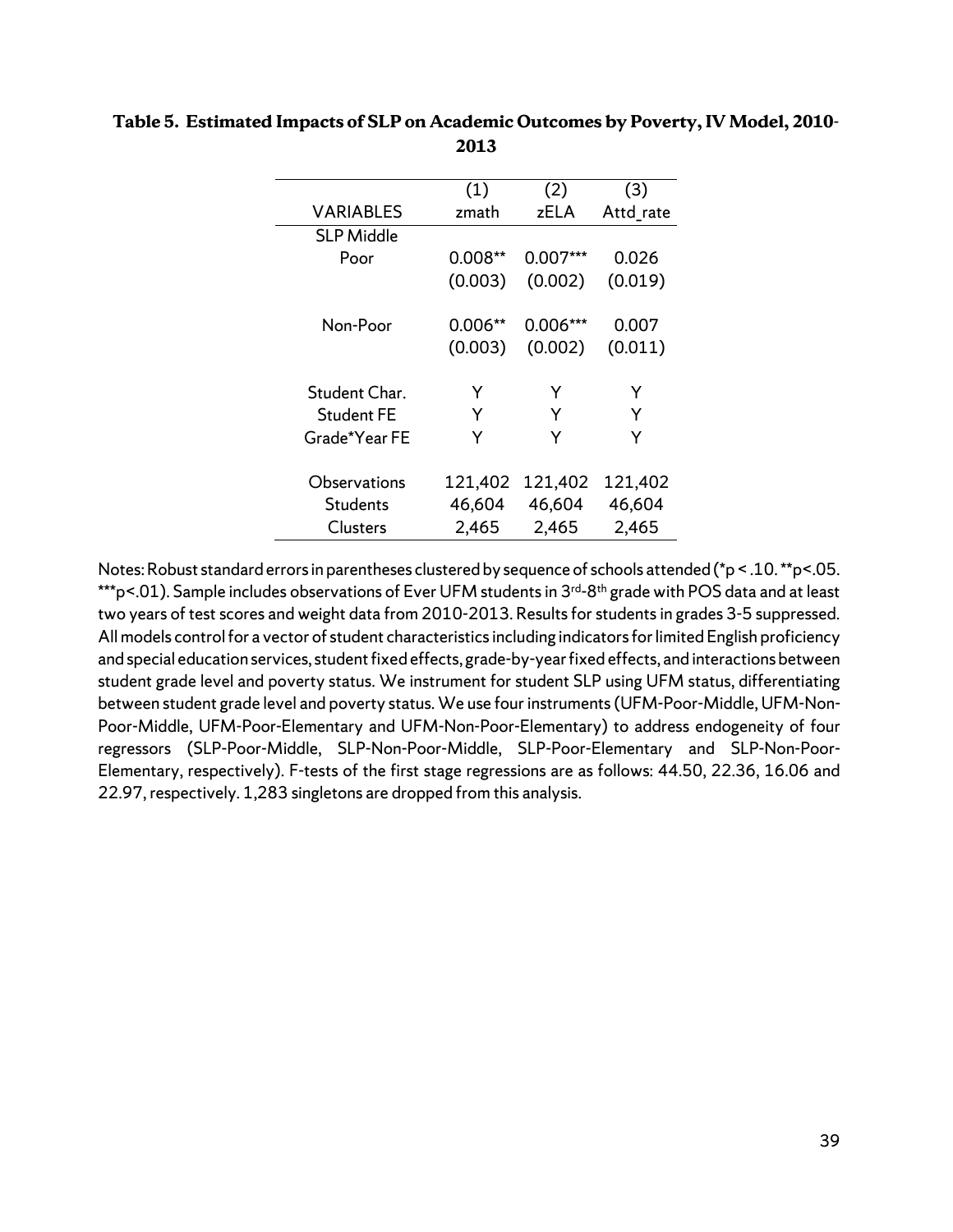|                   | (1)      | (2)      | (3)      | (4)         | (5)      |
|-------------------|----------|----------|----------|-------------|----------|
| <b>VARIABLES</b>  | zBMI     | ln(BMI)  | Overwgt  | Obese       | Undrwgt  |
| <b>UFM Middle</b> |          |          |          |             |          |
| Poor              | $-0.003$ | $-0.000$ | $-0.001$ | $-0.003$    | $-0.000$ |
|                   | (0.016)  | (0.003)  | (0.008)  | (0.006)     | (0.003)  |
| Non-Poor          | $-0.040$ | $-0.010$ | $-0.004$ | $-0.025***$ | 0.009    |
|                   | (0.031)  | (0.008)  | (0.012)  | (0.009)     | (0.011)  |
|                   |          |          |          |             |          |
| Student Char.     | Y        | Y        | Y        | Y           | Y        |
| <b>Student FE</b> | Y        | Y        | Y        | Y           | Y        |
| Grade*Year FE     | Y        | Y        | Y        | Y           | Y        |
| Constant          | 0.010    | 3.012*** | 0.480*** | $0.211***$  | 0.002    |
|                   | (0.095)  | (0.021)  | (0.052)  | (0.039)     | (0.021)  |
| Observations      | 122,685  | 122,685  | 122,685  | 122,685     | 122,685  |
| <b>Students</b>   | 47,887   | 47,887   | 47,887   | 47,887      | 47,887   |
| Schools           | 233      | 233      | 233      | 233         | 233      |
| R-squared         | 0.904    | 0.904    | 0.820    | 0.819       | 0.639    |

**Table 6. Estimated Impacts of UFM on Weight Outcomes by Poverty, 2010-2013**

Notes: Robust standard errors in parentheses clustered by school (\*p < .10. \*\*p<.05. \*\*\*p<.01). Sample includes observations of Ever UFM students in 3<sup>rd-8th</sup> grade with POS data and at least two years of test scores and weight data from 2010-2013. Results for students in grades 3-5 suppressed. All models control for a vector of student characteristics including indicators for limited English proficiency and special education services, student fixed effects, grade-by-year fixed effects, and interactions between student grade level and poverty status.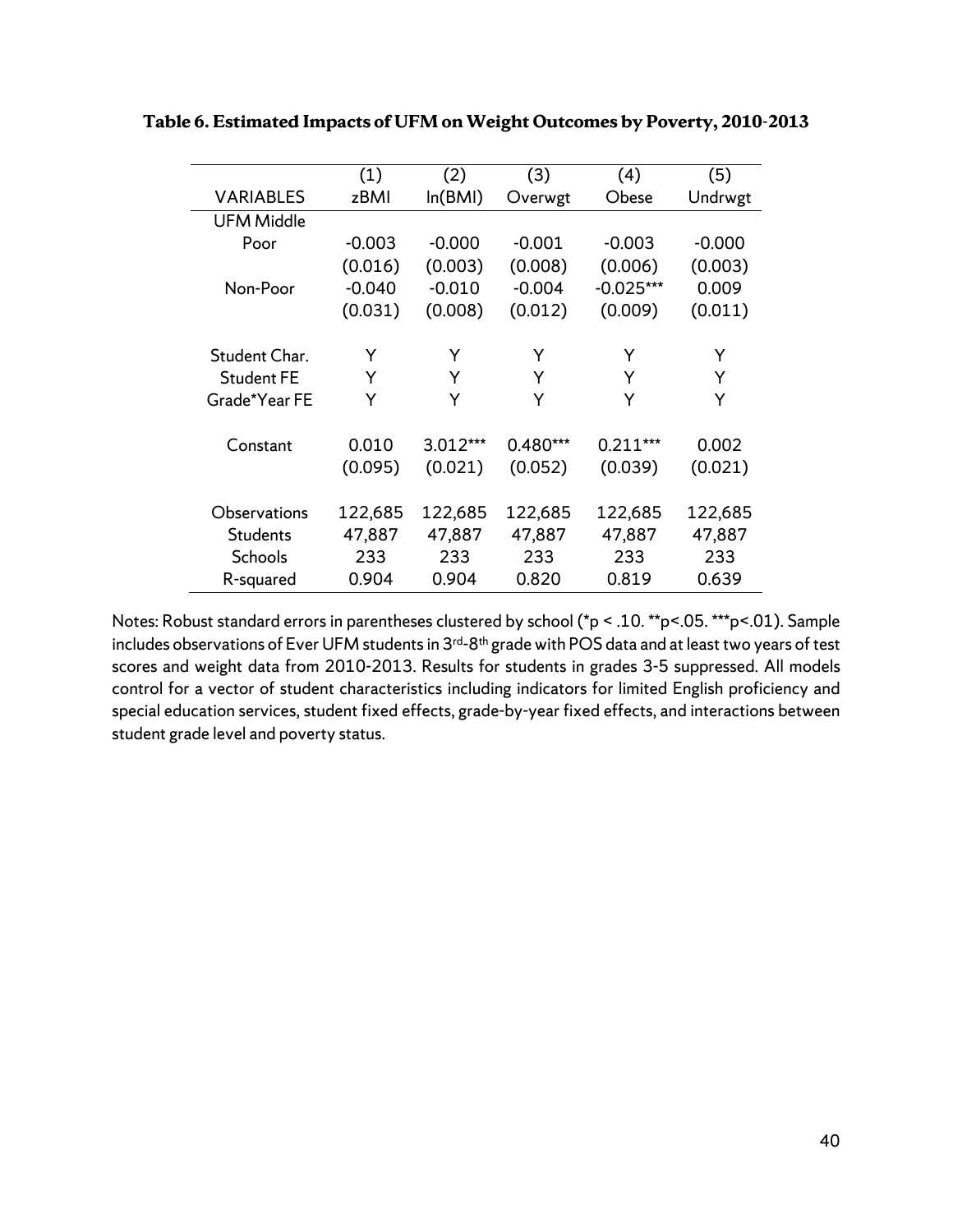|                   | (1)      | (2)      | (3)      | (4)        | (5)      |
|-------------------|----------|----------|----------|------------|----------|
| <b>VARIABLES</b>  | zBMI     | ln(BMI)  | Overwgt  | Obese      | Undrwgt  |
| <b>SLP Middle</b> |          |          |          |            |          |
| Poor              | $-0.000$ | $-0.000$ | $-0.000$ | $-0.000$   | $-0.000$ |
|                   | (0.002)  | (0.000)  | (0.001)  | (0.001)    | (0.000)  |
|                   |          |          |          |            |          |
| Non-Poor          | $-0.002$ | $-0.001$ | $-0.000$ | $-0.001**$ | 0.001    |
|                   | (0.002)  | (0.000)  | (0.001)  | (0.001)    | (0.000)  |
|                   |          |          |          |            |          |
| Student Char.     | Y        | Y        | Y        | Y          | Y        |
| <b>Student FE</b> | Y        | Y        | Y        | Y          | Y        |
| Grade*Year FE     | Y        | Y        | Y        | Y          | Y        |
|                   |          |          |          |            |          |
| Observations      | 121,402  | 121,402  | 121,402  | 121,402    | 121,402  |
| <b>Students</b>   | 46,604   | 46,604   | 46,604   | 46,604     | 46,604   |
| <b>Clusters</b>   | 2,465    | 2,465    | 2,465    | 2,465      | 2,465    |
|                   |          |          |          |            |          |

**Table 7. Estimated Impacts of SLP on Weight Outcomes by Poverty, IV Model, 2010- 2013**

Notes: Robust standard errors in parentheses clustered by sequence of schools attended (\*p < .10. \*\*p<.05. \*\*\*p<.01). Sample includes observations of Ever UFM students in 3<sup>rd</sup>-8<sup>th</sup> grade with POS data and at least two years of test scores and weight data from 2010-2013. Results for students in grades 3-5 suppressed. All models control for a vector of student characteristics including indicators for limited English proficiency and special education services, student fixed effects, grade-by-year fixed effects, and interactions between student grade level and poverty status. We instrument for student SLP using UFM status, differentiating between student grade level and poverty status. We use four instruments (UFM-Poor-Middle, UFM-Non-Poor-Middle, UFM-Poor-Elementary and UFM-Non-Poor-Elementary) to address endogeneity of four regressors (SLP-Poor-Middle, SLP-Non-Poor-Middle, SLP-Poor-Elementary and SLP-Non-Poor-Elementary, respectively). F-tests of the first stage regressions are as follows: 44.50, 22.36, 16.06 and 22.97, respectively. 1,283 singletons are dropped from this analysis.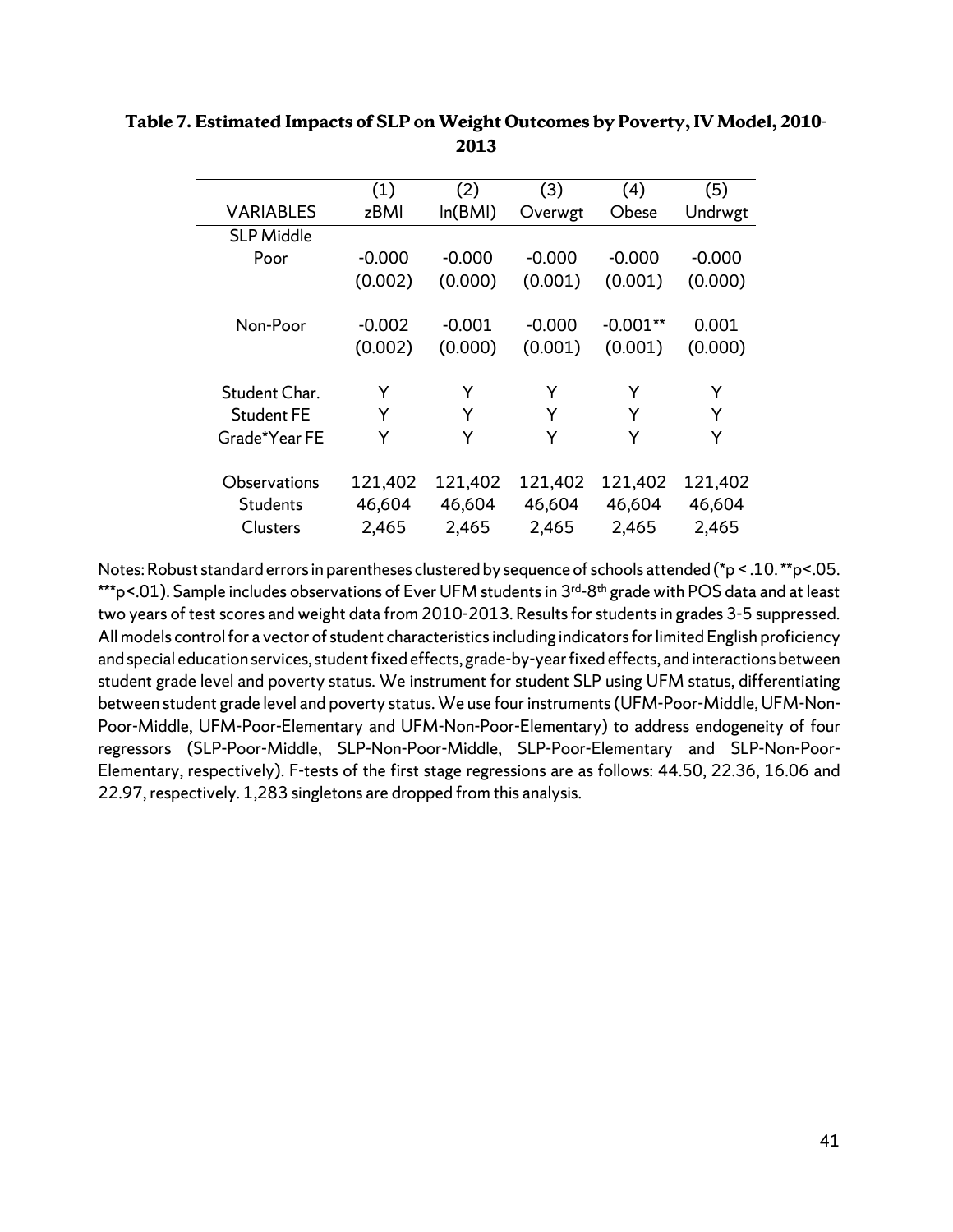|                     | (1)                 | (2)                  | (3)                 | (4)                  | (5)              |
|---------------------|---------------------|----------------------|---------------------|----------------------|------------------|
| <b>VARIABLES</b>    | zBMI                | ln(BMI)              | Overwgt             | Obese                | Undrwgt          |
| SLP-Middle          |                     |                      |                     |                      |                  |
| Poor                | $-0.004$            | $-0.001$             | $-0.001$            | $-0.001$             | 0.000            |
|                     | (0.004)             | (0.001)              | (0.002)             | (0.002)              | (0.001)          |
| Non-Poor            | $-0.005$<br>(0.003) | $-0.001*$<br>(0.001) | $-0.001$<br>(0.002) | $-0.002*$<br>(0.001) | 0.001<br>(0.001) |
| Student Char.       | Y                   | Y                    | Y                   | Υ                    | Y                |
| <b>Student FE</b>   | Y                   | Y                    | Y                   | Υ                    | Y                |
| Grade*Year FE       | Y                   | Y                    | Y                   | Υ                    | Y                |
| Observations        | 86,257              | 86,257               | 86,257              | 86,257               | 86,257           |
| <b>Students</b>     | 34,616              | 34,616               | 34,616              | 34,616               | 34,616           |
| <b>School Paths</b> | 2,047               | 2,047                | 2,047               | 2,047                | 2,047            |

#### **Table 8. Estimated Impacts of SLP before Fitnessgram on Weight Outcomes, IV Model, 2010-2013**

Notes: Robust standard errors in parentheses clustered by sequence of schools attended (\*p<.10. \*\*p<.05. \*\*\*p<.01). Sample includes observations of Ever UFM students in 3<sup>rd-8th</sup> grade with POS data, Fitnessgram dates after September, and at least two years of test scores and weight data from 2010- 2013. Results for students in grades 3-5 suppressed. All models control for a vector of student characteristics including indicators for limited English proficiency and special education services, student fixed effects, grade-by-year fixed effects, and interactions between student grade level and poverty status. We instrument for student SLP using UFM status, differentiating between student grade level and poverty status. We use four instruments (UFM-Poor-Middle, UFM-Non-Poor-Middle, UFM-Poor-Elementary and UFM-Non-Poor-Elementary) to address endogeneity of four regressors (SLP-Poor-Middle, SLP-Non-Poor-Middle, SLP-Poor-Elementary and SLP-Non-Poor-Elementary, respectively). Ftests of the first stage regressions are as follows: 30.36, 15.56, 9.90 and 20.89, respectively. 7,619 singletons are dropped from this analysis.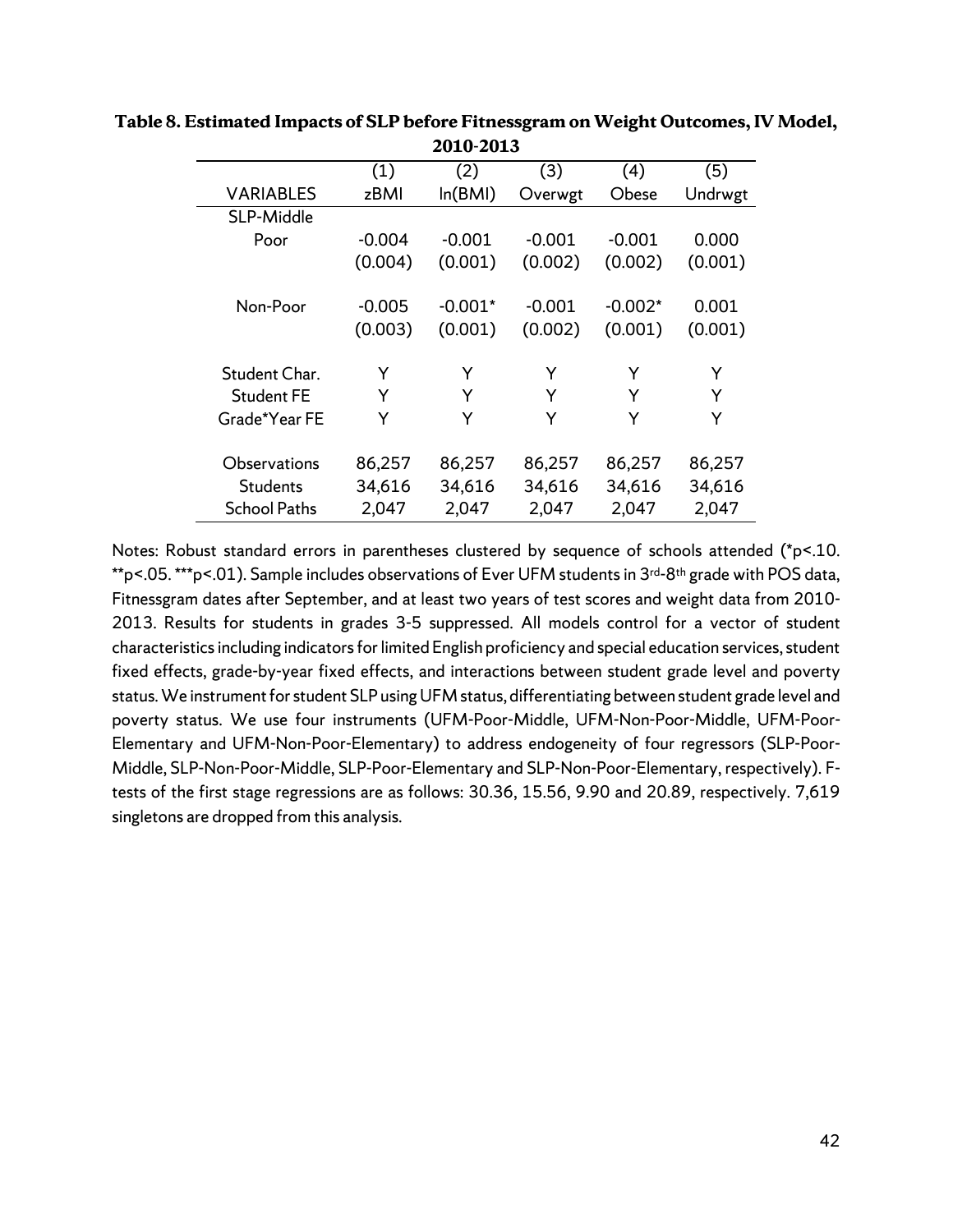#### **Appendix**

|                      | (1)      | (2)        | (3)       | (4)         | (5)         | (6)       |
|----------------------|----------|------------|-----------|-------------|-------------|-----------|
| <b>VARIABLES</b>     | zmath    | zELA       | Attd_rate | zmath       | zELA        | Attd_rate |
| <b>UFM Middle</b>    | 0.046    | $0.029*$   | $-0.007$  |             |             |           |
|                      | (0.033)  | (0.016)    | (0.150)   |             |             |           |
| UFM Middle, Poor     |          |            |           | 0.045       | $0.031*$    | 0.000     |
|                      |          |            |           | (0.032)     | (0.017)     | (0.156)   |
| UFM Middle, Non-Poor |          |            |           | 0.047       | 0.011       | $-0.037$  |
|                      |          |            |           | (0.053)     | (0.035)     | (0.177)   |
|                      |          |            |           |             |             |           |
| Student Char.        | Y        | Y          | Y         | Y           | Y           | Y         |
| <b>School FE</b>     | Y        | Y          | Y         | Y           | Y           | Y         |
| Grade*Year FE        | Y        | Y          | Y         | Y           | Y           | Y         |
|                      |          |            |           |             |             |           |
| Constant             | 0.496*** | $0.457***$ | 95.409*** | $-0.610***$ | $-0.575***$ | 87.589*** |
|                      | (0.058)  | (0.052)    | (0.214)   | (0.065)     | (0.068)     | (0.873)   |
|                      |          |            |           |             |             |           |
| Observations         | 122,685  | 122,685    | 122,685   | 122,685     | 122,685     | 122,685   |
| <b>Students</b>      | 47,887   | 47,887     | 47,887    | 47,887      | 47,887      | 47,887    |
| Schools              | 233      | 233        | 233       | 233         | 233         | 233       |
| R-squared            | 0.343    | 0.327      | 0.124     | 0.344       | 0.327       | 0.124     |

Table A1. Robustness Check, School FE Models, Estimated Impacts of UFM on Academic Outcomes, 2010-2013

Notes: Robust standard errors in parentheses clustered by school (\*p < .10. \*\*p<.05. \*\*\*p<.01). Sample includes observations of Ever UFM students in 3<sup>rd-8th</sup> grade with POS data and at least two years of test scores and weight data from 2010-2013. Results for students in grades 3-5 suppressed. All models control for a vector of student characteristics including indicators for student gender, race/ethnicity, birth outside the U.S., poverty status, and participation in limited English proficiency and special education programs, school fixed effects, and grade-by-year fixed effects.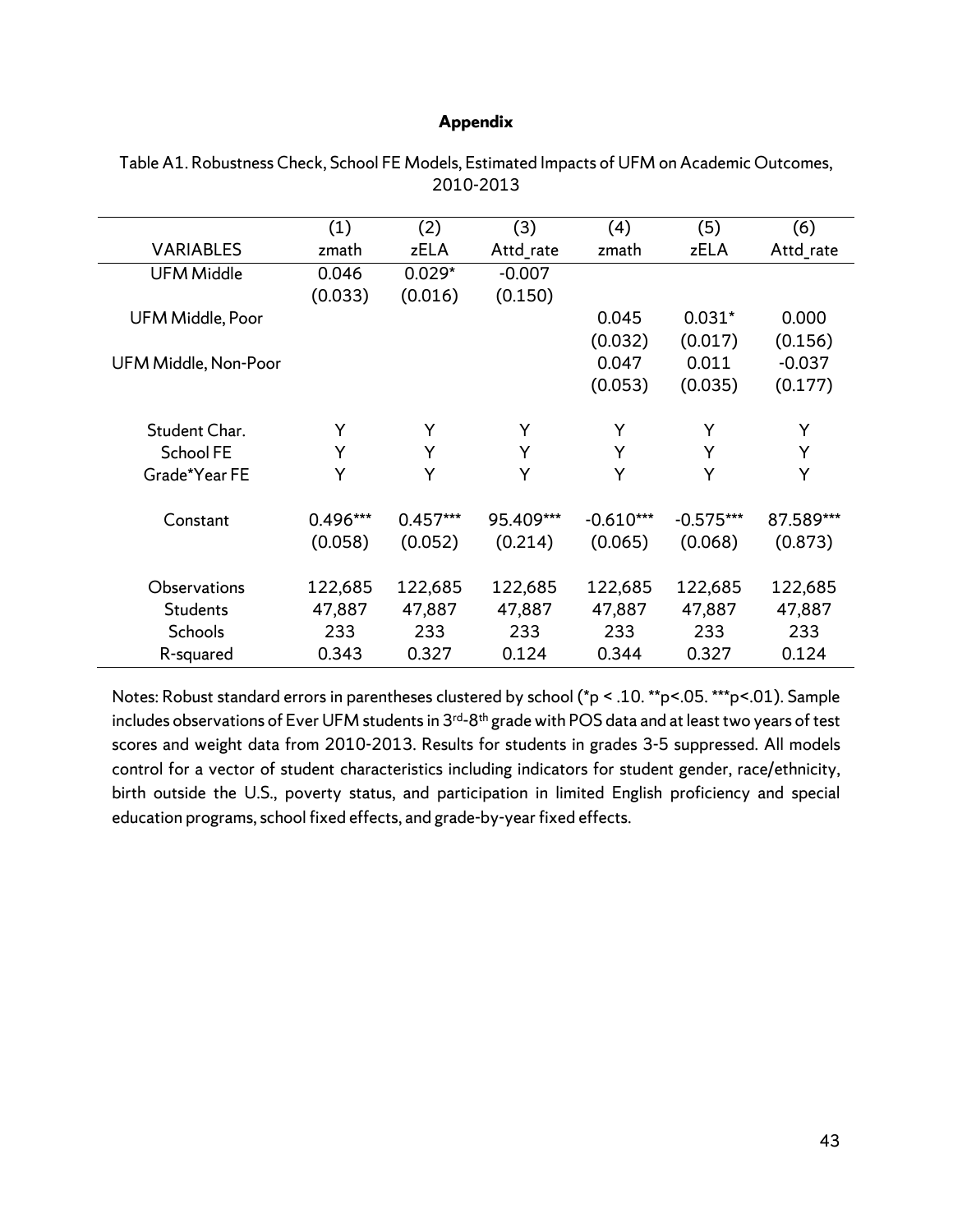|                   | (1)      | (2)      | (3)        | (4)        | (5)        |
|-------------------|----------|----------|------------|------------|------------|
| <b>VARIABLES</b>  | zBMI     | ln(BMI)  | Overwgt    | Obese      | Undrwgt    |
| <b>UFM Middle</b> |          |          |            |            |            |
| Poor              | 0.000    | $-0.000$ | $-0.000$   | $-0.001$   | 0.001      |
|                   | (0.016)  | (0.003)  | (0.008)    | (0.005)    | (0.003)    |
| Non-Poor          | $-0.014$ | $-0.002$ | $-0.007$   | $-0.011$   | 0.005      |
|                   | (0.029)  | (0.007)  | (0.015)    | (0.010)    | (0.006)    |
|                   |          |          |            |            |            |
| Student Char.     | Y        | Y        | Y          | Y          | Y          |
| School FE         | Y        | Y        | Y          | Y          | Y          |
| Grade*Year FE     | Y        | Y        | Y          | Y          | Y          |
|                   |          |          |            |            |            |
| Constant          | $-0.011$ | 3.067*** | $0.413***$ | $0.243***$ | $0.028***$ |
|                   | (0.075)  | (0.015)  | (0.037)    | (0.031)    | (0.008)    |
|                   |          |          |            |            |            |
| Observations      | 122,685  | 122,685  | 122,685    | 122,685    | 122,685    |
| <b>Students</b>   | 47,887   | 47,887   | 47,887     | 47,887     | 47,887     |
| Schools           | 226      | 226      | 226        | 226        | 226        |
| R-squared         | 0.048    | 0.103    | 0.035      | 0.035      | 0.017      |

# **Table A2. Robustness Check, School FE Models, Estimated Impacts of UFM on Weight Outcomes by Poverty, 2010-2013**

Notes: Robust standard errors in parentheses clustered by school (\*p < .10. \*\*p<.05. \*\*\*p<.01). Sample includes observations of Ever UFM students in 3<sup>rd-8th</sup> grade with POS data and at least two years of test scores and weight data from 2010-2013. Results for students in grades 3-5 suppressed. All models control for a vector of student characteristics including indicators for student gender, race/ethnicity, birth outside the U.S., poverty, and participation in limited English proficiency and special education programs, school fixed effects, grade-by-year fixed effects, and interactions between student grade level and poverty status.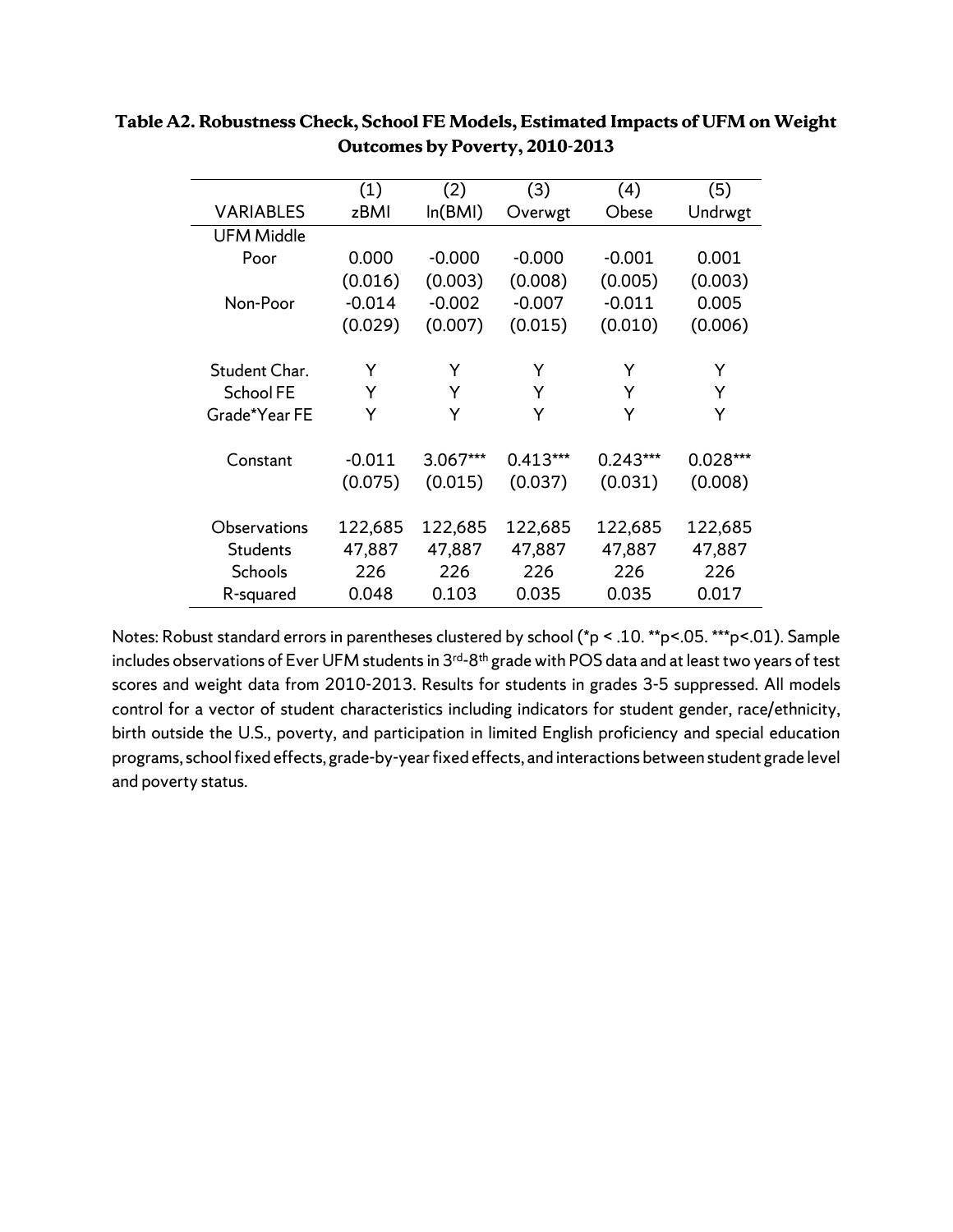|                  | (1)        | (2)       |  |  |  |
|------------------|------------|-----------|--|--|--|
| <b>VARIABLES</b> | <b>SLP</b> | SBP       |  |  |  |
| UFM Middle       |            |           |  |  |  |
| Poor             | 6.334***   | $-2.073*$ |  |  |  |
|                  | (1.185)    | (1.178)   |  |  |  |
| Non-Poor         | 15.908***  | 1.302     |  |  |  |
|                  | (3.364)    | (2.309)   |  |  |  |
|                  |            |           |  |  |  |
| Student Char.    | Y          | Y         |  |  |  |
| <b>School FE</b> | Y          | Y         |  |  |  |
| Grade*Year FE    | Y          | Y         |  |  |  |
| Constant         | 47.696***  | 5.954**   |  |  |  |
|                  | (2.676)    | (2.608)   |  |  |  |
|                  |            |           |  |  |  |
| Observations     | 122,685    | 122,685   |  |  |  |
| <b>Students</b>  | 47,887     | 47,887    |  |  |  |
| Schools          | 233        | 233       |  |  |  |
| R-squared        | 0.374      | 0.225     |  |  |  |

# **Table A3. Robustness Check, School FE Models, Estimated Impacts of UFM on School Meal Participation by Poverty, 2010-2013**

Notes: Robust standard errors in parentheses clustered by school (\*p < .10. \*\*p<.05. \*\*\*p<.01). Sample includes observations of Ever UFM students in 3<sup>rd-8th</sup> grade with POS data and at least two years of test scores and weight data from 2010-2013. Results for students in grades 3-5 suppressed. All models control for a vector of student characteristics including indicators for student gender, race/ethnicity, birth outside the U.S., poverty, and participation in limited English proficiency and special education programs, school fixed effects, grade-by-year fixed effects, and interactions between student grade level and poverty status.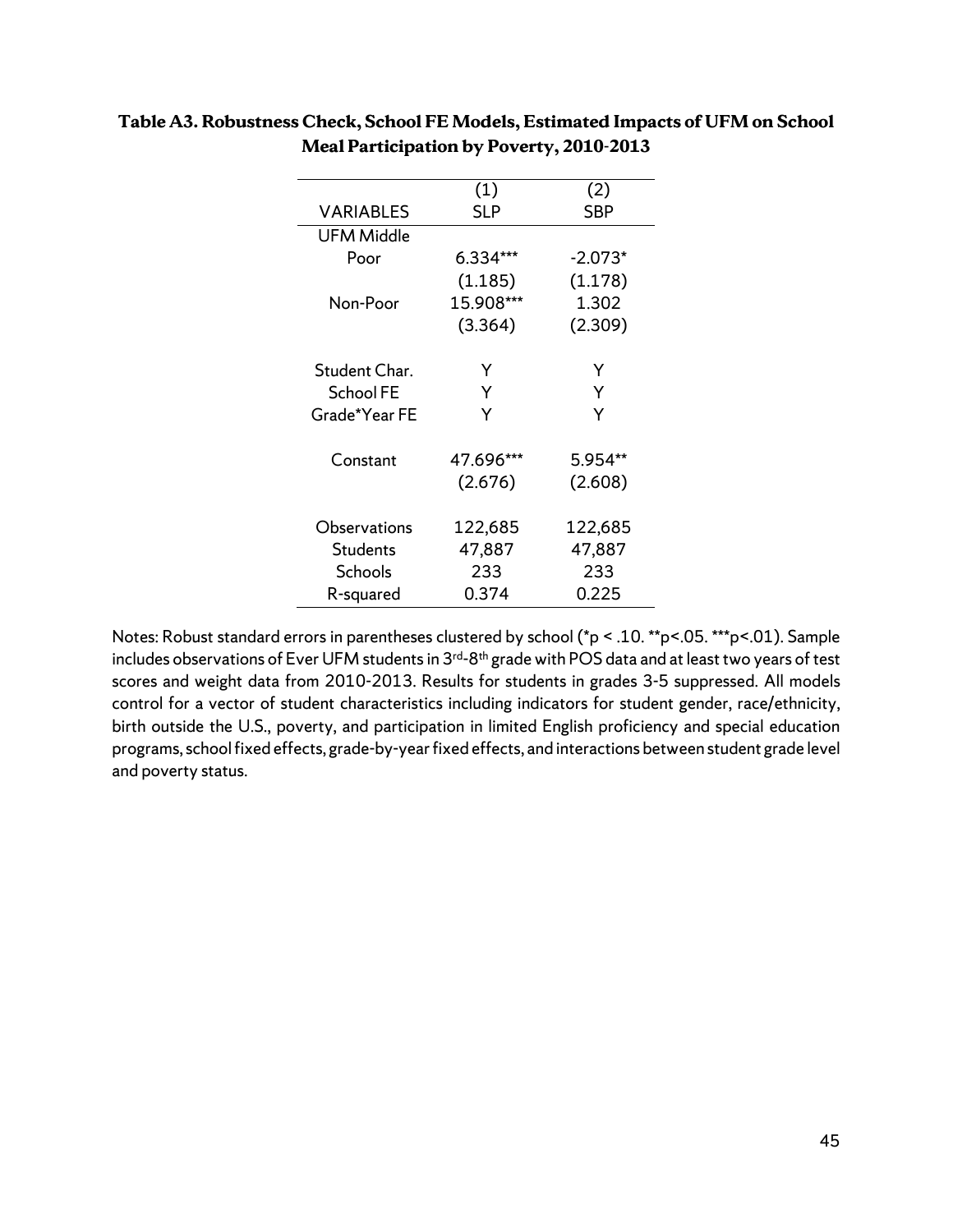|                   | (1)     | (2)      | (3)       | (4)      | (5)     | (6)      | (7)      | (8)      |
|-------------------|---------|----------|-----------|----------|---------|----------|----------|----------|
| <b>VARIABLES</b>  | zmath   | zELA     | Attd rate | zBMI     | ln(BMI) | Overwgt  | Obese    | Undrwgt  |
| <b>SLP Middle</b> |         |          |           |          |         |          |          |          |
| Poor              | 0.006   | $0.005*$ | 0.000     | 0.001    | 0.000   | 0.000    | 0.000    | $-0.000$ |
|                   | (0.004) | (0.003)  | (0.023)   | (0.003)  | (0.001) | (0.001)  | (0.001)  | (0.000)  |
| Non-Poor          | 0.003   | 0.002    | $-0.002$  | $-0.000$ | 0.000   | $-0.000$ | $-0.000$ | 0.000    |
|                   | (0.003) | (0.002)  | (0.012)   | (0.002)  | (0.000) | (0.001)  | (0.001)  | (0.000)  |
|                   |         |          |           |          |         |          |          |          |
| Student           | Y       | Y        | Y         | Y        | Y       | Y        | Y        | Y        |
| Char.             |         |          |           |          |         |          |          |          |
| School FE         | Y       | Y        | Y         | Y        | Y       | Y        | Y        | Y        |
| Grade*Year        | Y       | Y        | Y         | Y        | Y       | Y        | Y        | Y        |
| FE                |         |          |           |          |         |          |          |          |
|                   |         |          |           |          |         |          |          |          |
| Observations      | 122,678 | 122,678  | 122,678   | 122,678  | 122,678 | 122,678  | 122,678  | 122,678  |
| Students          | 47,880  | 47,880   | 47,880    | 47,880   | 47,880  | 47,880   | 47,880   | 47,880   |
| <b>Schools</b>    | 226     | 226      | 226       | 226      | 226     | 226      | 226      | 226      |

#### **Table A4. Robustness Check, IV School FE Models, Estimated Impacts of SLP on Student Outcomes by Poverty, 2010-2013**

Notes: Robust standard errors in parentheses clustered by school (\*p < .10. \*\*p<.05. \*\*\*p<.01). Sample includes observations of Ever UFM students in 3<sup>rd-8th</sup> grade with POS data and at least two years of test scores and weight data from 2010-2013. Results for students in grades 3-5 suppressed. All models control for a vector of student characteristics including indicators for student gender, race/ethnicity, birth outside the U.S., poverty, and participation in limited English proficiency and special education programs, school fixed effects, grade-by-year fixed effects, and interactions between student grade level and poverty status. We instrument for student SLP using UFM status, differentiating between student grade level and poverty status. We use four instruments (UFM-Poor-Middle, UFM-Non-Poor-Middle, UFM-Poor-Elementary and UFM-Non-Poor-Elementary) to address endogeneity of four regressors (SLP-Poor-Middle, SLP-Non-Poor-Middle, SLP-Poor-Elementary and SLP-Non-Poor-Elementary, respectively). F-tests pf the first stage regressions are as follows: 14.43, 14.10, 11.10 and 12.95, respectively. 7 singletons are dropped from this analysis.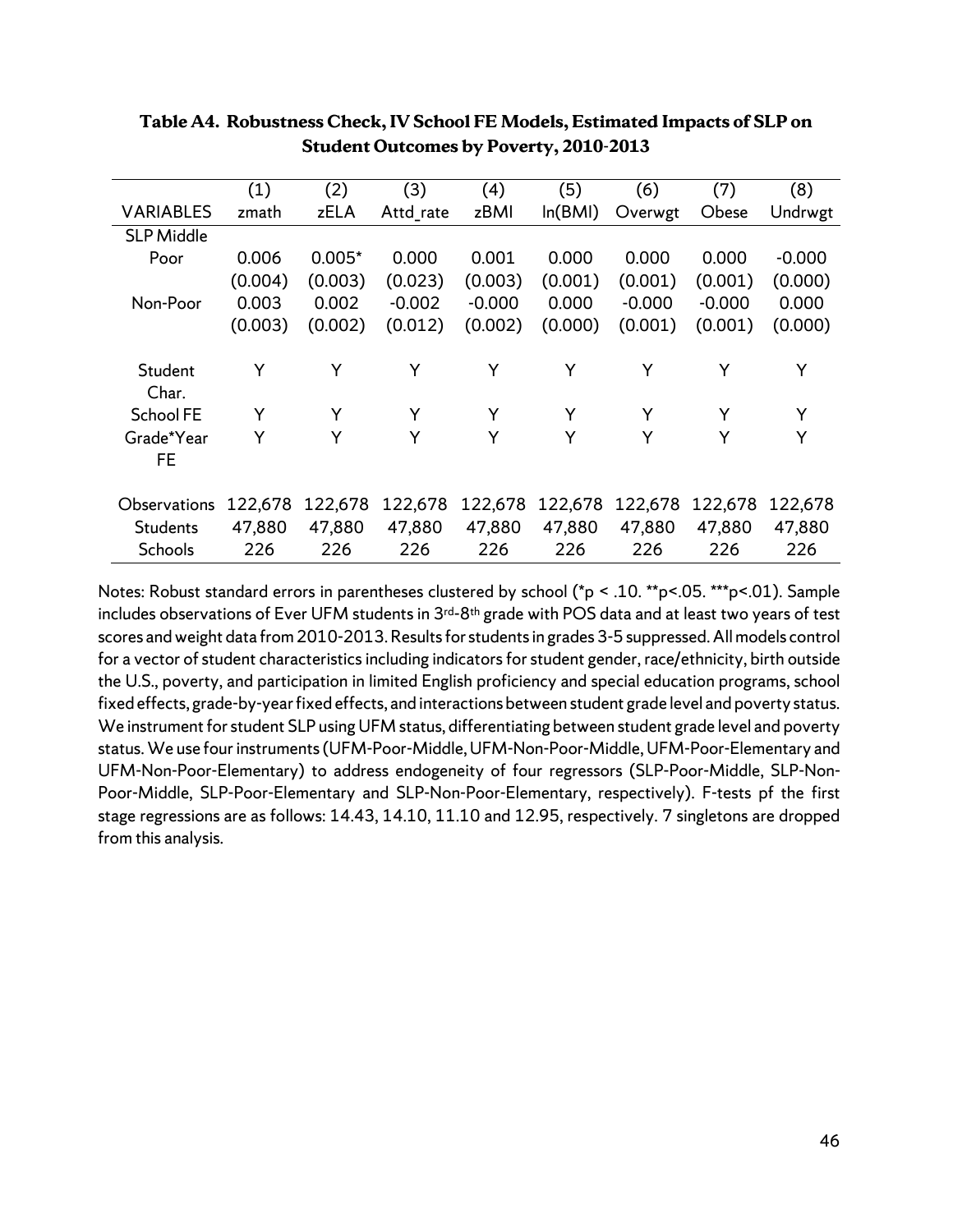|                  | (1)                 | (2)                |  |  |  |
|------------------|---------------------|--------------------|--|--|--|
| <b>VARIABLES</b> | <b>UFM Adoption</b> | <b>UFM Removal</b> |  |  |  |
| Share:           |                     |                    |  |  |  |
| <b>SLP</b>       | 0.003               | $0.005**$          |  |  |  |
|                  | (0.002)             | (0.003)            |  |  |  |
| <b>SBP</b>       | 0.000               | 0.001              |  |  |  |
|                  | (0.002)             | (0.003)            |  |  |  |
| Obese            | $-1.020$            | 1.435              |  |  |  |
|                  | (0.893)             | (1.097)            |  |  |  |
| Overweight       | 0.877               | $-1.223$           |  |  |  |
|                  | (0.709)             | (0.949)            |  |  |  |
| Underweight      | 0.916               | $-0.092$           |  |  |  |
|                  | (0.936)             | (1.087)            |  |  |  |
| Math - 4         | 0.184               | 0.437              |  |  |  |
|                  | (0.340)             | (0.573)            |  |  |  |
| Math - 3         | $-0.410$            | $-0.150$           |  |  |  |
|                  | (0.298)             | (0.459)            |  |  |  |
| $ELA - 4$        | 0.072               | 3.767***           |  |  |  |
|                  | (0.473)             | (1.121)            |  |  |  |
| $ELA - 3$        | $-0.198$            | 0.033              |  |  |  |
|                  | (0.375)             | (0.566)            |  |  |  |
| Female           | $-0.252$            | 0.668              |  |  |  |
|                  | (0.722)             | (1.089)            |  |  |  |
| Asian            | $-0.097$            | 0.111              |  |  |  |
|                  | (0.738)             | (1.720)            |  |  |  |
| <b>Black</b>     | 0.723               | 0.602              |  |  |  |
|                  | (0.684)             | (1.514)            |  |  |  |
| Hispanic         | 0.041               | 2.495*             |  |  |  |
|                  | (0.748)             | (1.360)            |  |  |  |
| Immigrant        | 0.255               | $-0.860$           |  |  |  |
|                  | (0.491)             | (0.626)            |  |  |  |
| LEP              | 0.715               | 0.281              |  |  |  |
|                  | (0.688)             | (1.086)            |  |  |  |
| <b>SPED</b>      | $-0.035$            | $-0.419$           |  |  |  |
|                  | (0.570)             | (0.907)            |  |  |  |
| <b>School FE</b> | Y                   | Y                  |  |  |  |
| Year FE          | Y                   | Y                  |  |  |  |
| Observations     | 753                 | 619                |  |  |  |
| R-squared        | 0.631               | 0.568              |  |  |  |

**Table A5. Regression Results, UFM Adoption and Phase out Models, AY 2006-2013**

Notes: Robust standard errors in parentheses clustered by school (\*p < .10. \*\*p<.05. \*\*\*p<.01). Column 1 includes schools that do not have UFM in the current year. Column 2 includes schools that have UFM in the current year. Samples include middle schools (schools that serve 7<sup>th</sup> graders) that ever have UFM in academic years 2006-2013.